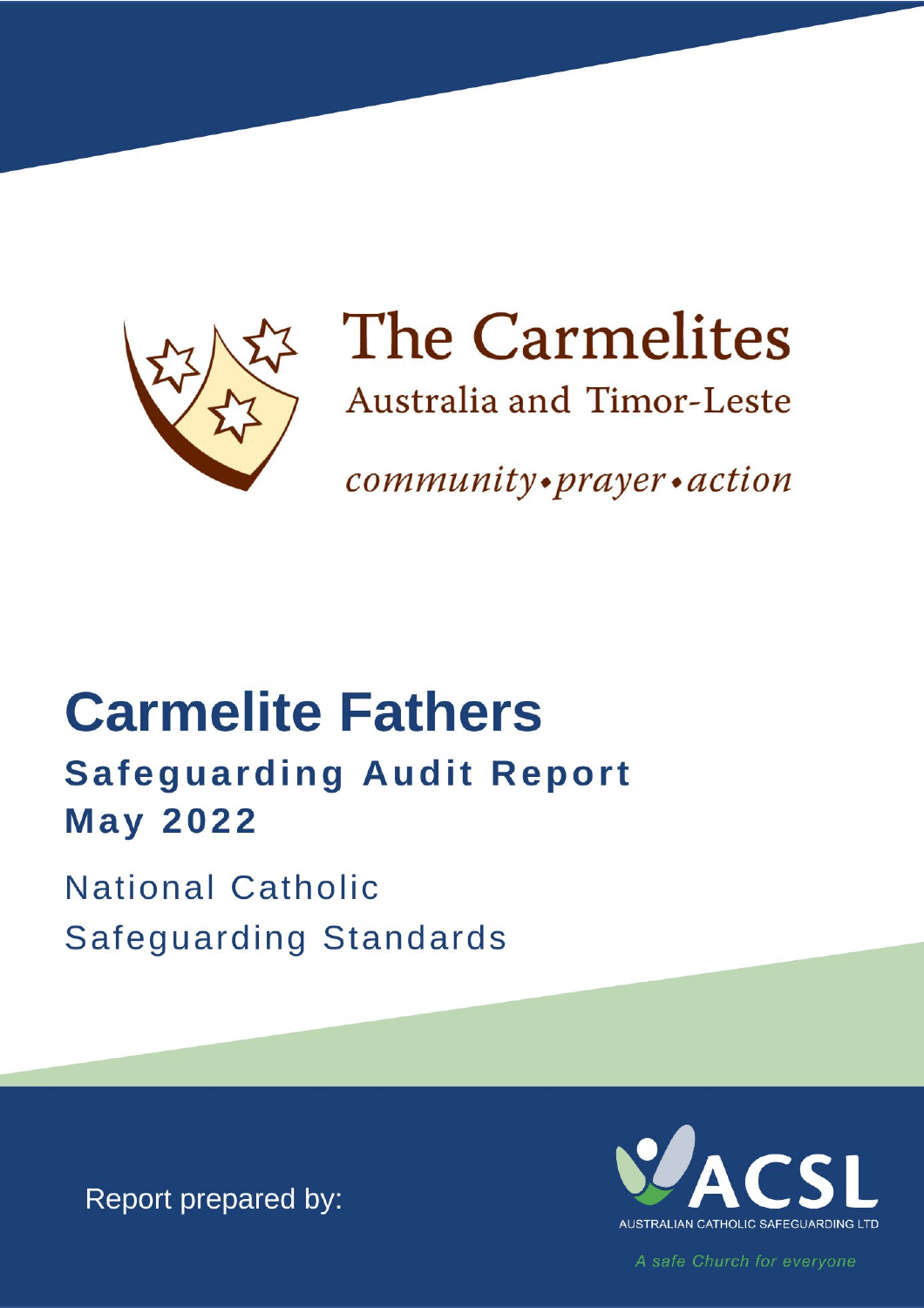**Australian Catholic Safeguarding Ltd acknowledges the lifelong trauma of abuse victims, survivors and their families, the failure of the Catholic Church to protect, believe and respond justly to children and vulnerable adults, and the consequent breaches of community trust.**

**Australian Catholic Safeguarding Ltd is committed to fostering a culture of safety and care for children, and adults at risk.** 

This report is available on the Publications and Reports page of the **ACSL** [website](https://www.acsltd.org.au/about-us/publications-and-reports/)

Australian Catholic Safeguarding Ltd 278 Victoria Parade East Melbourne, Victoria, 3002

Phone: 1300 603 411 Email: [info@acsltd.org.au](mailto:info@acsltd.org.au) Website: [www.acsltd.org.au](http://www.acsltd.org.au/)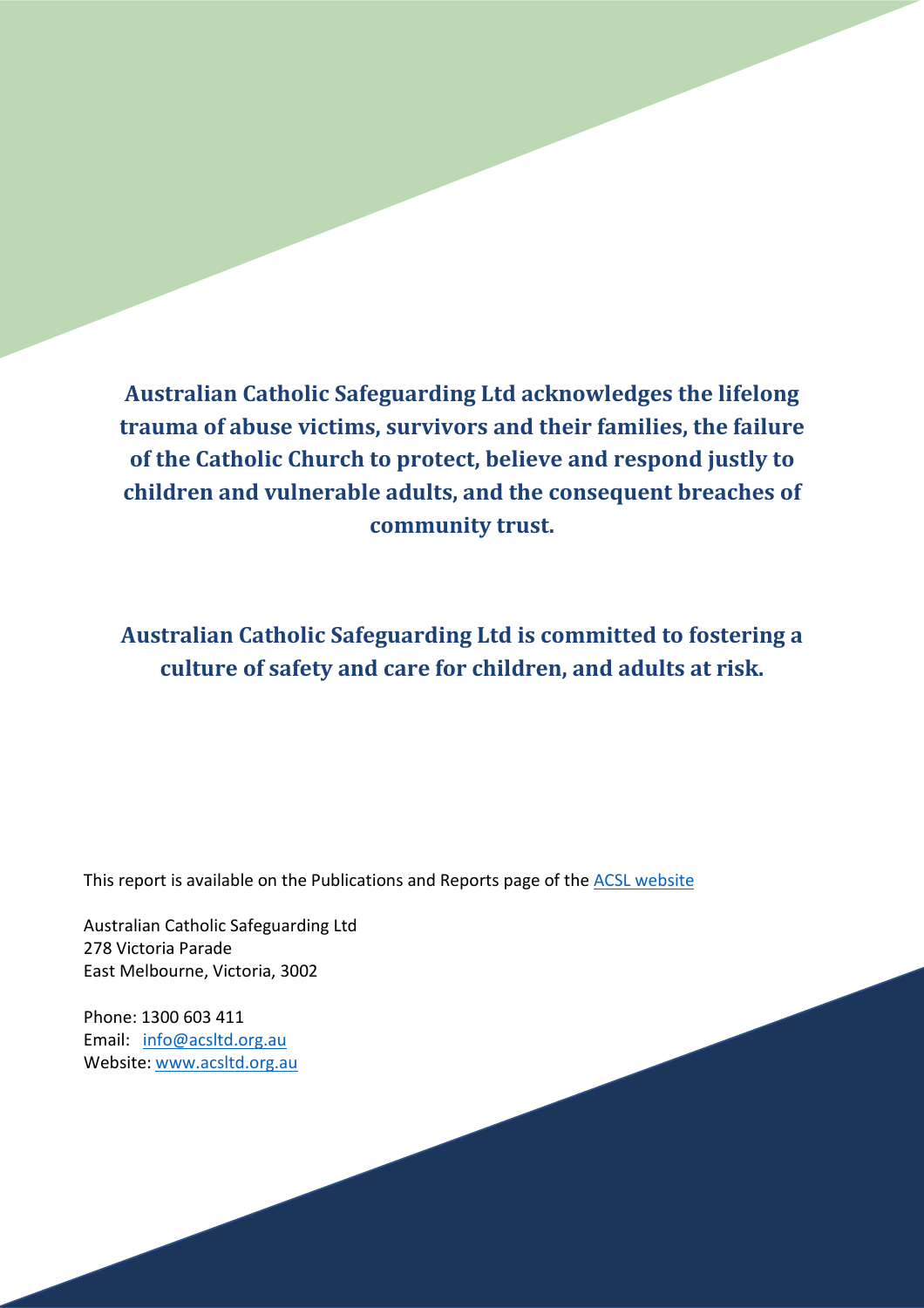## **Table of Contents**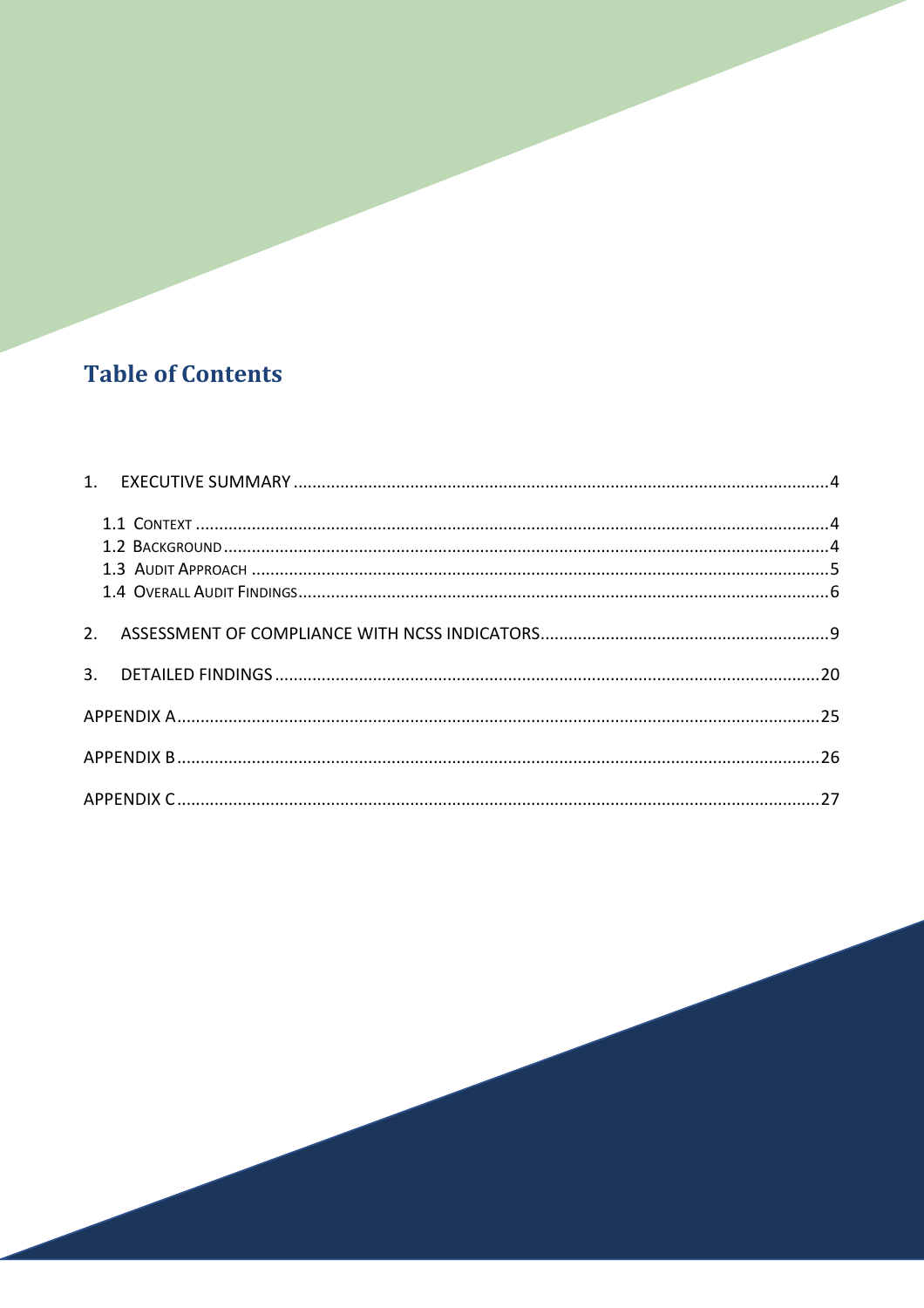#### <span id="page-3-0"></span>**1**. **Executive Summary**

#### <span id="page-3-1"></span>**1.1 Context**

Australian Catholic Safeguarding Ltd (ACSL) was established in 2020, to bring together the work of Catholic Professional Standards Ltd (CPSL), the Australian Catholic Centre for Professional Standards (ACCPS) and the Australian Catholic Ministry Register (ACMR). ASCL is a company limited by guarantee, owned by the Australian Catholic Bishops Conference, Catholic Religious Australia, and the Association of Ministerial Public Juridic Persons.

ACSL is committed to fostering a nationally consistent culture of safety and care throughout the Catholic Church in Australia. This includes providing a range of services to support the implementation of the National Catholic Safeguarding Standards (NCSS), a framework for the protection and care of adults at risk and children. ACSL maintains the NCSS, undertakes audits and reviews of Church entities, and publishes reports which demonstrate a Church entity's commitment to the NCSS.

ACSL's core values are courage, compassion, and honesty. These values guide the way we work and inform cultural change within the Catholic Church and the wider community. We take our duty to care for and protect all children and adults at risk seriously and have zero tolerance for abuse of any kind.

This audit report includes the results of the NCSS compliance assessment for The Carmelites Australia and Timor-Leste, also known as The Carmelite Fathers.

#### <span id="page-3-2"></span>**1.2 Background**

The Carmelites Fathers have a tradition spanning eight centuries originating in the 1190's in the Holy Land with the first Carmelites arriving in Australia in 1802. Since arriving in Australia the Carmelites Fathers have been actively involved with Australian communities through parish ministry, schools, spirituality and retreat centres, with a library offering pastoral and spiritual companionship to people. In Australia the Carmelites work in a variety of areas serving communities and offering their prayer and companionship. The ministries involve

- Running a [Catholic College for boys.](http://www.whitefriars.vic.edu.au/)
- Administering three [parishes](https://www.carmelites.org.au/parishes) (one in Victoria, one in New South Wales and one in Queensland).
- Supporting [lay men and women to live a reflective life.](https://www.carmelites.org.au/laycarmelites)
- Providing pastoral support to those suffering in our communities.
- Working as chaplains in hospitals and schools to support people at their most vulnerable.
- Providing a theological resource in [The Carmelite Library](http://www.carmelitelibrary.org/) for academics and those seeking a deeper meaning in life.
- Offering courses through [The Carmelite Centre](http://www.thecarmelitecentremelbourne.org/) which supports people in their life journey.
- Running [a Spirituality and](https://www.carmelites.org.au/spirituality-10) retreat centre for spiritual healing which offer a place for reflection and pastoral care.
- Offering a reflective place at [The National Shrine of Our Lady of Mount Carmel](https://www.carmelites.org.au/olmc) where people can share together through companionship and prayer.

In 2001, the Carmelites began supporting the people of Timor-Leste, both spiritually and through assisting in the reconstruction of their communities. Through the friendships that have been established, the Carmelite Fathers aim to empower the Timorese people to rebuild their own communities and help them recover from the hurt of their painful past. Timor-Leste is the poorest country in the Asia Pacific region and a very close neighbour to Australia. The Timorese people have lived through traumatic experiences and the Carmelite Fathers support is needed to assist them on the journey from despair to living richer fuller lives. The Carmelites Fathers mission in Timor-Leste is to: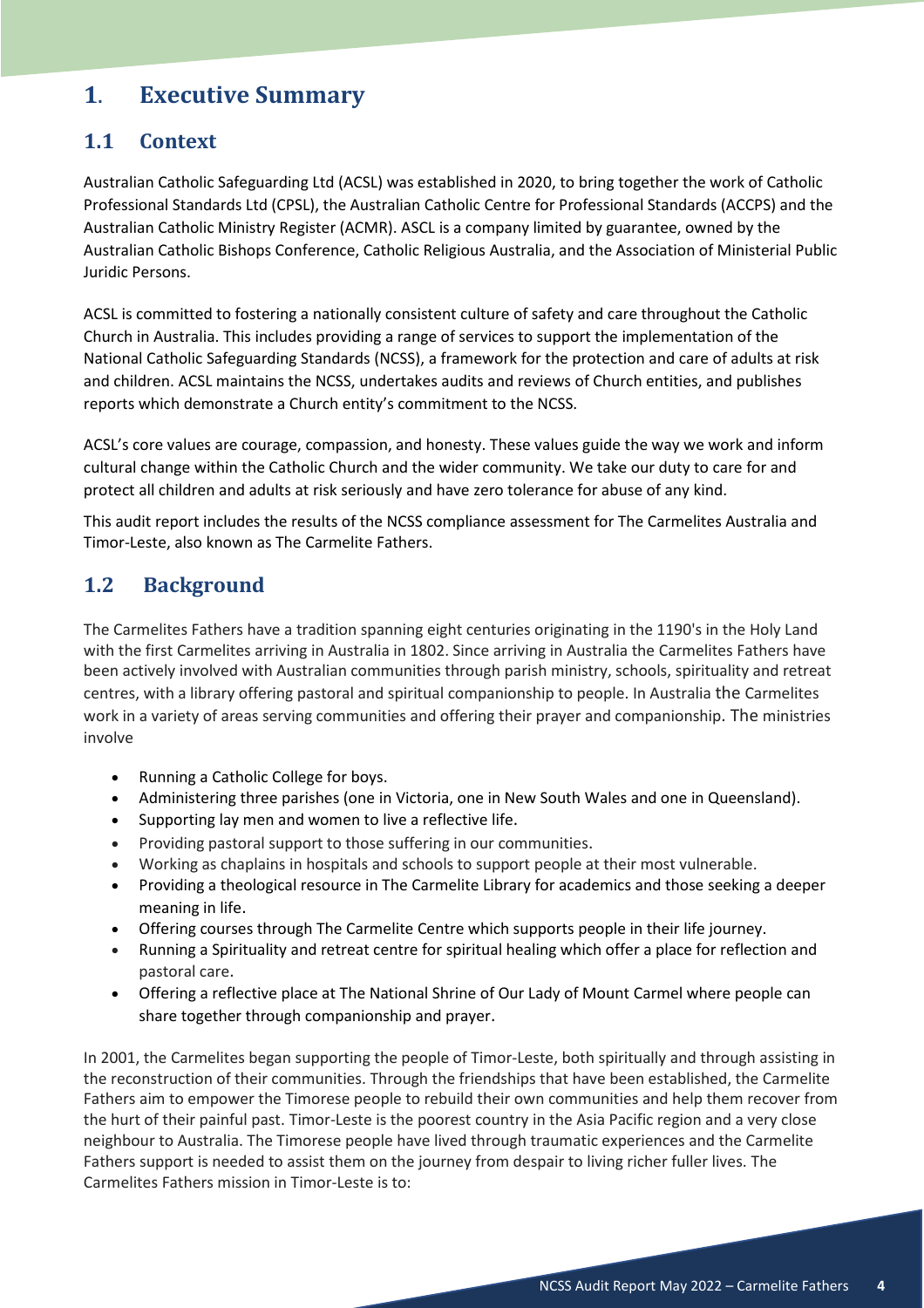- Educate young men to become Carmelites and work within their communities.
- Educate students, through offering scholarships and traineeships.
- Train young people in skills to gain employment in industries.
- Refurbish essential buildings e.g., schools, youth centres.
- Provide training and equipment to assist in agricultural programs.
- Provide safe drinking water.
- Offer Sacramental Programs for communities.
- Provide pastoral and spiritual companionship for life's journey.

The Carmelite Fathers Incorporated (VIC) has been assessed as a "Category Two" Church entity for application of the NCSS (Working with Children). There are 7 NCSS Standards, 33 NCSS Criteria and 84 NCSS Indicators that apply to Category Two entities. ACSL also agreed to audit compliance on the Carmelite Father's ministries in Timor-Leste. For further details of the category system and the Indicators which are applicable, refer to the NCSS documentation available on the Assessment and Accreditation page of the [ACSL website.](https://www.acsltd.org.au/services/review-and-audit/)

ACSL assessment of The Carmelite Fathers' compliance with the relevant Indicators is detailed in Section 2 of this report. Our recommendations for improvement, including The Carmelite Australia Timor-Leste management responses, are included in Section 3 of this report.

The full audit report is also publicly available on the Publications and Reports page of the [ACSL website.](https://www.acsltd.org.au/about-us/publications-and-reports/)

#### <span id="page-4-0"></span>**1.3 Audit Approach**

The purpose of the NCSS is to build a culture of shared responsibility for safeguarding and to ensure that policies, practices, and codes of behaviour work together to prevent, detect, and respond appropriately to potential or actual incidents of child abuse.

In this context, the audit processes we have undertaken are intended to provide reasonable assurance that safeguarding controls have been designed appropriately and are operating effectively.

Therefore, this report provides a point-in-time assessment of the safeguarding practices implemented by the Carmelite Fathers in Australia and Timor-Leste and the extent to which it meets the requirements of the NCSS. Our testing procedures included the following:

- Interviews, observations and enquiry with the Carmelite Fathers leadership team, as well as interviews with 20 (28%) of Carmelite Fathers Australian and Timor-Leste members in relation to their understanding of safeguarding practices;
- Review of key safeguarding documents, policies and procedures;
- Assessment and testing of the design and operation of safeguarding controls implemented by the Carmelite Fathers in Timor-Leste; and
- A site visit to one parish with observations and interview of key personnel.

The ACSL Audit scope included a review of the operations in Timor-Leste. ACSL did not travel to Timor-Leste however had access to the report and supporting documentation from the safeguarding consultant who has worked with the Carmelite Fathers for the past three years. ACSL also interviewed several clergy and students in the seminary. The audit team interviewed members who spoke English which provided sufficient information to inform the audit findings. The identity of these men was confirmed by the Provincial of the Carmelite Fathers. The findings from these interviews have been incorporated into the Assessment of Compliance in the following section of the report. In summary, ACSL supports the work of the Carmelite Fathers in Timor-Leste and acknowledge the cultural and other barriers in their ministry and in creating and embedding a safeguarding culture for children and adults at risk.

Whitefriars College was established as a Catholic Secondary School for boys by the Carmelite Order in 1961. Whitefriars offer a secondary education which is built on the foundation of the Carmelite tradition, of being aware of the Presence of God in everyday things, or walking in the Presence of God. Whitefriars has a range of policies and procedures to ensure they provide the best learning environment for our students and ensure the safety and wellbeing of the whole College community. The College policy list, available on their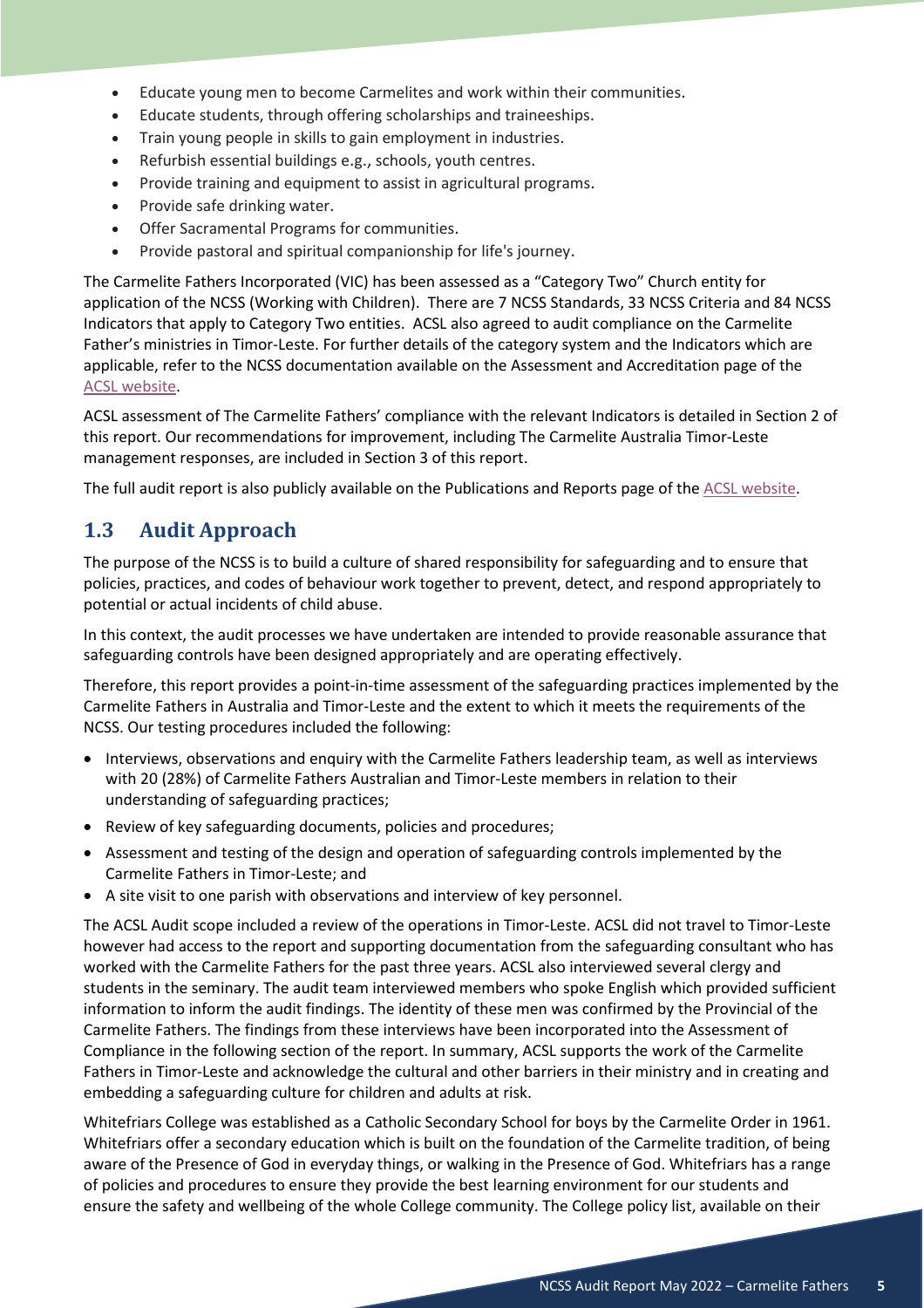website, has extensive safeguarding materials that would be of interest to all parents. Whitefriars College has been admitted to the National Redress Scheme, which provides acknowledgement and support to people who could have possibly experienced institutional child sexual abuse. Whitefriars College is a CIS (Council of International Schools) Accredited School. The school has completed a Declaration of Assurance which confirms their activities, including their child safety practices, are subject to existing regulatory requirements and external accreditations. Accordingly, under the current ACSL audit framework the school is not required to be re-audited by ACSL.

#### <span id="page-5-0"></span>**1.4 Overall Audit Findings**

Assessment of the implementation of NCSS Indicators has been determined using a four-point maturity scale. [1](#page-5-1)

Our assessment indicates that the Carmelite Fathers have fully implemented or have substantially progressed in the implementation of 76<sup>[2](#page-5-2)</sup> (97%) indicators which are relevant to their operations. The key findings from the audit are summarised below.

#### **NCSS Standard 1 – Committed leadership, governance and culture**

There is a comprehensive suite of safeguarding policies which have been disseminated to all personnel and ministries, along with associated training, resources and support materials.

The Carmelite Fathers have substantially progressed in the development of a formal risk management framework, with risk assessments having been completed for a number of key activities and ministries. Specific training has also been developed and disseminated on the risk assessment process.

The Carmelite Fathers have also progressed on the implementation of the NCSS in its overseas ministries in Timor-Leste, with personnel in these areas having a strong understanding of safeguarding requirements and how these could be practically applied within the local context.

The Carmelite Fathers are yet to formally appoint a safeguarding representative in Timor-Leste. The Safeguarding Officer role is held unofficially by a member of clergy in Timor-Leste and whilst all those interviewed know who the person is, ACSL recommends as a matter of urgency that a person is named and confirmed in the role. ACSL further recommends that the person appointed has a role description and that the person's appointment and their responsibilities are communicated to the Carmelites in Australia and Timor-Leste.

The Carmelites Fathers are aware of the cultural differences between Australia and Timor-Leste and in response to NCSS governance requirements commissioned a report from a reputable Safeguarding Consultant to assess, analyse and recommend changes to their operations. Since the report findings in 2019, the Carmelite Fathers have undertaken significant work in Timor-Leste to strengthen their safeguarding practices. The recommendations from the findings from these reports have and are still being implemented.

For parishes managed by the Carmelite Fathers in Australia, documentation reflects the diocesan approach to safeguarding, since the Fathers' contact with children primarily occurs in these settings. Nonetheless, it would be beneficial for the Carmelite Fathers to develop their own accessible documentation for their Order.

As the report findings are being implemented in Timor-Leste, ACSL recommends that all risk management processes for activities are reviewed, and where processes are not yet in place that management processes are developed and implemented for all activities.

#### **NCSS Standard 5 – Robust human resource management**

Operations in Timor-Leste can prove challenging given the local administrative arrangements. It is impossible for the Carmelite Fathers to secure a legal document from police authorities, which is the equivalent of a

<span id="page-5-1"></span><sup>&</sup>lt;sup>1</sup> Refer Appendix A for definitions of the maturity scale used for the Compliance Assessment.

<span id="page-5-2"></span> $2$  Of the 84 NCSS Indicators applicable to Category Two, 6 of these are not relevant to the Carmelite Fathers operations.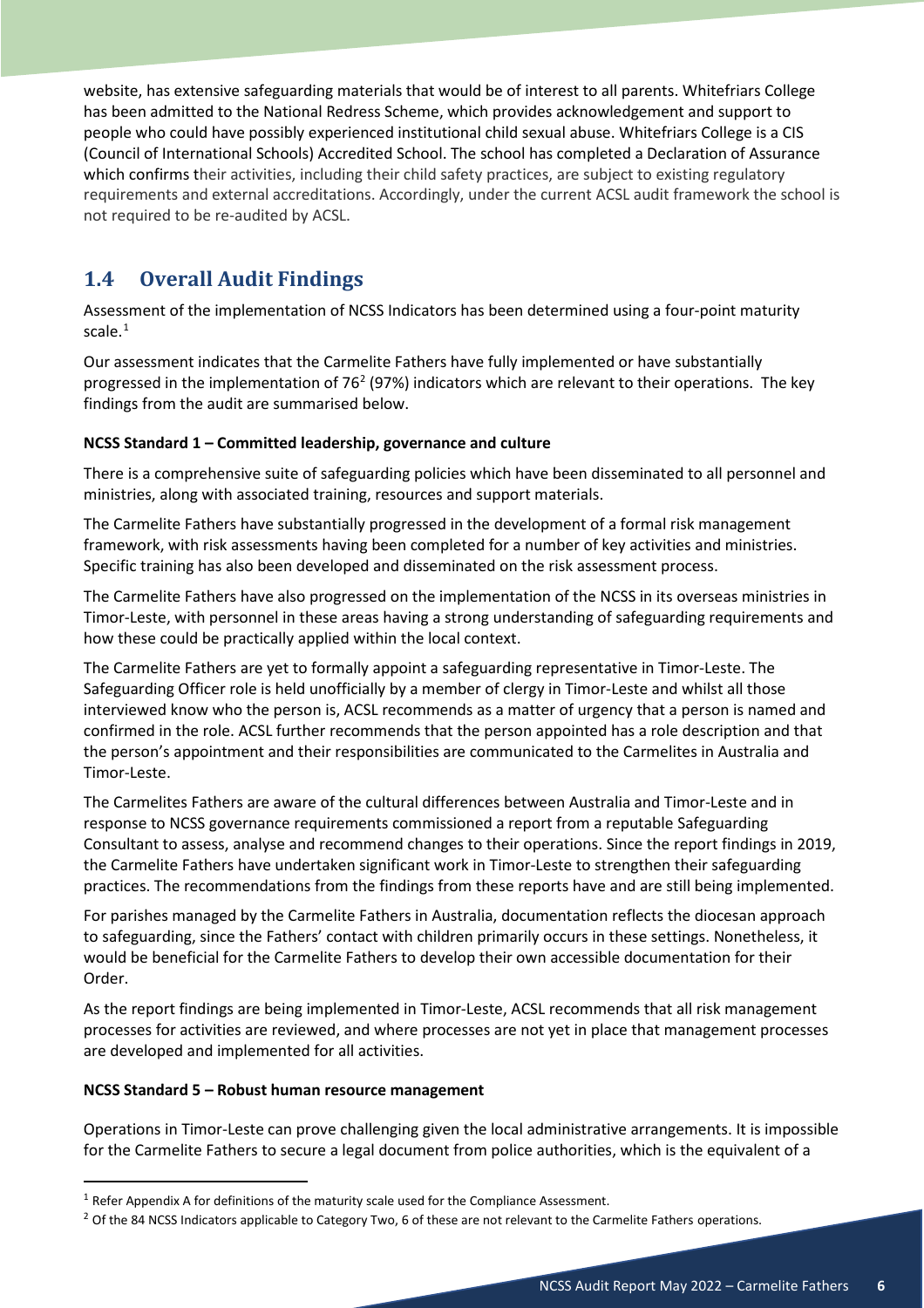Working With Children/Vulnerable Adult check, for any candidate. Despite this, the Carmelite Fathers are able to secure a police and identity check on all candidates. The Carmelite Fathers are to be commended for their work in this country and their sensitivity to implementing standards in a different cultural context. Implementing a formal supervision policy for members in Australia and Timor-Leste will assist the Carmelite Fathers to continue to comply with best practice human resource management.

There are two main Carmelite centres in Timor-Leste. In the capital Dili, the Carmelites have a home of hospitality for Carmelite seminarians and accommodation for scholarship recipients from the parish of Zumalai. At Hera, just outside Dili, the Carmelite Fathers operate a formation house for young Carmelites. The seminary runs several subjects on safeguarding in their ethical and moral philosophy courses throughout their formation program. Safeguarding elements covered include the provision of training materials from the external safeguarding consultant who has previously reviewed the Carmelite Fathers' operations. ACSL recommends that specific safeguarding courses that detail the Carmelite Fathers' operational polices and safeguarding systems are developed and introduced to the formation program and these courses are delivered annually whilst candidates are in formation.

#### **NCSS Standard 6 – Effective complaints management**

The ACSL audit does not re-assess the outcomes of individual complaints. The audit focuses on reviewing current complaint management practices, including policies and procedures in place to prevent, detect, report and respond to all incidents and complaints, and the associated training, awareness and education available for all personnel.

The Carmelite Fathers have a detailed complaints handling section and flowchart as part of their Safeguarding Policy, which provides guidance on receiving and managing potential complaints. There have been complaints in the Australian operation's history and there are complaints in progress.

ACSL recommends the Carmelite Fathers develop a child friendly and accessible or 'Easy Read' version of the Complaints Handling Policy.

#### **NCSS Standard 7 – Ongoing education and training**

The Carmelite Fathers have provided appropriate safeguarding training to all personnel, with formal records maintained. Relevant members of the leadership team attended the NCSS Introductory Session for Leaders. There have also been opportunities for personnel to participate in safeguarding programs.

#### **NCSS Standard 8 – Safe physical and online environments**

The Carmelite Fathers Code of Conduct provides guidance on appropriate and expected standards of behaviour in relations to online environment. The Carmelite Fathers would benefit from an IT Policy that includes website protocols and procedures addressing e-safety and providing guidance on the expectations regarding use of technology and the internet.

Third parties and contractors who conduct work on the Carmelite Fathers premises are required to sign in and out and are appropriately supervised.

#### **NCSS Standard 9 – Continuous improvement**

The Carmelite Fathers have well documented safeguarding procedures, which are updated as required on a regular basis. They continue to implement the recommendations of their safeguarding consultant in relation to ministries in Timor-Leste.

#### **NCSS Standard 10 – Policies and procedures support child safety**

Key policies and procedures relating to safeguarding requirements are in place.

The following table shows the overall compliance assessment for each of the Standards.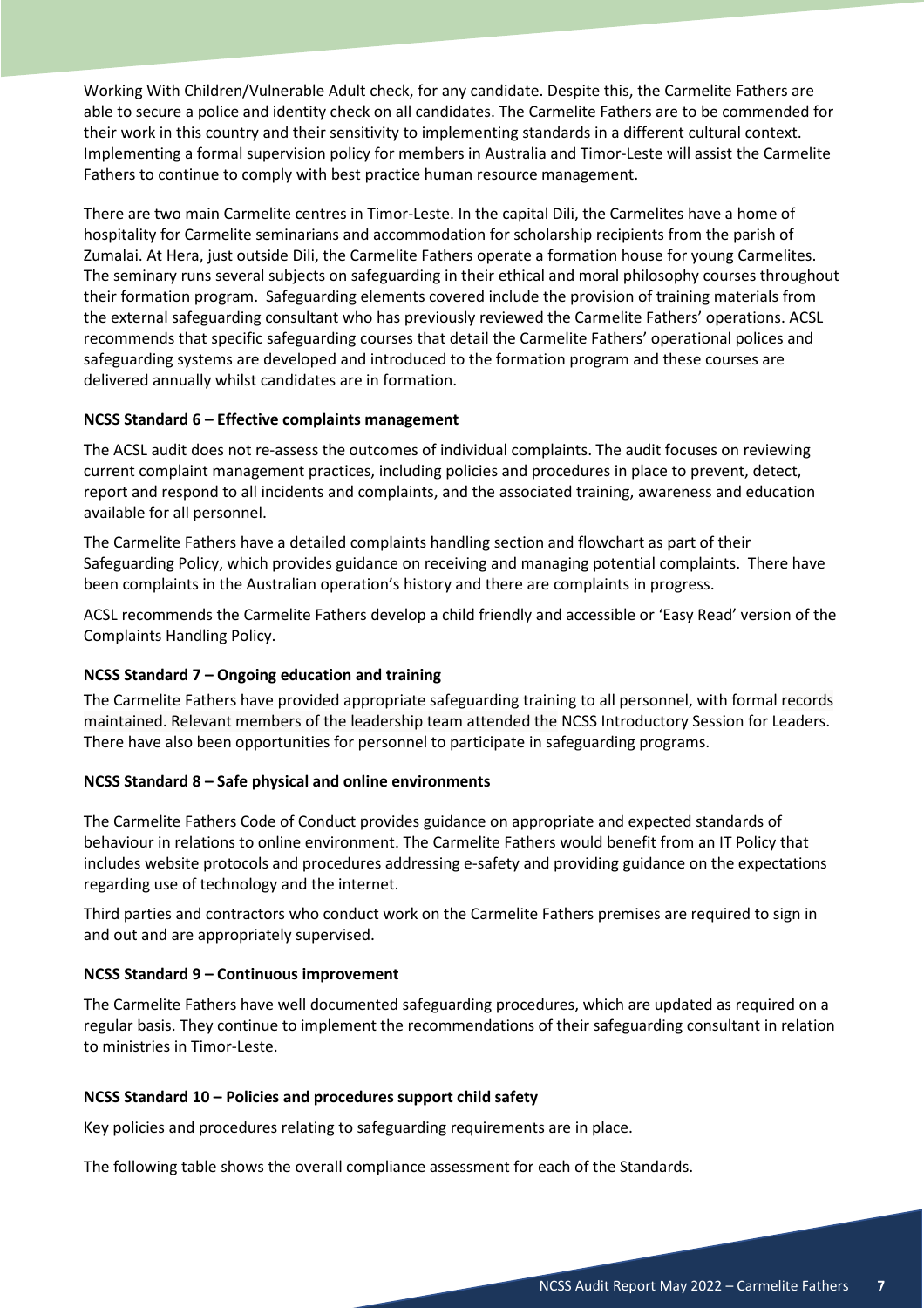|                                                  |                                    |                                                | <b>Assessment of Compliance</b> |                          |                          |                         |  |
|--------------------------------------------------|------------------------------------|------------------------------------------------|---------------------------------|--------------------------|--------------------------|-------------------------|--|
| <b>National Catholic Safeguarding Standard</b>   | # NCSS Indicators<br>Category Two) | <b>Fathers</b><br>Not Relevant to<br>Carmelite | ಳ<br>asurabl<br>Managed<br>eã   | developed<br>Defined &   | Ad hoc<br>Initial        | addressed<br><b>Not</b> |  |
| 1: Committed leadership, governance & culture    | 14                                 |                                                | 9                               | 5                        |                          |                         |  |
| 5: Robust human resource management              | 21                                 |                                                | 16                              | 5                        |                          |                         |  |
| 6: Effective complaints management               | 24                                 |                                                | 22                              | $\overline{\mathcal{L}}$ |                          |                         |  |
| 7: Ongoing training & education                  | $\overline{z}$                     |                                                | 5                               | $\overline{2}$           |                          |                         |  |
| Safe physical and online environments<br>8:      | 6                                  | 4                                              |                                 |                          | $\overline{\phantom{a}}$ |                         |  |
| 9: Continuous improvement                        | 6                                  | $\overline{\mathcal{L}}$                       | $\mathfrak{p}$                  | $\overline{\mathcal{L}}$ |                          |                         |  |
| 10: Policies and procedures support child safety | 6                                  |                                                | 6                               |                          |                          |                         |  |
| <b>TOTAL</b>                                     | 84                                 | 6                                              | 60                              | 16                       | 2                        |                         |  |
|                                                  |                                    |                                                | 76 (97%)                        |                          | 2(3%)                    |                         |  |

Audit recommendations are classified according to priority and urgency for remediation.<sup>[3](#page-7-0)</sup>

There are no Priority 1 (high rated) audit recommendations for the Carmelite Fathers. There are six Priority 2 (medium rated) audit recommendations for the Carmelite Fathers which are detailed in Section 3 of this report. These recommendations contain the Carmelite Fathers response to the audit findings and associated management actions.

We would like to thank the Provincial of the Carmelite Fathers and members of the leadership team and all who were involved in the audit for their cooperation and assistance.

<span id="page-7-0"></span><sup>&</sup>lt;sup>3</sup> Refer Appendix B for definitions of the Priority ratings used for audit recommendations.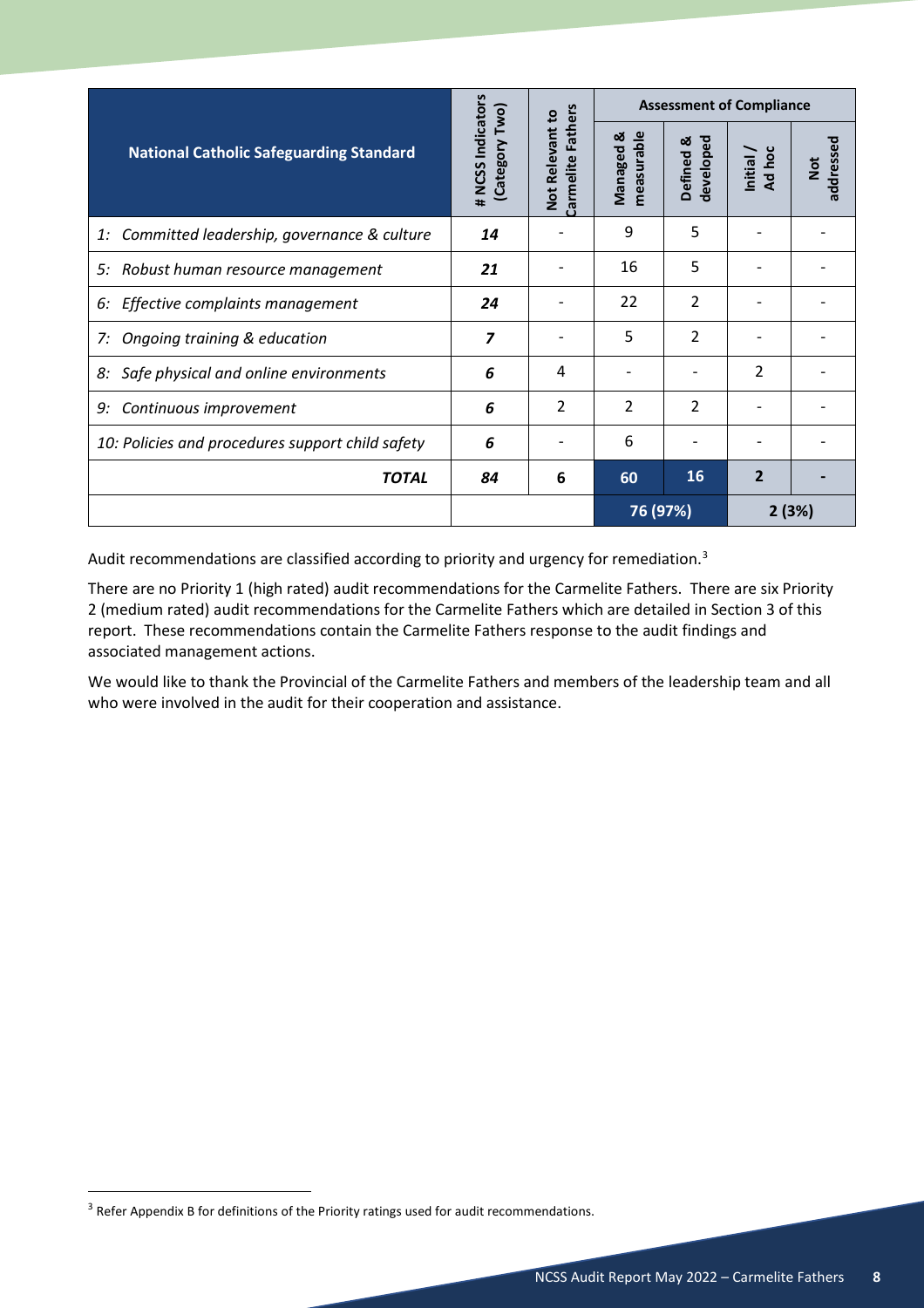## <span id="page-8-0"></span>**2. Assessment of Compliance with NCSS Indicators**

| <b>Standard 1</b>                                                                                                                                                                                                                                                                                                                                                       |                                                                                                                                                                          | Committed leadership, governance and culture                                                                                                                           |                         |                        |                    |                         |
|-------------------------------------------------------------------------------------------------------------------------------------------------------------------------------------------------------------------------------------------------------------------------------------------------------------------------------------------------------------------------|--------------------------------------------------------------------------------------------------------------------------------------------------------------------------|------------------------------------------------------------------------------------------------------------------------------------------------------------------------|-------------------------|------------------------|--------------------|-------------------------|
| Child safeguarding is embedded in the entity's leadership, governance and culture                                                                                                                                                                                                                                                                                       |                                                                                                                                                                          |                                                                                                                                                                        |                         |                        |                    |                         |
| abuse.                                                                                                                                                                                                                                                                                                                                                                  | Criterion 1.1 - The entity publicly commits to child<br>safeguarding and takes a zero-tolerance approach to child                                                        |                                                                                                                                                                        | Managed &<br>Measurable | Defined &<br>Developed | Initial/<br>Ad-hoc | <b>Not</b><br>Addressed |
| 1.1.1                                                                                                                                                                                                                                                                                                                                                                   | leadership body and is publicly available.                                                                                                                               | The entity has a Child Safeguarding Policy that is approved<br>and endorsed by the Church Authority and/or relevant                                                    | $\checkmark$            |                        |                    |                         |
| 1.1.2                                                                                                                                                                                                                                                                                                                                                                   |                                                                                                                                                                          | The entity publishes a Child Safeguarding Commitment<br>Statement which is openly displayed and publicly available.                                                    | $\checkmark$            |                        |                    |                         |
| <b>Observations:</b>                                                                                                                                                                                                                                                                                                                                                    |                                                                                                                                                                          | Requirements of the Indicators are in place. No recommendations for improvement noted.                                                                                 |                         |                        |                    |                         |
| bottom up.                                                                                                                                                                                                                                                                                                                                                              | modelled at all levels of the entity from the top down and                                                                                                               | Criterion 1.2 - A child safeguarding culture is championed and                                                                                                         | Managed &<br>Measurable | Defined &<br>Developed | Initial/<br>Ad-hoc | <b>Not</b><br>Addressed |
| 1.2.1                                                                                                                                                                                                                                                                                                                                                                   | maintain an entity's culture of safeguarding by:<br>promoting child safeguarding regularly;<br>$\bullet$<br>$\bullet$<br>responsibility; and<br>$\bullet$<br>management. | The Church Authority and leaders of the entity create and<br>emphasising that child-safeguarding is everyone's<br>actively monitoring safeguarding compliance and risk | $\checkmark$            |                        |                    |                         |
| 1.2.4                                                                                                                                                                                                                                                                                                                                                                   | child safeguarding practices.                                                                                                                                            | Personnel understand that child safeguarding is everyone's<br>responsibility and are empowered to provide input on                                                     | $\checkmark$            |                        |                    |                         |
| <b>Observations:</b>                                                                                                                                                                                                                                                                                                                                                    |                                                                                                                                                                          | Requirements of the Indicators are in place. No recommendations for improvement noted.                                                                                 |                         |                        |                    |                         |
|                                                                                                                                                                                                                                                                                                                                                                         | Criterion 1.3 - Governance arrangements facilitate<br>implementation of a Child Safeguarding Policy across the<br>entity's activities.                                   |                                                                                                                                                                        | Managed &<br>Measurable | Defined &<br>Developed | Initial/<br>Ad-hoc | <b>Not</b><br>Addressed |
| 1.3.1                                                                                                                                                                                                                                                                                                                                                                   | safeguarding roles and responsibilities to ensure<br>accountability for safeguarding is clear.                                                                           | Governance arrangements are transparent and include                                                                                                                    |                         | $\checkmark$           |                    |                         |
| 1.3.2                                                                                                                                                                                                                                                                                                                                                                   | Where the Church Authority's governance includes<br>Standards taking into account relevant international<br>declarations and local legislation.                          | countries other than Australia, the entity must apply these                                                                                                            |                         | ✓                      |                    |                         |
| <b>Observations:</b><br>1.3.1. & 1.3.2. The Carmelite Fathers have not officially confirmed a safeguarding officer in Timor-Leste and ACSL recommend<br>that a person is named. The Carmelite Fathers have undertaken considerable work in safeguarding in Timor-Leste. ACSL<br>recommends that it continues to implement the report findings. Refer Recommendation #1. |                                                                                                                                                                          |                                                                                                                                                                        |                         |                        |                    |                         |
|                                                                                                                                                                                                                                                                                                                                                                         | Criterion 1.4 - A Code of Conduct provides guidelines for<br>personnel on expected behavioural standards and<br>responsibilities.                                        |                                                                                                                                                                        | Managed &<br>Measurable | Defined &<br>Developed | Initial/<br>Ad-hoc | <b>Not</b><br>Addressed |
| 1.4.1                                                                                                                                                                                                                                                                                                                                                                   | personnel and provides guidance on appropriate and                                                                                                                       | The Code of Conduct explicitly and equally applies to all<br>expected standards of behaviour of personnel towards                                                      | $\checkmark$            |                        |                    |                         |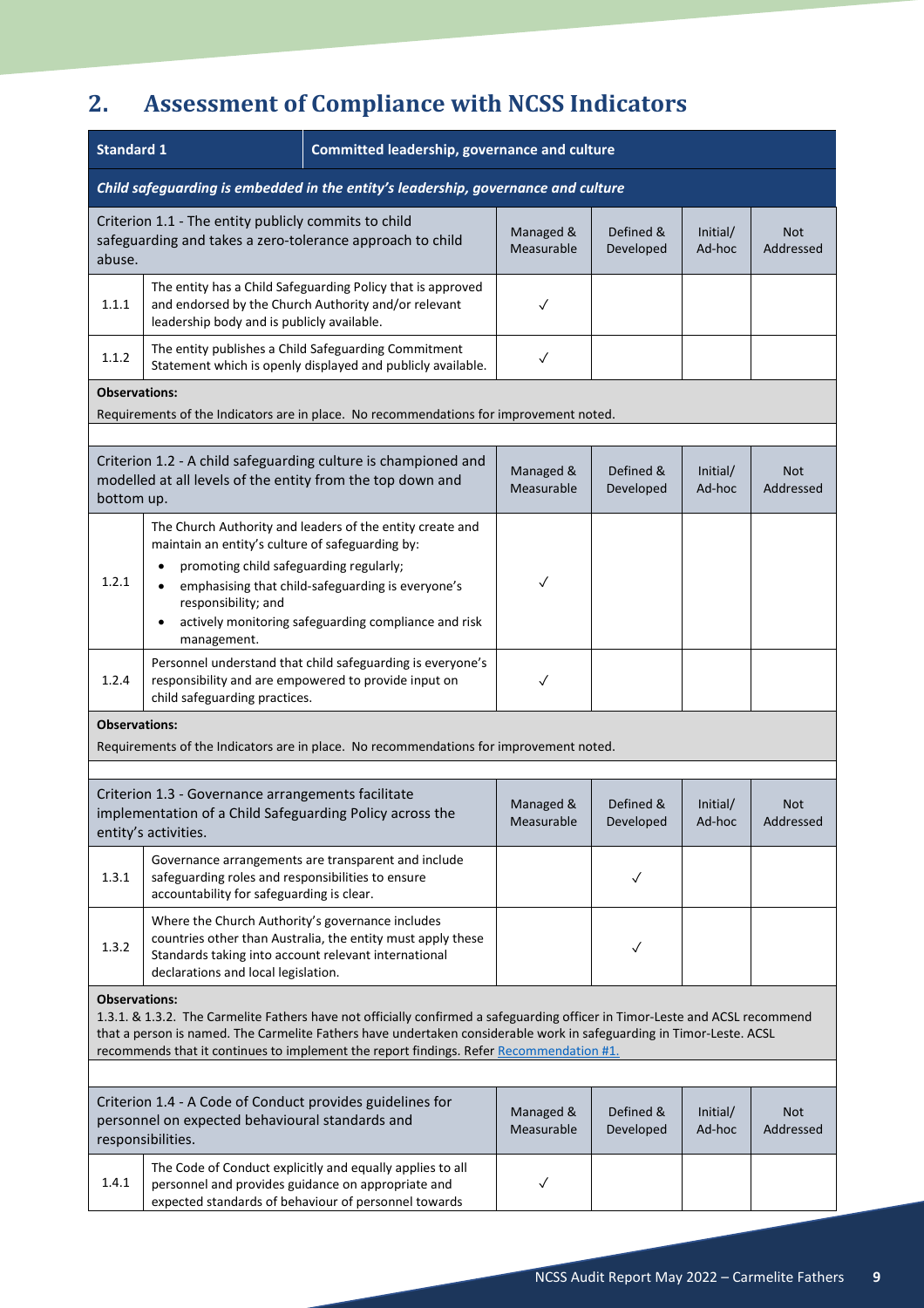|                      | children.                                                                                                                                                                                                                     |                                                                                                                                                                                                                                               |                         |                        |                    |                         |  |  |  |
|----------------------|-------------------------------------------------------------------------------------------------------------------------------------------------------------------------------------------------------------------------------|-----------------------------------------------------------------------------------------------------------------------------------------------------------------------------------------------------------------------------------------------|-------------------------|------------------------|--------------------|-------------------------|--|--|--|
| 1.4.2                |                                                                                                                                                                                                                               | The Code of Conduct is written in accessible language and<br>communicated to personnel, children, families and carers.                                                                                                                        |                         | $\checkmark$           |                    |                         |  |  |  |
| 1.4.3                | children from culturally and linguistically diverse<br>for example, children who can't live at home.                                                                                                                          | The Code of Conduct takes into account the needs of all<br>children, paying particular attention to Aboriginal and<br>Torres Strait Islander children, children with disability,<br>backgrounds and children with particular vulnerabilities, | ✓                       |                        |                    |                         |  |  |  |
| <b>Observations:</b> |                                                                                                                                                                                                                               |                                                                                                                                                                                                                                               |                         |                        |                    |                         |  |  |  |
|                      |                                                                                                                                                                                                                               | 1.4.2. ACSL recommend the Carmelite Fathers develop their own accessible language Code of Conduct for their Order rather<br>than rely on resources developed by the dioceses in which they operate. Refer to Recommendation #1.               |                         |                        |                    |                         |  |  |  |
|                      |                                                                                                                                                                                                                               |                                                                                                                                                                                                                                               |                         |                        |                    |                         |  |  |  |
| children.            | Criterion 1.5 - The entity has risk management strategies<br>focusing on preventing, identifying and mitigating risks to                                                                                                      |                                                                                                                                                                                                                                               | Managed &<br>Measurable | Defined &<br>Developed | Initial/<br>Ad-hoc | <b>Not</b><br>Addressed |  |  |  |
| 1.5.1                | to children.                                                                                                                                                                                                                  | The entity has a clearly documented child safeguarding risk<br>management plan, as part of its overall risk management<br>strategy, which considers actual and potential risks relating                                                       | $\checkmark$            |                        |                    |                         |  |  |  |
| 1.5.2                | place to assess, evaluate, review and oversee the<br>safeguarding of children participating in, or receiving,<br>ministries offshore including cultural immersions,                                                           | The entity has appropriate risk management processes in<br>pilgrimages, solidarity campaigns and world youth days.                                                                                                                            |                         | ✓                      |                    |                         |  |  |  |
| 1.5.3                | Leaders of the entity manage safeguarding risks<br>reporting and review of risks.                                                                                                                                             | effectively, through regular identification, monitoring,                                                                                                                                                                                      |                         | $\checkmark$           |                    |                         |  |  |  |
| <b>Observations:</b> |                                                                                                                                                                                                                               |                                                                                                                                                                                                                                               |                         |                        |                    |                         |  |  |  |
|                      | 1.5.2 & 1.5.3. There are some risk management processes in place for some of the activities in Timor-Leste, however risk<br>management processes need to be fully implemented for all activities. Refer to Recommendation #1. |                                                                                                                                                                                                                                               |                         |                        |                    |                         |  |  |  |
|                      | Criterion 1.6 - Personnel understand their obligations on<br>information sharing and record keeping.                                                                                                                          |                                                                                                                                                                                                                                               | Managed &<br>Measurable | Defined &<br>Developed | Initial/<br>Ad-hoc | <b>Not</b><br>Addressed |  |  |  |
| 1.6.1                | to personnel.                                                                                                                                                                                                                 | The entity has documented information sharing and record<br>keeping policies and procedures which are communicated                                                                                                                            | $\checkmark$            |                        |                    |                         |  |  |  |
| 1.6.2                | The entity's information sharing and record keeping<br>policies and procedures relating to all aspects of child<br>safeguarding, including incidents and complaints, apply<br>sound record keeping principles.                |                                                                                                                                                                                                                                               | ✓                       |                        |                    |                         |  |  |  |
| <b>Observations:</b> |                                                                                                                                                                                                                               |                                                                                                                                                                                                                                               |                         |                        |                    |                         |  |  |  |
|                      |                                                                                                                                                                                                                               | Requirements of the Indicators are in place. No recommendations for improvement noted.                                                                                                                                                        |                         |                        |                    |                         |  |  |  |
|                      |                                                                                                                                                                                                                               |                                                                                                                                                                                                                                               |                         |                        |                    |                         |  |  |  |
| <b>Standard 5</b>    |                                                                                                                                                                                                                               | Robust human resource management                                                                                                                                                                                                              |                         |                        |                    |                         |  |  |  |
|                      |                                                                                                                                                                                                                               | People working with children are suitable and supported to reflect child safeguarding values in practice                                                                                                                                      |                         |                        |                    |                         |  |  |  |
|                      | questions, referee checks and personnel pre-employment<br>screening, emphasises child safeguarding.                                                                                                                           | Criterion 5.1 - Recruitment, including advertising, interview                                                                                                                                                                                 | Managed &<br>Measurable | Defined &<br>developed | Initial/<br>Ad-hoc | <b>Not</b><br>Addressed |  |  |  |
| 5.1.1                | The entity emphasises its commitment to child                                                                                                                                                                                 | safeguarding and zero-tolerance approach to child abuse                                                                                                                                                                                       | ✓                       |                        |                    |                         |  |  |  |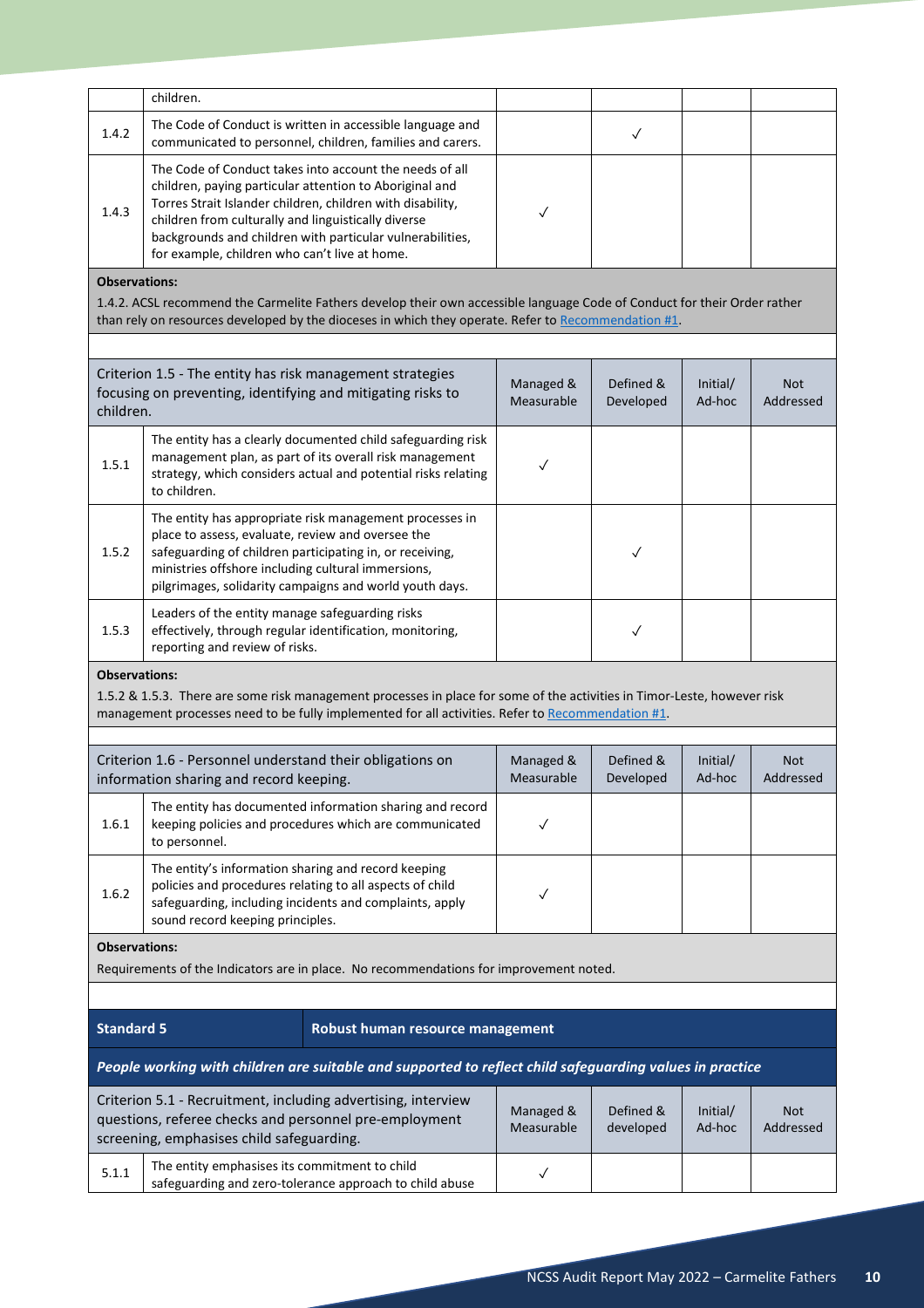|                      | in all aspects of its advertising, screening and recruitment<br>for personnel.                                                                                                                                  |                         |                        |                    |                         |
|----------------------|-----------------------------------------------------------------------------------------------------------------------------------------------------------------------------------------------------------------|-------------------------|------------------------|--------------------|-------------------------|
| 5.1.2                | The entity documents its safeguarding approach in<br>recruitment and screening procedures and processes.                                                                                                        | $\checkmark$            |                        |                    |                         |
| 5.1.3                | Positions are assessed for the expected level of contact<br>with children and appropriate child safeguarding<br>recruitment procedures are implemented.                                                         | $\checkmark$            |                        |                    |                         |
| 5.1.4                | Position descriptions, selection criteria, referee checks and<br>interview questions articulate:                                                                                                                | $\checkmark$            |                        |                    |                         |
|                      | • that children are valued and respected.                                                                                                                                                                       |                         |                        |                    |                         |
|                      | • the commitment of the entity to child safeguarding;<br>and                                                                                                                                                    |                         |                        |                    |                         |
|                      | where appropriate to the role, an understanding of<br>children's developmental needs and culturally safe<br>practices.                                                                                          |                         |                        |                    |                         |
| <b>Observations:</b> |                                                                                                                                                                                                                 |                         |                        |                    |                         |
|                      | Requirements of the Indicators are in place. No recommendations for improvement noted                                                                                                                           |                         |                        |                    |                         |
|                      |                                                                                                                                                                                                                 |                         |                        |                    |                         |
|                      | Criterion 5.2 - Relevant personnel (including all seminarians,<br>clergy and religious) have current working with children<br>checks or equivalent background checks.                                           | Managed &<br>Measurable | Defined &<br>developed | Initial/<br>Ad-hoc | <b>Not</b><br>Addressed |
| 5.2.1                | The entity has a policy which is implemented that ensures:                                                                                                                                                      |                         | $\checkmark$           |                    |                         |
|                      | personnel have a current working with children<br>check as required by legislation, prior to working<br>with children; and                                                                                      |                         |                        |                    |                         |
|                      | where a working with children check is not<br>required by legislation, other background checks<br>for personnel are conducted prior to working<br>with children.                                                |                         |                        |                    |                         |
| 5.2.2                | The entity keeps records and monitors the status of<br>working with children checks and/or background checks<br>for all personnel.                                                                              | $\checkmark$            |                        |                    |                         |
| <b>Observations:</b> |                                                                                                                                                                                                                 |                         |                        |                    |                         |
|                      | 5.2.1. There are no working with children statutory checks available in Timor-Leste. There are police checks available and these<br>are in place for personnel. Refer Recommendation #2.                        |                         |                        |                    |                         |
|                      |                                                                                                                                                                                                                 |                         |                        |                    |                         |
|                      | Criterion 5.3 - Personnel receive an appropriate induction and<br>are aware of child safeguarding responsibilities, including<br>reporting obligations.                                                         | Managed &<br>Measurable | Defined &<br>developed | Initial/<br>Ad-hoc | <b>Not</b><br>Addressed |
| 5.3.1                | All personnel participate in a safeguarding induction<br>program, which occurs as soon as possible after<br>commencement.                                                                                       | $\checkmark$            |                        |                    |                         |
| 5.3.2                | All Church Authorities who are a signatory to a Service<br>Agreement with ACSL are required to participate in the<br>NCSS Introductory Session for Leaders within four months<br>of commencement.               | $\checkmark$            |                        |                    |                         |
| <b>Observations:</b> | Requirements of the Indicators are in place. No recommendations for improvement noted.                                                                                                                          |                         |                        |                    |                         |
|                      |                                                                                                                                                                                                                 |                         |                        |                    |                         |
|                      | Criterion 5.5 - Robust processes exist for screening<br>candidates before and during seminary and religious<br>formation, as well as for ongoing formation, support and<br>supervision of clergy and religious. | Managed &<br>Measurable | Defined &<br>developed | Initial/<br>Ad-hoc | <b>Not</b><br>Addressed |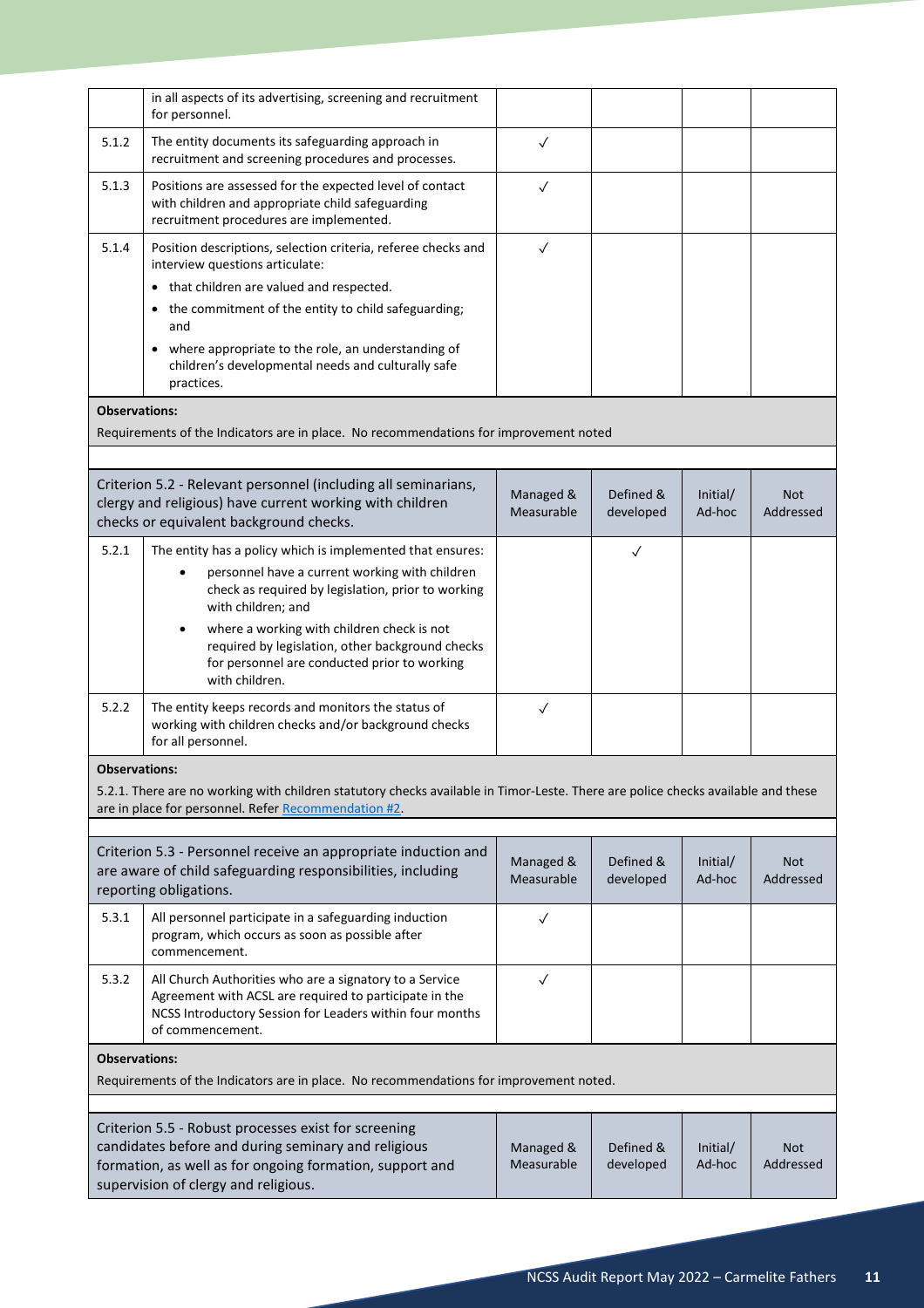| 5.5.1                       | The Church Authority draws upon broad-ranging<br>professional advice in its decision-making relating to<br>candidates for seminary/formation programs and<br>ordination/profession of vows. This includes a positive<br>duty to disclose to other Church Authorities where an<br>applicant or candidate for seminary/formation programs<br>does not continue through o ordination/profession of<br>vows.                                                                                                                                                                                                                                                                                                                                                                         | $\checkmark$            |                        |                    |                         |  |  |  |
|-----------------------------|----------------------------------------------------------------------------------------------------------------------------------------------------------------------------------------------------------------------------------------------------------------------------------------------------------------------------------------------------------------------------------------------------------------------------------------------------------------------------------------------------------------------------------------------------------------------------------------------------------------------------------------------------------------------------------------------------------------------------------------------------------------------------------|-------------------------|------------------------|--------------------|-------------------------|--|--|--|
| 5.5.2                       | Seminary and initial formation programs have robust<br>screening processes for candidates for religious ministry,<br>including external psychological and psychosexual<br>assessments.                                                                                                                                                                                                                                                                                                                                                                                                                                                                                                                                                                                           |                         | $\checkmark$           |                    |                         |  |  |  |
| 5.5.3                       | The entity promotes as normative the participation of all<br>bishops, leaders of religious institutes, clergy and religious<br>in active ministry, in no less than six hours<br>professional/pastoral supervision per year.                                                                                                                                                                                                                                                                                                                                                                                                                                                                                                                                                      | ✓                       |                        |                    |                         |  |  |  |
| 5.5.4                       | The entity promotes as normative, all clergy and religious<br>in active ministry, for the sake of proper accountability, are<br>offered and access both ongoing professional<br>development and annual performance appraisals.                                                                                                                                                                                                                                                                                                                                                                                                                                                                                                                                                   | ✓                       |                        |                    |                         |  |  |  |
| 5.5.5                       | All newly ordained clergy and newly professed religious<br>are supported with a suitable mentor for at least five years<br>post ordination or final profession.                                                                                                                                                                                                                                                                                                                                                                                                                                                                                                                                                                                                                  | $\checkmark$            |                        |                    |                         |  |  |  |
| safeguarding initiatives.   | administrative arrangements. The Carmelite Fathers are to be commended for their work in this country and their sensitivity to<br>implementing standards in a non-western culture. A formal supervision policy for Australia and Timor-Leste will assist the<br>Carmelite Fathers to continue to comply with this indicator. The Carmelite Fathers should make use of any further statutory<br>reporting that becomes available in Timor-Leste for candidates or any personnel.<br>Criterion 5.6 - Seminary and formation programs for clergy and<br>religious have appropriate curriculum to build the knowledge<br>Managed &<br>Defined &<br>Initial/<br><b>Not</b><br>and skills of candidates to understand and lead child<br>Measurable<br>Ad-hoc<br>Developed<br>Addressed |                         |                        |                    |                         |  |  |  |
| 5.6.1                       | Seminary and initial formation programs have appropriate<br>curriculum throughout the formation program which<br>builds candidates' knowledge and skills in a range of areas<br>to support child safeguarding                                                                                                                                                                                                                                                                                                                                                                                                                                                                                                                                                                    |                         | $\checkmark$           |                    |                         |  |  |  |
| 5.6.2                       | Seminary and initial formation programs ensure promotion<br>of pastoral responses to victims/survivors of sexual abuse.                                                                                                                                                                                                                                                                                                                                                                                                                                                                                                                                                                                                                                                          |                         | $\checkmark$           |                    |                         |  |  |  |
| 5.6.3                       | Seminary and initial formation programs are delivered in<br>such a way as to protect against the development and/or<br>reinforcement of clericalist attitudes and behaviours.                                                                                                                                                                                                                                                                                                                                                                                                                                                                                                                                                                                                    |                         | $\checkmark$           |                    |                         |  |  |  |
| <b>Observations:</b><br>#2. | 5.6. The seminary runs several courses in their formation program which incorporate safeguarding. Refer to Recommendation                                                                                                                                                                                                                                                                                                                                                                                                                                                                                                                                                                                                                                                        |                         |                        |                    |                         |  |  |  |
|                             | Criterion 5.7 - Credentialing and movement of seminarians,<br>clergy and religious is appropriately managed.                                                                                                                                                                                                                                                                                                                                                                                                                                                                                                                                                                                                                                                                     | Managed &<br>Measurable | Defined &<br>Developed | Initial/<br>Ad-hoc | <b>Not</b><br>Addressed |  |  |  |
| 5.7.1                       | The entity implements a system to assess the credentials<br>and manage movement of all seminarians, clergy and<br>religious moving between different seminaries and Church<br>jurisdictions.                                                                                                                                                                                                                                                                                                                                                                                                                                                                                                                                                                                     | $\checkmark$            |                        |                    |                         |  |  |  |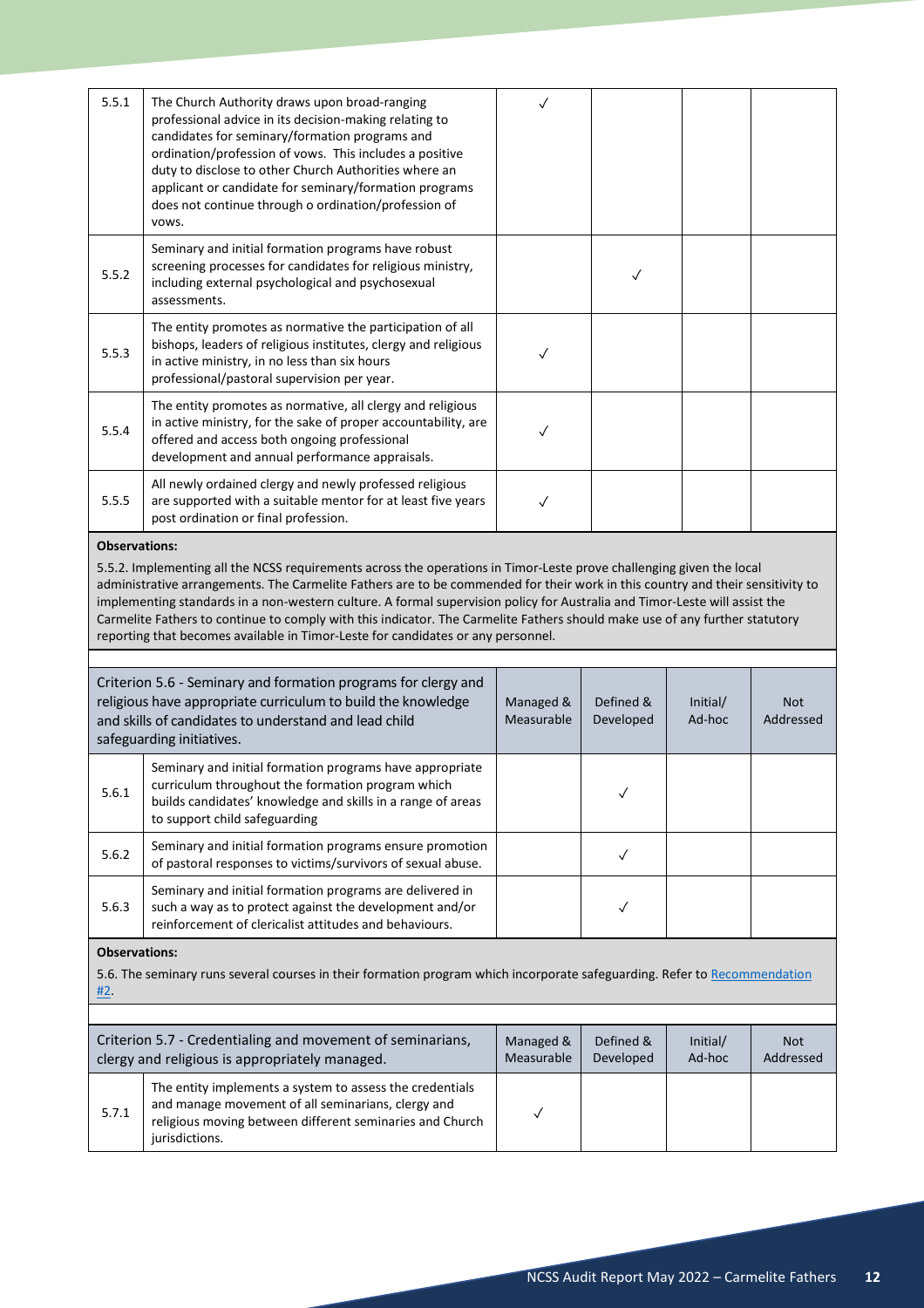|       | Criterion 5.8 - Entities which receive overseas clergy and<br>religious for work in ministry have targeted programs for the<br>screening, induction, professional supervision, and<br>development of these individuals.                                                                                              | Managed &<br>Measurable | Defined &<br>Developed | Initial/<br>Ad-hoc | <b>Not</b><br>Addressed |
|-------|----------------------------------------------------------------------------------------------------------------------------------------------------------------------------------------------------------------------------------------------------------------------------------------------------------------------|-------------------------|------------------------|--------------------|-------------------------|
| 5.8.1 | Selection and screening procedures for overseas clergy<br>and religious are targeted, thorough and follow, as far as<br>practicable, the same processes as for Australian<br>personnel. This includes the Australian Church Authority<br>obtaining screening information from the International<br>Church Authority. |                         |                        |                    |                         |
| 5.8.2 | All overseas clergy and religious participate in a<br>Safeguarding Induction program, documented by the<br>entity, before work with children begins.                                                                                                                                                                 |                         |                        |                    |                         |
| 5.8.3 | Overseas clergy and religious are supported with a suitable<br>mentor for at least the first two years of their time in<br>Australia.                                                                                                                                                                                |                         |                        |                    |                         |
| 5.8.4 | The entity promotes as normative the participation of all<br>overseas clergy and religious in active ministry in no less<br>than six hours of professional/pastoral supervision per<br>year.                                                                                                                         |                         |                        |                    |                         |

**Observations:**

Requirements of the Indicators are in place. No recommendations for improvement noted.

#### **Standard 6 Effective complaints management**

*Processes for raising concerns and complaints are responsive, understood, accessible and used by children, families, carers, communities and personnel*

| Criterion 6.1 - The entity has an effective Complaints<br>Handling Policy and procedures which clearly outline the<br>roles and responsibilities, approaches to dealing with<br>different types of complaints, reporting obligations and<br>record keeping requirements. |                                                                                                                                                                                                                                                                          | Managed &<br>Measurable | Defined &<br>Developed | Initial/<br>Ad-hoc | <b>Not</b><br>Addressed |
|--------------------------------------------------------------------------------------------------------------------------------------------------------------------------------------------------------------------------------------------------------------------------|--------------------------------------------------------------------------------------------------------------------------------------------------------------------------------------------------------------------------------------------------------------------------|-------------------------|------------------------|--------------------|-------------------------|
| 6.1.1                                                                                                                                                                                                                                                                    | The entity's policies, procedures and practices ensure that<br>all mandatory reporting obligations are met.                                                                                                                                                              | $\checkmark$            |                        |                    |                         |
| 6.1.2                                                                                                                                                                                                                                                                    | There are documented procedures that provide step-by-<br>step guidance on what action to take for different types of<br>complaints, including breaches of Codes of Conduct,<br>disclosures, allegations or concerns of abuse of a child, be<br>they historic or current. |                         |                        |                    |                         |
| 6.1.3                                                                                                                                                                                                                                                                    | There are clear procedures for identifying and mitigating<br>actual and perceived conflicts of interest in complaint<br>management.                                                                                                                                      |                         |                        |                    |                         |
| 6.1.4                                                                                                                                                                                                                                                                    | The entity works in cooperation with relevant<br>organisations and seeks specialist advice from statutory<br>child protection services when necessary                                                                                                                    |                         |                        |                    |                         |
| 6.1.5                                                                                                                                                                                                                                                                    | Key roles and responsibilities in relation to handling<br>complaints are articulated within the Complaint Handling<br>Policy and procedures.                                                                                                                             | $\checkmark$            |                        |                    |                         |
| 6.1.6                                                                                                                                                                                                                                                                    | The Complaint Handling Policy and procedures<br>differentiate, where appropriate, between a child victim<br>and an adult bringing forward a complaint of abuse<br>suffered as a child.                                                                                   |                         |                        |                    |                         |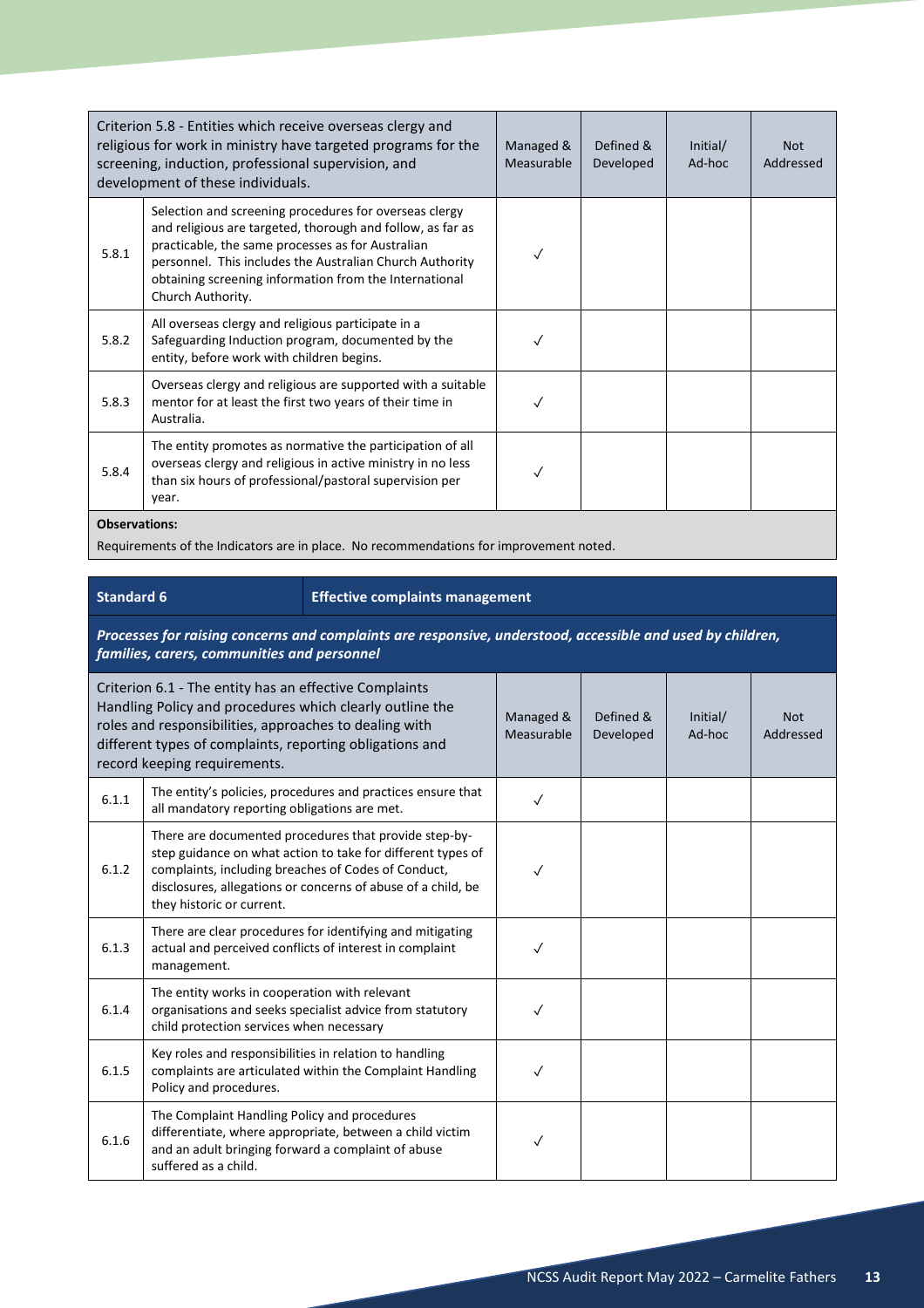| 6.1.7                | A process is in place to record all child abuse complaints,<br>incidents, allegations, disclosures, concerns and referrals.<br>The system must be secure so that confidential<br>information is stored, protected and retained for 50 years.                                                                                                                                                                                                                                       | $\checkmark$            |                        |                    |                         |
|----------------------|------------------------------------------------------------------------------------------------------------------------------------------------------------------------------------------------------------------------------------------------------------------------------------------------------------------------------------------------------------------------------------------------------------------------------------------------------------------------------------|-------------------------|------------------------|--------------------|-------------------------|
| <b>Observations:</b> |                                                                                                                                                                                                                                                                                                                                                                                                                                                                                    |                         |                        |                    |                         |
|                      | Requirements of the Indicator are in place. No recommendations for improvement noted.                                                                                                                                                                                                                                                                                                                                                                                              |                         |                        |                    |                         |
|                      |                                                                                                                                                                                                                                                                                                                                                                                                                                                                                    |                         |                        |                    |                         |
|                      | Criterion 6.2 - The entity has a child-focused complaints<br>handling system that is understood by children, families,                                                                                                                                                                                                                                                                                                                                                             | Managed &               | Defined &              | Initial/           | <b>Not</b>              |
|                      | carers and personnel.                                                                                                                                                                                                                                                                                                                                                                                                                                                              | Measurable              | Developed              | Ad-hoc             | Addressed               |
| 6.2.1                | The complaints handling system prioritises the safety and<br>well-being of children.                                                                                                                                                                                                                                                                                                                                                                                               | $\checkmark$            |                        |                    |                         |
| 6.2.2                | The Complaints Handling Policy and procedures are<br>publicly available in a variety of formats, including age and<br>developmentally appropriate for children, enabling<br>complaints processes to be easily understood.                                                                                                                                                                                                                                                          |                         | $\checkmark$           |                    |                         |
| <b>Observations:</b> |                                                                                                                                                                                                                                                                                                                                                                                                                                                                                    |                         |                        |                    |                         |
|                      | 6.2.2. There is work still to be done to fully develop and embed the use of child-friendly policies throughout the Carmelite<br>Fathers ministries. ACSL notes that the Carmelite Fathers have yet to fully develop child-friendly versions of their own key<br>safeguarding policies and where appropriate rely on the child-friendly polices they rely on in the parishes they minister. Refer to<br><b>Recommendation #3</b>                                                    |                         |                        |                    |                         |
|                      | Criterion 6.3 - Complaints are taken seriously and responded<br>to promptly and thoroughly.                                                                                                                                                                                                                                                                                                                                                                                        | Managed &<br>Measurable | Defined &<br>Developed | Initial/<br>Ad-hoc | <b>Not</b><br>Addressed |
| 6.3.1                | The Complaints Handling Policy requires that, upon<br>receiving a complaint of child abuse, an initial risk<br>assessment is conducted to identify and minimise any risk<br>to children. Ongoing risk assessments are required<br>throughout all investigation processes.                                                                                                                                                                                                          | ✓                       |                        |                    |                         |
| 6.3.2                | The Complaints Handling Policy requires that at the<br>completion of the initial risk assessment, where a<br>complaint of child sexual abuse is plausible, and there is a<br>risk that the person may come into contact with children,<br>the person be stood down from their role and/or ministry<br>while the complaint is investigated.                                                                                                                                         | $\checkmark$            |                        |                    |                         |
| 6.3.3                | The Complaints Handling Policy is aligned, and operates in<br>conjunction, with the entity's documented disciplinary and<br>grievance policies and processes, in such a way that at the<br>completion of the initial risk assessment, a breach or<br>breaches of the Code of Conduct in relation to<br>inappropriate behaviour towards a child are effectively<br>investigated and managed, and include provisions for<br>personnel to be redeployed, stood down and/or dismissed. |                         | $\checkmark$           |                    |                         |
| 6.3.4                | Complainants are responded to promptly and kept<br>informed as to the progress of dealing with their<br>complaint.                                                                                                                                                                                                                                                                                                                                                                 | $\checkmark$            |                        |                    |                         |
| 6.3.5                | Support and care are provided to a child who has<br>experienced or is alleging abuse, and other affected<br>parties.                                                                                                                                                                                                                                                                                                                                                               | $\checkmark$            |                        |                    |                         |
| 6.3.6                | Appropriate confidentiality is maintained with due regard<br>for the Australian Privacy Principles and relevant<br>legislation in relation to information sharing in the context<br>of child safeguarding.                                                                                                                                                                                                                                                                         | $\checkmark$            |                        |                    |                         |
| 6.3.7                | Documented policies and processes empower and support<br>personnel to raise, in good faith, concerns and allegations<br>about unacceptable behaviour towards children by other                                                                                                                                                                                                                                                                                                     |                         | $\checkmark$           |                    |                         |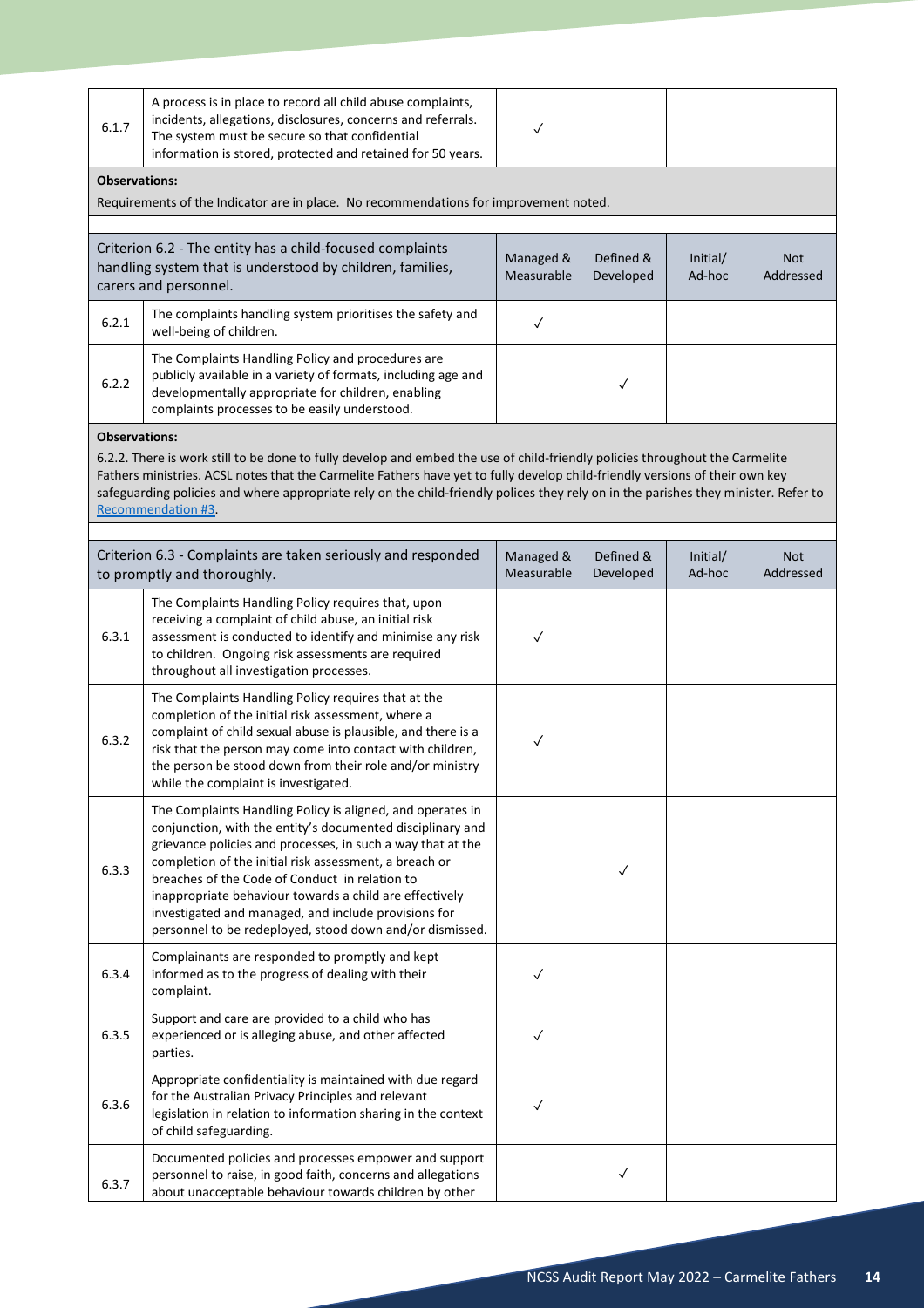|                      | personnel.                                                                                                                                                                                                                                                                                                                                                                                                                                                       |                         |                        |                    |                         |  |  |
|----------------------|------------------------------------------------------------------------------------------------------------------------------------------------------------------------------------------------------------------------------------------------------------------------------------------------------------------------------------------------------------------------------------------------------------------------------------------------------------------|-------------------------|------------------------|--------------------|-------------------------|--|--|
| 6.3.8                | Where a complaint related to child sexual abuse against a<br>seminarian, clergy or religious is substantiated on the<br>balance of probabilities, with due respect to the rights of<br>individuals, the Church Authority should remove that<br>individual from ministry.                                                                                                                                                                                         | $\checkmark$            |                        |                    |                         |  |  |
| 6.3.9                | Where a seminarian, clergy or religious is convicted of an<br>offence relating to child sexual abuse, that individual<br>should be permanently removed from ministry. The<br>Church Authority must take practicable steps to prohibit<br>that individual from holding themselves out as being a<br>person with religious authority and should present a case<br>to the relevant dicastery for dismissal from the clerical<br>state and/or dispensation from vows | $\checkmark$            |                        |                    |                         |  |  |
| <b>Observations:</b> |                                                                                                                                                                                                                                                                                                                                                                                                                                                                  |                         |                        |                    |                         |  |  |
|                      | 6.3.3. The Carmelite Fathers are yet to develop a Safeguarding Disciplinary and Grievance Policy. Refer to Recommendation #3.                                                                                                                                                                                                                                                                                                                                    |                         |                        |                    |                         |  |  |
|                      | 6.3.7. The Carmelite Fathers are yet to develop a Whistleblowers Policy. Refer to Recommendation #3.                                                                                                                                                                                                                                                                                                                                                             |                         |                        |                    |                         |  |  |
|                      |                                                                                                                                                                                                                                                                                                                                                                                                                                                                  |                         |                        |                    |                         |  |  |
|                      | Criterion 6.4 - The entity has policies and procedures in place<br>that address reporting of complaints and concerns to relevant<br>authorities, whether the law requires reporting, and co-<br>operates with law enforcement.                                                                                                                                                                                                                                   | Managed &<br>Measurable | Defined &<br>developed | Initial/<br>Ad-hoc | Not<br>Addressed        |  |  |
| 6.4.1                | The Complaints Handling Policy requires that:<br>• concerns and complaints of child abuse occurring within<br>the entity be reported to the appropriate statutory<br>authority/ies, regardless of whether the reporting is<br>mandated; and<br>• personnel cooperate with law enforcement procedures<br>and directives.                                                                                                                                          | ✓                       |                        |                    |                         |  |  |
| <b>Observations:</b> |                                                                                                                                                                                                                                                                                                                                                                                                                                                                  |                         |                        |                    |                         |  |  |
|                      | Requirements of the Indicators are in place. No recommendations for improvement noted.                                                                                                                                                                                                                                                                                                                                                                           |                         |                        |                    |                         |  |  |
|                      |                                                                                                                                                                                                                                                                                                                                                                                                                                                                  |                         |                        |                    |                         |  |  |
|                      | Criterion 6.5 - Reporting, privacy and employment law<br>obligations are met.                                                                                                                                                                                                                                                                                                                                                                                    | Managed &<br>Measurable | Defined &<br>Developed | Initial/<br>Ad-hoc | <b>Not</b><br>Addressed |  |  |
| 6.5.1                | The Complaints Handling Policy requires that all relevant<br>reporting, privacy and employment law obligations are<br>met.                                                                                                                                                                                                                                                                                                                                       | $\checkmark$            |                        |                    |                         |  |  |
| <b>Observations:</b> |                                                                                                                                                                                                                                                                                                                                                                                                                                                                  |                         |                        |                    |                         |  |  |
|                      | Requirements of the Indicators are in place. No recommendations for improvement noted.                                                                                                                                                                                                                                                                                                                                                                           |                         |                        |                    |                         |  |  |
|                      |                                                                                                                                                                                                                                                                                                                                                                                                                                                                  |                         |                        |                    |                         |  |  |
|                      | Criterion 6.6 - The Church Authority ensures mechanisms are<br>in place to care for adult complainants.                                                                                                                                                                                                                                                                                                                                                          | Managed &<br>Measurable | Defined &<br>Developed | Initial/<br>Ad-hoc | Not.<br>Addressed       |  |  |
| 6.6.1                | The entity offers appropriate pastoral care to adult<br>complainants, which recognises their unique needs. This<br>should include an offer from the Church Authority to meet<br>the complainant in person.                                                                                                                                                                                                                                                       | $\checkmark$            |                        |                    |                         |  |  |
| 6.6.2                | The Church Authority facilitates adult complainants' access<br>to appropriately trained personnel whose clearly defined<br>roles are to listen to and represent the pastoral needs of<br>the complainant. This is done in consultation with the<br>complainant.                                                                                                                                                                                                  | $\checkmark$            |                        |                    |                         |  |  |
| <b>Observations:</b> |                                                                                                                                                                                                                                                                                                                                                                                                                                                                  |                         |                        |                    |                         |  |  |
|                      | Requirements of the Indicators are in place. No recommendations for improvement noted.                                                                                                                                                                                                                                                                                                                                                                           |                         |                        |                    |                         |  |  |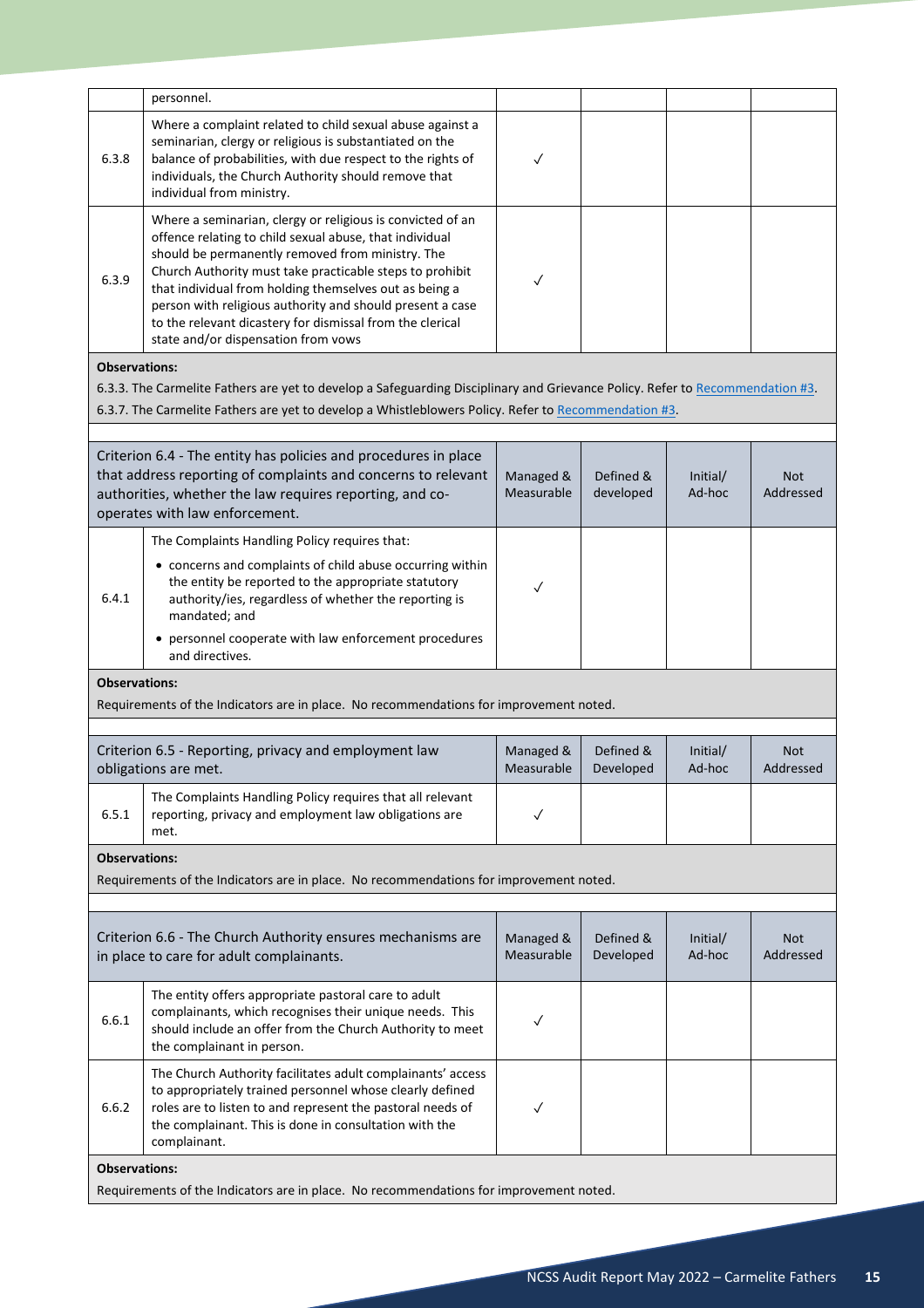| Criterion 6.7 - The Church Authority ensures mechanisms are<br>in place to monitor and support respondents facing<br>allegations. |                                                                                                                                                                                                                                                                | Managed &<br><b>Measurable</b> | Defined &<br>Developed | Initial/<br>Ad-hoc | <b>Not</b><br>Addressed |  |  |  |
|-----------------------------------------------------------------------------------------------------------------------------------|----------------------------------------------------------------------------------------------------------------------------------------------------------------------------------------------------------------------------------------------------------------|--------------------------------|------------------------|--------------------|-------------------------|--|--|--|
| 6.7.1                                                                                                                             | The Church Authority has access to appropriately trained<br>personnel - lay, religious or clergy - whose clearly defined<br>roles are to listen to and represent the pastoral needs of<br>the respondent. This is done in consultation with the<br>respondent. |                                |                        |                    |                         |  |  |  |
| 6.7.2                                                                                                                             | The Church Authority has suitable arrangements in place<br>for the monitoring and support of a respondent, where<br>there is a plausible complaint, until (and if) the Church<br>Authority no longer has responsibility for monitoring the<br>respondent.      |                                |                        |                    |                         |  |  |  |
|                                                                                                                                   | <b>Observations:</b>                                                                                                                                                                                                                                           |                                |                        |                    |                         |  |  |  |

Requirements of the Indicators are in place. No recommendations for improvement noted.

| <b>Standard 7</b> |  |  |
|-------------------|--|--|

#### **Standard 7 Ongoing education and training**

*Personnel are equipped with knowledge, skills and awareness to keep children safe through information, ongoing education and training*

| Criterion 7.1 - Personnel are trained and supported to<br>effectively implement the entity's child safeguarding policies<br>and procedures.                                                                                                                                                                                                                                                                                                                                                                                                                                                   |                                                                                                                                                                                                                                                                                                       | Managed &<br>Measurable | Defined &<br>Developed | Initial/<br>Ad-hoc | <b>Not</b><br>Addressed |
|-----------------------------------------------------------------------------------------------------------------------------------------------------------------------------------------------------------------------------------------------------------------------------------------------------------------------------------------------------------------------------------------------------------------------------------------------------------------------------------------------------------------------------------------------------------------------------------------------|-------------------------------------------------------------------------------------------------------------------------------------------------------------------------------------------------------------------------------------------------------------------------------------------------------|-------------------------|------------------------|--------------------|-------------------------|
| 7.1.1                                                                                                                                                                                                                                                                                                                                                                                                                                                                                                                                                                                         | The entity provides regular opportunities to educate/train<br>personnel on its Child Safeguarding Policy and procedures<br>including through induction and refresher safeguarding<br>training (at least every three years).                                                                           |                         | ✓                      |                    |                         |
| 7.1.2                                                                                                                                                                                                                                                                                                                                                                                                                                                                                                                                                                                         | The entity's induction and refresher safeguarding training<br>must as a minimum cover:<br>• Code of Conduct;<br>• Safeguarding risk management;<br>• Child Safeguarding Policy and procedures;<br>• Complaints Handling Policy and procedures;<br>• Reporting obligations; and e-safety training.     |                         | $\checkmark$           |                    |                         |
| 7.1.3                                                                                                                                                                                                                                                                                                                                                                                                                                                                                                                                                                                         | The entity keeps records of participation to ensure all<br>personnel attend induction and refresher safeguarding<br>training.                                                                                                                                                                         | $\checkmark$            |                        |                    |                         |
| 7.1.4                                                                                                                                                                                                                                                                                                                                                                                                                                                                                                                                                                                         | The entity ensures that personnel who have specific child<br>safeguarding responsibilities, such as those appointed to<br>the role of safeguarding co-ordinator and those appointed<br>to the Safeguarding Committee, receive ongoing support<br>and professional development relevant to their role. | $\checkmark$            |                        |                    |                         |
| <b>Observations:</b><br>7.1.1. Refer to Recommendation #2 which recommends ongoing training for seminarians and personnel in Timor-Leste.<br>7.1.2. The Carmelite Fathers have stable personnel, with few people leaving or being onboarded, and this indicator has yet to be<br>tested. It was noted that some personnel will be leaving a Diocese in which they operate later this year; there is now an<br>opportunity for the Carmelite Fathers to provide their own induction training to new personnel, alongside induction training<br>authorised by the diocese in which they operate |                                                                                                                                                                                                                                                                                                       |                         |                        |                    |                         |

| Criterion 7.3 - Personnel receive training to enable them to<br>respond effectively to child safeguarding risks, concerns,<br>disclosures, and allegations of child abuse. |                                                             | Managed &<br>Measurable | Defined &<br>Developed | Initial/<br>Ad-hoc | <b>Not</b><br>Addressed |
|----------------------------------------------------------------------------------------------------------------------------------------------------------------------------|-------------------------------------------------------------|-------------------------|------------------------|--------------------|-------------------------|
| 7.3.1                                                                                                                                                                      | The entity provides training to equip relevant personnel to |                         |                        |                    |                         |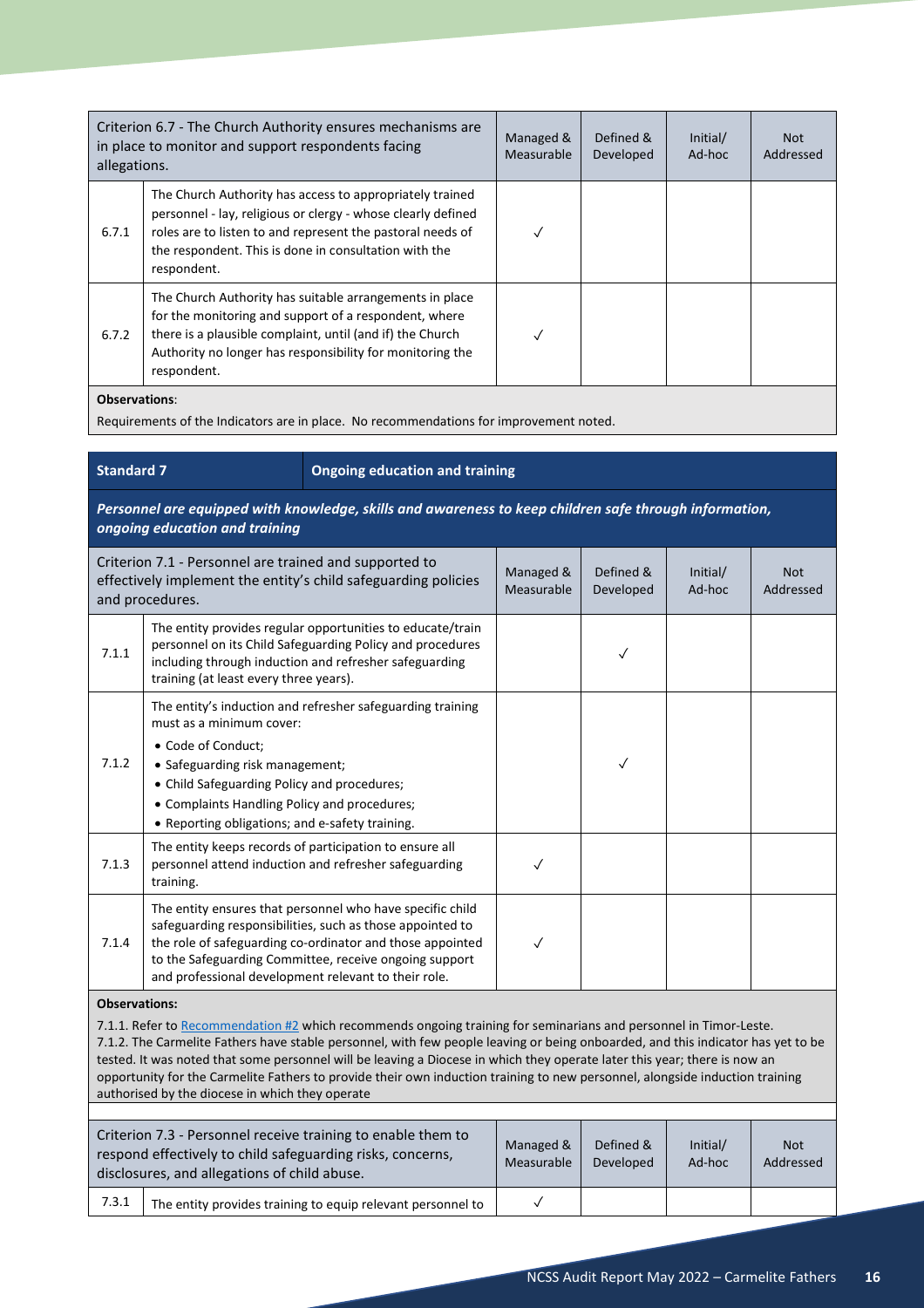|                      | appropriately respond to and support those bringing<br>forward concerns, disclosures and allegations of child                                                                                                                                                                                                                                                   |                         |                        |                    |                         |
|----------------------|-----------------------------------------------------------------------------------------------------------------------------------------------------------------------------------------------------------------------------------------------------------------------------------------------------------------------------------------------------------------|-------------------------|------------------------|--------------------|-------------------------|
|                      | abuse.                                                                                                                                                                                                                                                                                                                                                          |                         |                        |                    |                         |
| 7.3.2                | The entity provides training to ensure personnel are aware<br>of information sharing and record keeping policies and<br>procedures.                                                                                                                                                                                                                             | $\checkmark$            |                        |                    |                         |
|                      | The entity provides training to ensure personnel are aware<br>of their reporting obligations under state/territory<br>legislative requirements including:                                                                                                                                                                                                       |                         |                        |                    |                         |
| 7.3.3                | Reporting criminal behaviour to police;<br>Mandatory reporting to child protection authorities;<br>Reportable Conduct Scheme; and<br>٠                                                                                                                                                                                                                          | ✓                       |                        |                    |                         |
|                      | Reporting to regulatory authorities/government<br>departments                                                                                                                                                                                                                                                                                                   |                         |                        |                    |                         |
| <b>Observations:</b> | Requirements of the Indicators are in place. No recommendations for improvement noted.                                                                                                                                                                                                                                                                          |                         |                        |                    |                         |
|                      |                                                                                                                                                                                                                                                                                                                                                                 |                         |                        |                    |                         |
| <b>Standard 8</b>    | Safe physical and online environments                                                                                                                                                                                                                                                                                                                           |                         |                        |                    |                         |
|                      | Physical and online environments promote safety and contain appropriate safeguards to minimise the<br>opportunity for children to be harmed                                                                                                                                                                                                                     |                         |                        |                    |                         |
| procedures.          | Criterion 8.2 - The online environment is used in accordance<br>with the entity's Code of Conduct, safeguarding policies and                                                                                                                                                                                                                                    | Managed &<br>Measurable | Defined &<br>Developed | Initial/<br>Ad-hoc | <b>Not</b><br>Addressed |
| 8.2.1                | Personnel access and use online environments in line with<br>the entity's Code of Conduct and relevant communication<br>protocols.                                                                                                                                                                                                                              |                         |                        | ✓                  |                         |
| 8.2.2                | The entity routinely monitors the online environment,<br>reporting and responding to breaches of its Code of<br>Conduct or child safeguarding policies in accordance with<br>the entity's disciplinary, complaint handling or other<br>relevant processes.                                                                                                      |                         |                        | ✓                  |                         |
| <b>Observations:</b> | 8.2.1 & 8.2.2. The clergy in the Carmelite Fathers use a range of different email services to engage in work associated with the<br>Carmelite Fathers. ACSL recommend these arrangements are ceased and all personnel are required to use the Carmelite domain<br>name to engage in work associated with the Carmelite Fathers Inc. Refer to Recommendation #5. |                         |                        |                    |                         |

|                      | Criterion 8.3 - Risk management plans consider risks posed by<br>the entity's settings, activities and physical environments.                                                                                                                                                                                                                                                                                                                                     | Managed &<br>Defined &<br>Initial/<br>Measurable<br>Developed<br>Ad-hoc |  | <b>Not</b><br>Addressed |  |
|----------------------|-------------------------------------------------------------------------------------------------------------------------------------------------------------------------------------------------------------------------------------------------------------------------------------------------------------------------------------------------------------------------------------------------------------------------------------------------------------------|-------------------------------------------------------------------------|--|-------------------------|--|
| 8.3.1                | The entity assesses safeguarding risks in the physical<br>environments under its control or management including<br>buildings, structures, open spaces, grounds, homes of<br>religious and clergy, and arrangements for live-in<br>carers/caretakers.                                                                                                                                                                                                             | Not applicable to the Carmelite Fathers                                 |  |                         |  |
| 8.3.2                | Where an entity becomes aware that a person (other than<br>personnel of that entity) attending any of its services or<br>activities is the subject of a substantiated complaint of<br>child sexual abuse or has been convicted of an offence<br>relating to child sexual abuse, the entity has in place and<br>implements a process for assessing and managing the risks<br>posed to children by that person's ongoing involvement in<br>the service or activity. | Not applicable to the Carmelite Fathers                                 |  |                         |  |
| <b>Observations:</b> |                                                                                                                                                                                                                                                                                                                                                                                                                                                                   |                                                                         |  |                         |  |

Requirements of the Indicators are in place. No recommendations for improvement noted.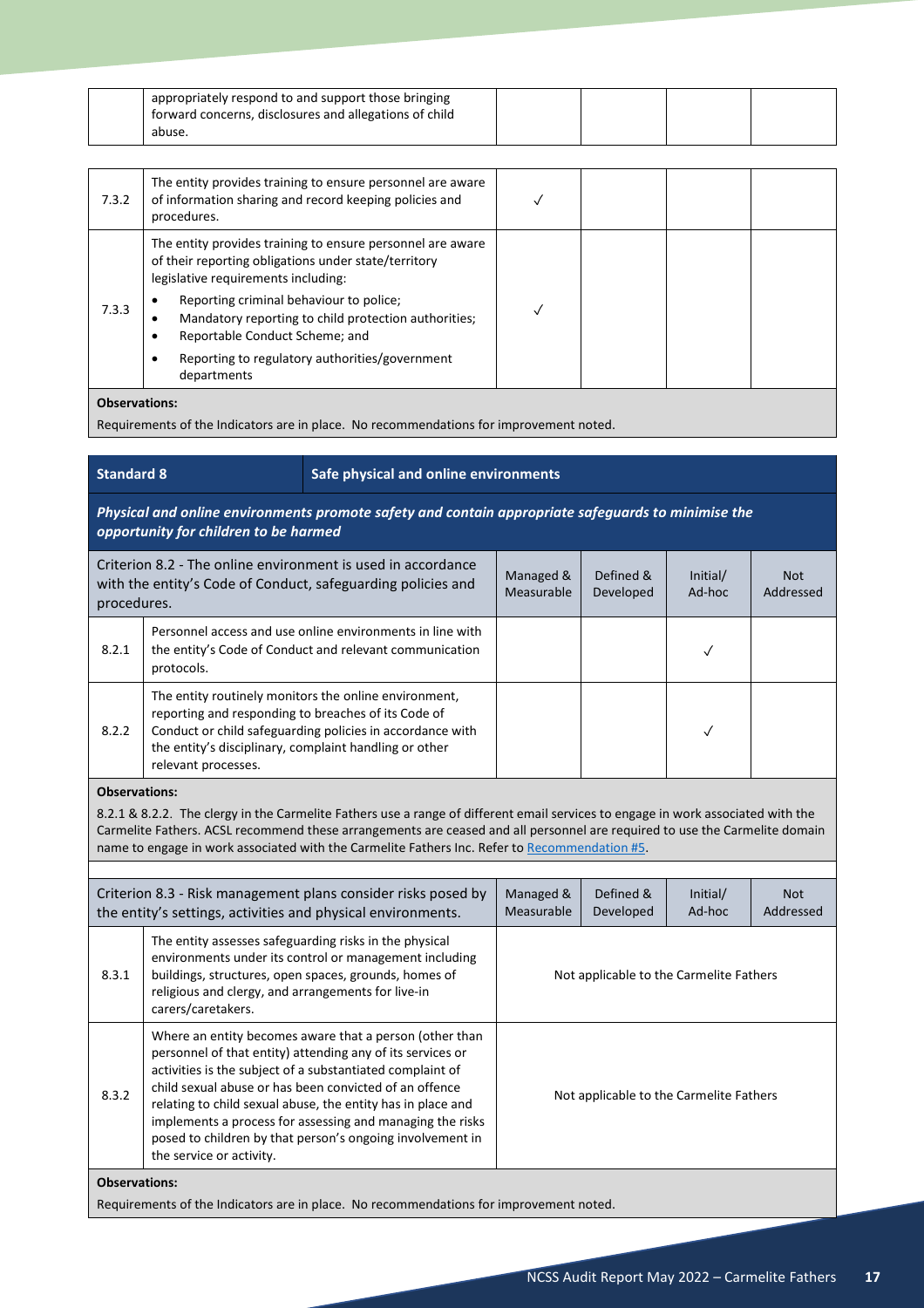| Criterion 8.4 - Entities that contract facilities and services to<br>and from third parties have procurement policies that ensure<br>safeguarding of children. |                                                    |                                                                                                                                                                                                                                                  | Managed &<br><b>Measurable</b>          | Defined &<br>Developed | Initial/<br>Ad-hoc | <b>Not</b><br>Addressed |  |
|----------------------------------------------------------------------------------------------------------------------------------------------------------------|----------------------------------------------------|--------------------------------------------------------------------------------------------------------------------------------------------------------------------------------------------------------------------------------------------------|-----------------------------------------|------------------------|--------------------|-------------------------|--|
| 8.4.1                                                                                                                                                          | place.                                             | The entity considers the risks posed to children arising<br>from any third parties engaged by the entity and conducts<br>sufficient due diligence to ensure that the third party has<br>appropriate child safeguarding practices and policies in | Not applicable to the Carmelite Fathers |                        |                    |                         |  |
| 8.4.2                                                                                                                                                          | safeguarding practices and policies are in place.  | The entity has conducted sufficient due diligence on all<br>third parties who use the entity's facilities to ensure child                                                                                                                        | Not applicable to the Carmelite Fathers |                        |                    |                         |  |
| <b>Observations:</b><br>Requirements of the Indicators are in place. No recommendations for improvement noted.                                                 |                                                    |                                                                                                                                                                                                                                                  |                                         |                        |                    |                         |  |
|                                                                                                                                                                |                                                    |                                                                                                                                                                                                                                                  |                                         |                        |                    |                         |  |
|                                                                                                                                                                | <b>Standard 9</b><br><b>Continuous improvement</b> |                                                                                                                                                                                                                                                  |                                         |                        |                    |                         |  |

*Entities regularly review and improve implementation of their systems for keeping children safe* Criterion 9.1 - The entity regularly reviews and improves child safeguarding practices. Managed & Measurable Defined & Developed Initial/ Ad-hoc Not Addressed 9.1.1 The entity has a clearly documented Safeguarding Implementation Plan which outlines the monitoring and continual improvement of child safeguarding practices. The Child Safeguarding Implementation Plan is regularly reviewed, progress is tracked, and actions/strategies updated. ✓ 9.1.4 The entity's Child Safeguarding Policy is subject to regular review – at least every three years.<br>The entity school of the sears. **Observations:**

Requirements of the Indicators are in place. No recommendations for improvement noted.

| Criterion 9.2 - The entity analyses concerns and complaints to<br>identify causes and systemic failures to inform continuous<br>improvement. |                                                                                                                                      | Managed &<br>Measurable | Defined &<br>Developed | Initial/<br>Ad-hoc | <b>Not</b><br>Addressed |
|----------------------------------------------------------------------------------------------------------------------------------------------|--------------------------------------------------------------------------------------------------------------------------------------|-------------------------|------------------------|--------------------|-------------------------|
| 9.2.1                                                                                                                                        | Processes are in place to analyse individual incidents or<br>complaints relating to child safeguarding practices and/or<br>failures. |                         |                        |                    |                         |
| 9.2.2                                                                                                                                        | Processes are in place to identify systemic issues or<br>patterns and drive continuous improvement.                                  |                         |                        |                    |                         |

**Observations:**

9.2. The audit noted that the Registrar of Incidents does not include details of the investigation process that would be applied. Refer to [Recommendation #6.](#page-23-0)

| community. | Criterion 9.3 - The Church Authority reports on the findings of<br>relevant reviews to personnel, children, families, carers and                                                       | Managed &<br>Measurable                                         | Defined &<br>Developed | Initial/<br>Ad-hoc | <b>Not</b><br>Addressed |
|------------|----------------------------------------------------------------------------------------------------------------------------------------------------------------------------------------|-----------------------------------------------------------------|------------------------|--------------------|-------------------------|
| 9.3.1      | The Church Authority promotes to all its stakeholders any<br>audit reports relating to the Church Authority, and related<br>entities, published by Catholic Professional Standards Ltd | Not applicable $-$ this is the first audit by ACSL              |                        |                    |                         |
| 9.3.2      | The Church Authority reports on findings of relevant<br>reviews of safeguarding policies, procedures and practices<br>to its stakeholders.                                             | Not applicable – no such reviews have been conducted<br>to date |                        |                    |                         |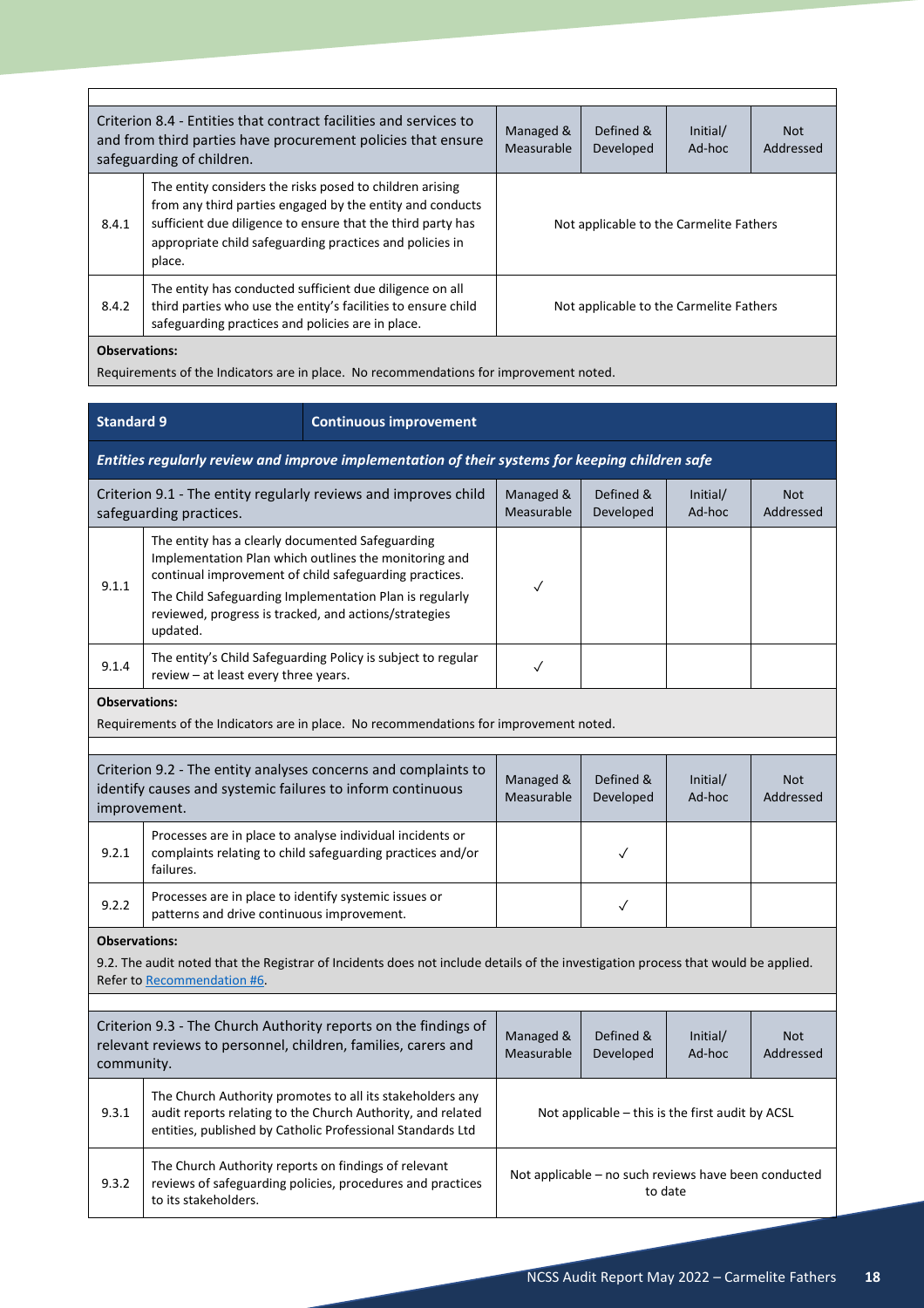| <b>Observations:</b><br>N/A                                                                                                                                    |                                                                                                                           |                                                                                                                          |                         |                        |                         |                         |
|----------------------------------------------------------------------------------------------------------------------------------------------------------------|---------------------------------------------------------------------------------------------------------------------------|--------------------------------------------------------------------------------------------------------------------------|-------------------------|------------------------|-------------------------|-------------------------|
|                                                                                                                                                                |                                                                                                                           |                                                                                                                          |                         |                        |                         |                         |
| <b>Standard 10</b>                                                                                                                                             |                                                                                                                           | Policies and procedures support child safety                                                                             |                         |                        |                         |                         |
|                                                                                                                                                                |                                                                                                                           | Policies and procedures document how the entity is safe for children                                                     |                         |                        |                         |                         |
|                                                                                                                                                                | Criterion 10.1 - Policies and procedures address National<br>Catholic Safeguarding Standards.                             |                                                                                                                          | Managed &<br>Measurable | Defined &<br>Developed | Initial/<br>Ad-hoc      | <b>Not</b><br>Addressed |
| 10.1.1                                                                                                                                                         | safeguarding approaches, requirements and<br>responsibilities.                                                            | All relevant policies and procedures reference appropriate                                                               | $\checkmark$            |                        |                         |                         |
| <b>Observations:</b>                                                                                                                                           |                                                                                                                           | Requirements of the Indicator are in place. No recommendations for improvement noted.                                    |                         |                        |                         |                         |
| Criterion 10.2 - Policies and procedures are accessible and<br>Defined &<br>Managed &<br>Initial/<br>Measurable<br>Ad-hoc<br>Developed<br>easy to understand.  |                                                                                                                           |                                                                                                                          |                         |                        | <b>Not</b><br>Addressed |                         |
| 10.2.1                                                                                                                                                         | The entity's policies and procedures relevant to<br>safeguarding are readily available and accessible to all<br>personnel |                                                                                                                          | $\checkmark$            |                        |                         |                         |
| <b>Observations:</b>                                                                                                                                           |                                                                                                                           | Requirements of the Indicator are in place. No recommendations for improvement noted.                                    |                         |                        |                         |                         |
| Criterion 10.3 - Best practice policy models and stakeholder<br>consultation inform the development and review of policies<br>and procedures.                  |                                                                                                                           |                                                                                                                          | Managed &<br>Measurable | Defined &<br>Developed | Initial/<br>Ad-hoc      | <b>Not</b><br>Addressed |
| 10.3.1                                                                                                                                                         | policies and procedures relevant to safeguarding.                                                                         | The entity has processes in place to monitor adherence to                                                                | $\checkmark$            |                        |                         |                         |
| 10.3.2                                                                                                                                                         | policies and procedures relevant to safeguarding.<br>advice from experts, children, families, carers and<br>communities.  | The entity has processes in place to develop and review its<br>These processes include consulting with and incorporating | $\checkmark$            |                        |                         |                         |
| <b>Observations:</b>                                                                                                                                           |                                                                                                                           | Requirements of the Indicators are in place. No recommendations for improvement noted.                                   |                         |                        |                         |                         |
|                                                                                                                                                                | Criterion 10.4 - The Church Authority and leaders model<br>compliance with policies and procedures.                       |                                                                                                                          | Managed &<br>Measurable | Defined &<br>Developed | Initial/<br>Ad-hoc      | <b>Not</b><br>Addressed |
| 10.4.1                                                                                                                                                         | policies and procedures relevant to safeguarding.                                                                         | The Church Authority and leaders promote and enact all                                                                   | $\checkmark$            |                        |                         |                         |
| <b>Observations:</b><br>Requirements of the Indicators are in place. No recommendations for improvement noted.                                                 |                                                                                                                           |                                                                                                                          |                         |                        |                         |                         |
| Criterion 10.5 - Personnel understand and implement the<br>Defined &<br>Managed &<br>Initial/<br>Measurable<br>Developed<br>Ad-hoc<br>policies and procedures. |                                                                                                                           |                                                                                                                          | <b>Not</b><br>Addressed |                        |                         |                         |
| 10.5.1                                                                                                                                                         | from personnel on their understanding and practical<br>implementation of policies and procedures.                         | The entity encourages regular discussion and feedback                                                                    | $\checkmark$            |                        |                         |                         |
| <b>Observations:</b>                                                                                                                                           |                                                                                                                           | Requirements of the Indicators are in place. No recommendations for improvement noted.                                   |                         |                        |                         |                         |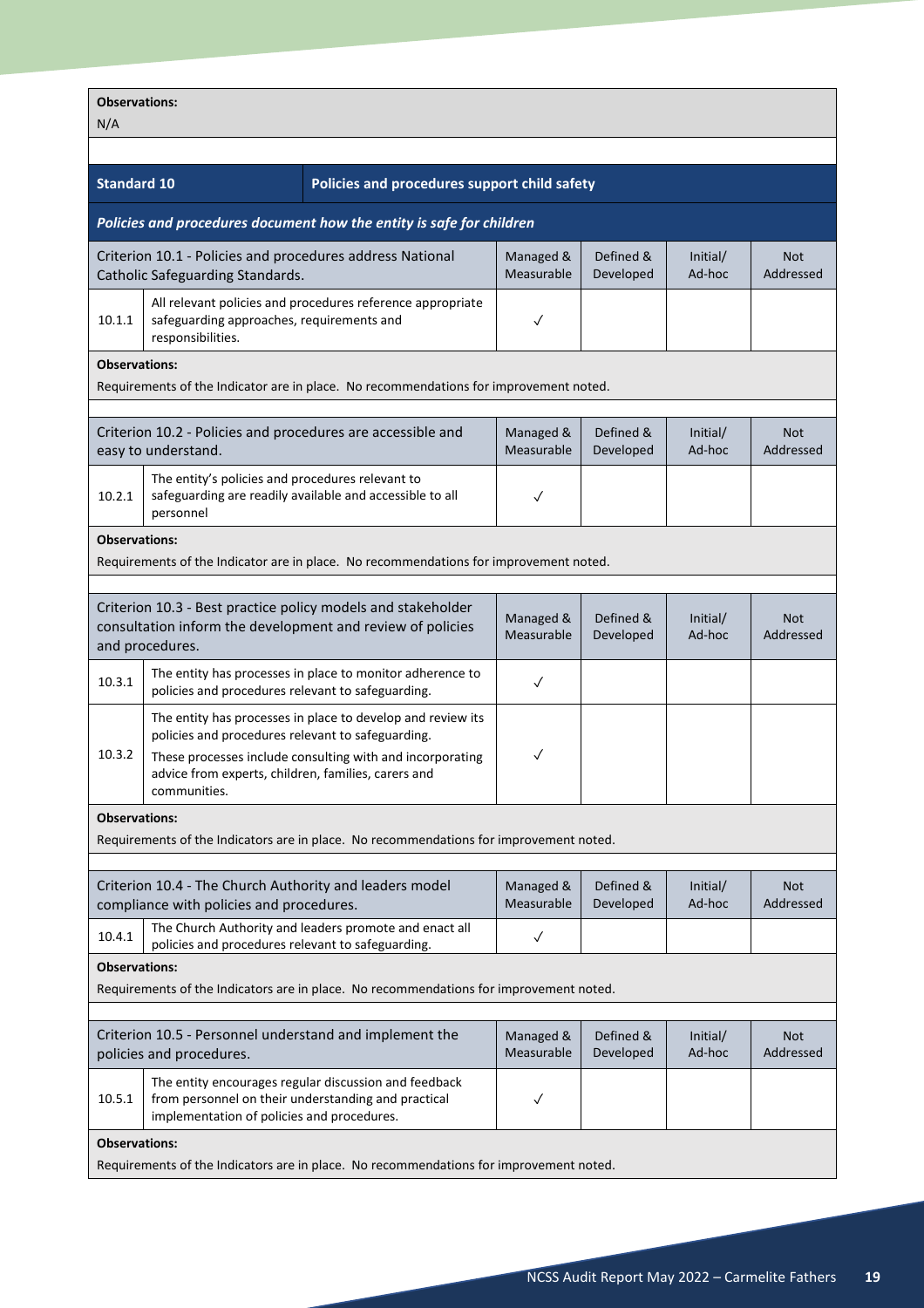## <span id="page-19-0"></span>**3. Detailed Findings**



**Standard 1: Committed leadership, governance and culture**

*Child safeguarding is embedded in the entity's leadership, governance and culture*

<span id="page-19-1"></span>

| <b>Recommendation #1</b>                                                                                                       |                                                                                                                                                                                                                                                                                                                                                                                                                                                                                                                                                                                                                                                                                                                                                                                                                                    |  |  |  |
|--------------------------------------------------------------------------------------------------------------------------------|------------------------------------------------------------------------------------------------------------------------------------------------------------------------------------------------------------------------------------------------------------------------------------------------------------------------------------------------------------------------------------------------------------------------------------------------------------------------------------------------------------------------------------------------------------------------------------------------------------------------------------------------------------------------------------------------------------------------------------------------------------------------------------------------------------------------------------|--|--|--|
| Policy across the entity's activities.                                                                                         | Criterion 1.3 - Governance arrangements facilitate implementation of a Child Safeguarding                                                                                                                                                                                                                                                                                                                                                                                                                                                                                                                                                                                                                                                                                                                                          |  |  |  |
| Criterion 1.4 - A Code of Conduct provides guidelines for personnel on expected behavioural<br>standards and responsibilities. | <b>Priority 2</b>                                                                                                                                                                                                                                                                                                                                                                                                                                                                                                                                                                                                                                                                                                                                                                                                                  |  |  |  |
| mitigating risks to children                                                                                                   | Criterion 1.5 - The entity has risk management strategies focusing on preventing, identifying and                                                                                                                                                                                                                                                                                                                                                                                                                                                                                                                                                                                                                                                                                                                                  |  |  |  |
|                                                                                                                                | Our audit procedures indicate that in general, there is compliance with these requirements,<br>with key personnel receiving the required training. The following points were noted:<br>1. The Safeguarding Officer role is held unofficially by a member of clergy in Timor-<br>Leste.                                                                                                                                                                                                                                                                                                                                                                                                                                                                                                                                             |  |  |  |
| <b>Details of finding</b>                                                                                                      | The Carmelites Fathers are aware of the cultural differences between Australia and<br>2.<br>Timor-Leste and in response to NCSS governance requirements commissioned a<br>report from a reputable Safeguarding Consultant to assess, analyse and recommend<br>changes to their operations.<br>3. The Carmelite Fathers rely on the various diocesan accessible, child friendly<br>documentation in their parishes since their contact with children primarily occurs in<br>these settings. The Carmelite Fathers have not developed their own specific<br>accessible documentation which could be used across their operations.<br>Risk assessments need to be completed for all activities in Timor-Leste.<br>4.                                                                                                                  |  |  |  |
| Recommendation                                                                                                                 | A person, after a suitable discernment process, is officially appointed to the<br>1.<br>Safeguarding Officer role in Timor-Leste. ACSL further recommends that the person<br>appointed has a role description and that the persons appointment and their<br>responsibilities are communicated to the Carmelites in Australia and Timor-Leste.<br>The recommendations developed from the 2019 report conducted by the external<br>2.<br>safeguarding consultant continue to be implemented.<br>The Carmelite Fathers develop their own accessible language documentation for<br>3.<br>children and adults at risk.<br>4. ACSL recommends that all risk management processes for activities are reviewed and<br>where there are no processes in place that management processes are developed<br>and implemented for all activities. |  |  |  |
| <b>Agreed Action</b>                                                                                                           | 1. An appropriate person will be appointed to the Safeguarding Officer role in Timor-<br>Leste with a role description. The appointment and responsibilities will be<br>communicated to the Carmelites in Australia and Timor-Leste.<br>The Timor-Leste Report recommendations will continue to be implemented.<br>2.<br>The Carmelite Fathers will develop accessible language documentation.<br>3.<br>Risk management processes for Carmelite activities will reviewed and management<br>4.<br>processes developed and implemented for all activities.                                                                                                                                                                                                                                                                           |  |  |  |
| <b>Responsibility</b>                                                                                                          | Provincial                                                                                                                                                                                                                                                                                                                                                                                                                                                                                                                                                                                                                                                                                                                                                                                                                         |  |  |  |
| Due date                                                                                                                       | 30 June 2023                                                                                                                                                                                                                                                                                                                                                                                                                                                                                                                                                                                                                                                                                                                                                                                                                       |  |  |  |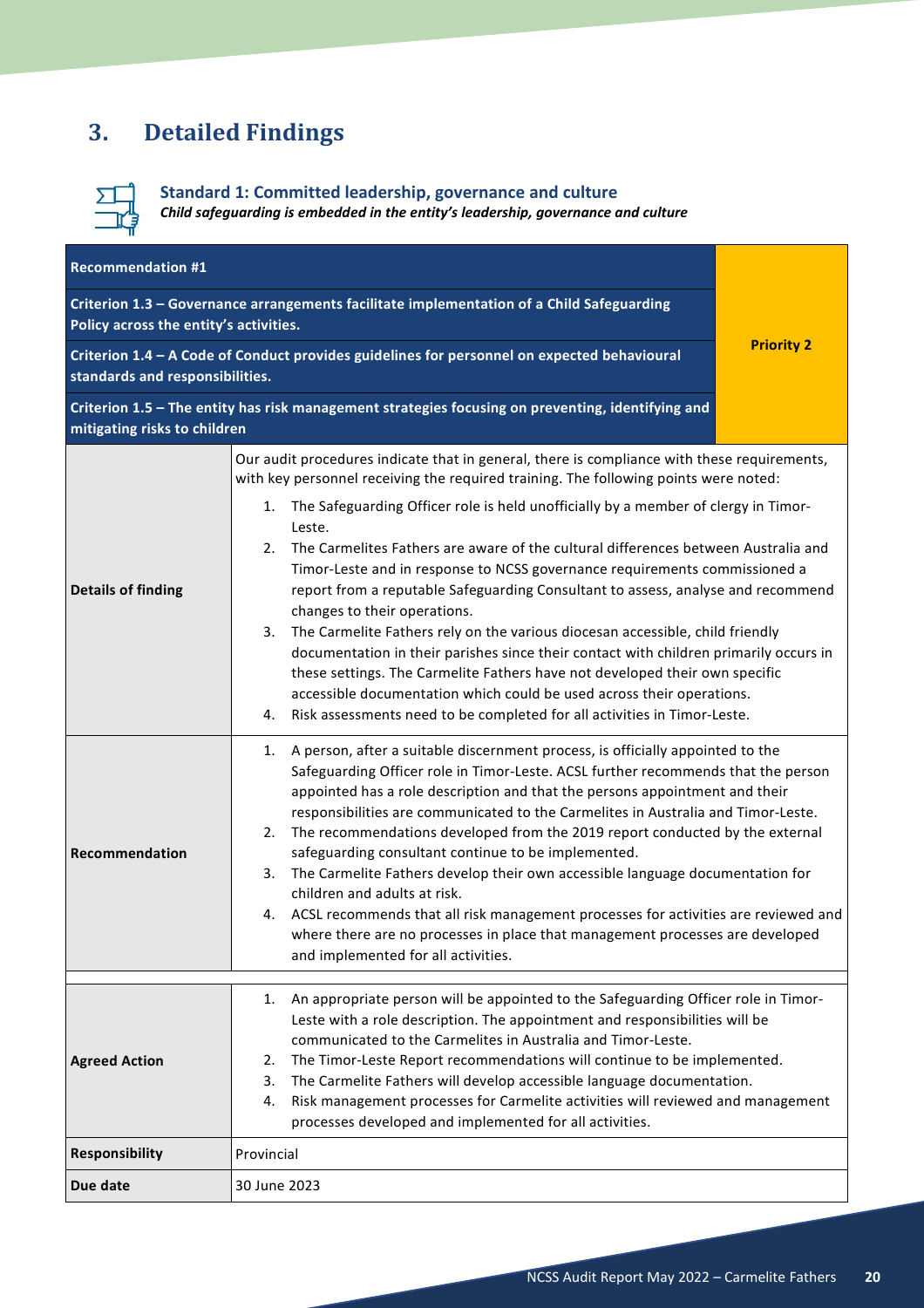

#### **Standard 5: Robust human resource management**

*People working with children are suitable and supported to reflect child safeguarding values in practice*

<span id="page-20-0"></span>

| <b>Recommendation #2</b>                                                                                                                                                                                     |                                                                                                                                                                                                                                                                                                                                                                                                                                                                                                                                                                                                                                                                                                                                                                                                                                                                                                                                                                                                                                                                                                                                                                                                         |  |  |  |  |  |  |
|--------------------------------------------------------------------------------------------------------------------------------------------------------------------------------------------------------------|---------------------------------------------------------------------------------------------------------------------------------------------------------------------------------------------------------------------------------------------------------------------------------------------------------------------------------------------------------------------------------------------------------------------------------------------------------------------------------------------------------------------------------------------------------------------------------------------------------------------------------------------------------------------------------------------------------------------------------------------------------------------------------------------------------------------------------------------------------------------------------------------------------------------------------------------------------------------------------------------------------------------------------------------------------------------------------------------------------------------------------------------------------------------------------------------------------|--|--|--|--|--|--|
|                                                                                                                                                                                                              | Criterion 5.2. - Relevant personnel (including all seminarians, clergy and religious) have current<br>working with children checks or equivalent background checks.                                                                                                                                                                                                                                                                                                                                                                                                                                                                                                                                                                                                                                                                                                                                                                                                                                                                                                                                                                                                                                     |  |  |  |  |  |  |
| Criterion 5.5 - Robust processes exist for screening candidates before and during seminary and<br>religious formation, as well as for ongoing formation, support and supervision of clergy and<br>religious. | <b>Priority 2</b>                                                                                                                                                                                                                                                                                                                                                                                                                                                                                                                                                                                                                                                                                                                                                                                                                                                                                                                                                                                                                                                                                                                                                                                       |  |  |  |  |  |  |
|                                                                                                                                                                                                              | Criterion 5.6 - Seminary and formation programs for clergy and religious have appropriate curriculum<br>to build the knowledge and skills of candidates to understand and lead child safeguarding initiatives.                                                                                                                                                                                                                                                                                                                                                                                                                                                                                                                                                                                                                                                                                                                                                                                                                                                                                                                                                                                          |  |  |  |  |  |  |
| <b>Details of finding</b>                                                                                                                                                                                    | 1. The Carmelite Fathers parishes operate within the Archdioceses of Melbourne (Port<br>Melbourne), Diocese of Paramatta (Wentworthville) and Archdiocese of Brisbane<br>(Coorparoo) and thus are supported by the relevant professional safeguarding teams<br>of each governing entity. ACSL conducted a site visit to one parish (as a<br>representative sample). Testing procedures in this parish demonstrated strong<br>compliance with the relevant NCSS indicators.<br>2. The operations in Timor-Leste prove challenging for the Carmelite Fathers given the<br>local administrative arrangements. While the Carmelite Fathers can secure a police<br>and identity check on all candidates, it is impossible for the Carmelite Fathers to<br>secure a legal document from police authorities the equivalent of a Working With<br>Children/Vulnerable Adult check for any candidate.<br>3. The Carmelite Fathers are to be commended for their sensitivity to implementing<br>standards in a different cultural context.<br>4. The seminary runs several subjects on safeguarding throughout courses in the<br>formation program and also incorporates training from the safeguarding consultant |  |  |  |  |  |  |
| Recommendation                                                                                                                                                                                               | 1. ACSL recommends a formal Supervision Policy is introduced for all personnel,<br>detailing requirements of regular supervision and yearly appraisal expectations for<br>all personnel and seminarians.<br>The Carmelite Fathers continue to secure police checks for potential candidates and<br>2.<br>review these regularly. If other regulatory checks become available in the future the<br>Carmelite Fathers should use these to screen potential candidates.<br>3. ACSL recommends that specific courses on safeguarding and combating clericism are<br>introduced to the formation program and these made available whilst candidates are<br>in formation.                                                                                                                                                                                                                                                                                                                                                                                                                                                                                                                                     |  |  |  |  |  |  |
|                                                                                                                                                                                                              | The Carmelite Fathers will introduce a formal Supervision Policy for all personnel,<br>1.                                                                                                                                                                                                                                                                                                                                                                                                                                                                                                                                                                                                                                                                                                                                                                                                                                                                                                                                                                                                                                                                                                               |  |  |  |  |  |  |
| <b>Agreed Action</b>                                                                                                                                                                                         | detailing requirements of regular supervision and yearly appraisal expectations for<br>all personnel and seminarians.<br>The Carmelite Fathers continue to secure police checks for potential candidates and<br>2.<br>review these regularly. If other regulatory checks become available in the future the<br>Carmelite Fathers should use these to screen potential candidates.<br>The Carmelite Fathers will introduce specific courses on safeguarding and clericism<br>3.<br>to the formation program and these made available whilst candidates are in<br>formation.                                                                                                                                                                                                                                                                                                                                                                                                                                                                                                                                                                                                                              |  |  |  |  |  |  |
| Responsibility                                                                                                                                                                                               | Provincial                                                                                                                                                                                                                                                                                                                                                                                                                                                                                                                                                                                                                                                                                                                                                                                                                                                                                                                                                                                                                                                                                                                                                                                              |  |  |  |  |  |  |
| Due date                                                                                                                                                                                                     | 30 June 2023                                                                                                                                                                                                                                                                                                                                                                                                                                                                                                                                                                                                                                                                                                                                                                                                                                                                                                                                                                                                                                                                                                                                                                                            |  |  |  |  |  |  |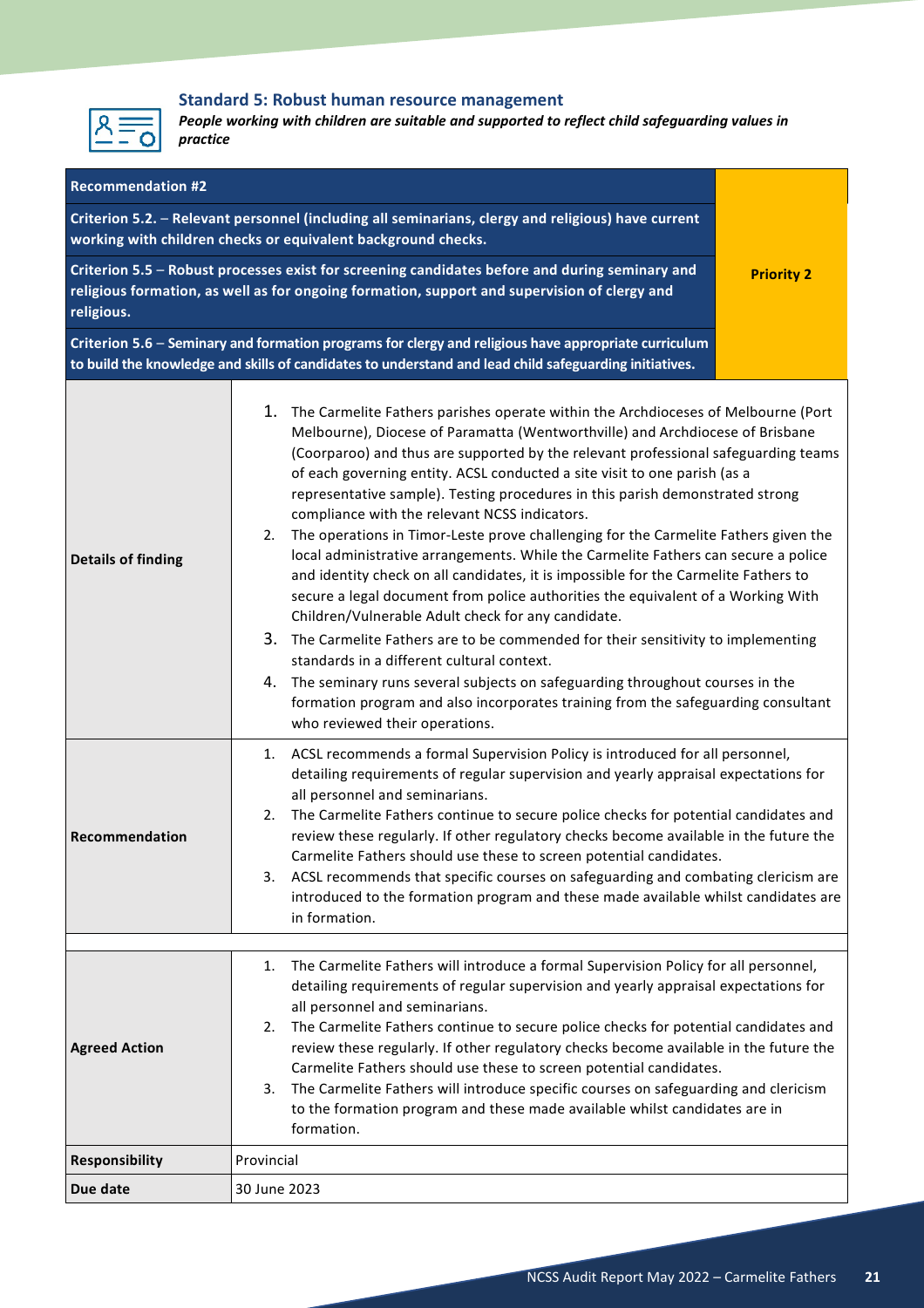

#### **Standard 6: Effective complaints management**

*Processes for raising concerns and complaints are responsive, understood, accessible and used by children, families, carers, communities and personnel*

<span id="page-21-0"></span>

| <b>Recommendation #3</b>                                                                                                                                                                                                                                                                                                                                                                                                                                             |                                                                                                                                                                                                                                                                                                                                                                                                                                                                                                                                                             |  |  |  |
|----------------------------------------------------------------------------------------------------------------------------------------------------------------------------------------------------------------------------------------------------------------------------------------------------------------------------------------------------------------------------------------------------------------------------------------------------------------------|-------------------------------------------------------------------------------------------------------------------------------------------------------------------------------------------------------------------------------------------------------------------------------------------------------------------------------------------------------------------------------------------------------------------------------------------------------------------------------------------------------------------------------------------------------------|--|--|--|
| 6.2.2 - The Complaints Handling Policy and procedures are publicly available in a variety of<br>formats, including age and developmentally appropriate for children, enabling complaints<br>processes to be easily understood.                                                                                                                                                                                                                                       |                                                                                                                                                                                                                                                                                                                                                                                                                                                                                                                                                             |  |  |  |
| 6.3.3 - The Complaints Handling Policy is aligned and operates in conjunction with the entity's<br>disciplinary and grievance policies and processes, in such a way that at the completion of the<br>initial risk assessment, a breach or breaches of the Code of Conduct in relation to inappropriate<br>behaviour towards a child are effectively investigated and managed, and include provisions for<br>personnel to be redeployed, stood down and/or dismissed. | <b>Priority 2</b>                                                                                                                                                                                                                                                                                                                                                                                                                                                                                                                                           |  |  |  |
| personnel.                                                                                                                                                                                                                                                                                                                                                                                                                                                           | 6.3.7 - Documented policies and processes empower and support personnel to raise, in good<br>faith, concerns and allegations about unacceptable behaviour towards children by other                                                                                                                                                                                                                                                                                                                                                                         |  |  |  |
| <b>Details of finding</b>                                                                                                                                                                                                                                                                                                                                                                                                                                            | The following points were noted:<br>The Carmelite Fathers have a detailed complaints handling section and flowchart as<br>1.<br>part of its Safeguarding Policy, which provides guidance on receiving and managing<br>potential complaints. These have been translated into Tetum.<br>2. There have been complaints in the Australian Order's history and there are<br>complaints in progress.<br>The Carmelite Fathers have yet to develop a child friendly and accessible or 'Easy<br>3.<br>Read' version of the Safeguarding Complaints Handling Policy. |  |  |  |
| <b>Recommendation</b>                                                                                                                                                                                                                                                                                                                                                                                                                                                | The Carmelite Fathers develop and embed child-friendly policies for their Institute<br>1.<br>and ensure parishes have such policies in place accordingly to local diocesan<br>processes.<br>2. The Carmelite Fathers a develop a Safeguarding Disciplinary and Grievance Policy.<br>The Carmelite Fathers develop a Whistleblowers Policy to complement their<br>3.<br>Complaint Policy.                                                                                                                                                                    |  |  |  |
| The Carmelite Fathers will develop and embed child-friendly policies for their<br>1.<br>Institute and ensure parishes have such policies in place accordingly to local diocesan<br>processes.<br><b>Agreed Action</b><br>The Carmelite Fathers will develop a Safeguarding Disciplinary and Grievance Policy.<br>2.<br>The Carmelite Fathers will develop a Whistleblowers Policy to complement their<br>3.<br><b>Complaint Policy</b>                               |                                                                                                                                                                                                                                                                                                                                                                                                                                                                                                                                                             |  |  |  |
| <b>Responsibility</b>                                                                                                                                                                                                                                                                                                                                                                                                                                                | Provincial                                                                                                                                                                                                                                                                                                                                                                                                                                                                                                                                                  |  |  |  |
| Due date                                                                                                                                                                                                                                                                                                                                                                                                                                                             | 30 June 2023                                                                                                                                                                                                                                                                                                                                                                                                                                                                                                                                                |  |  |  |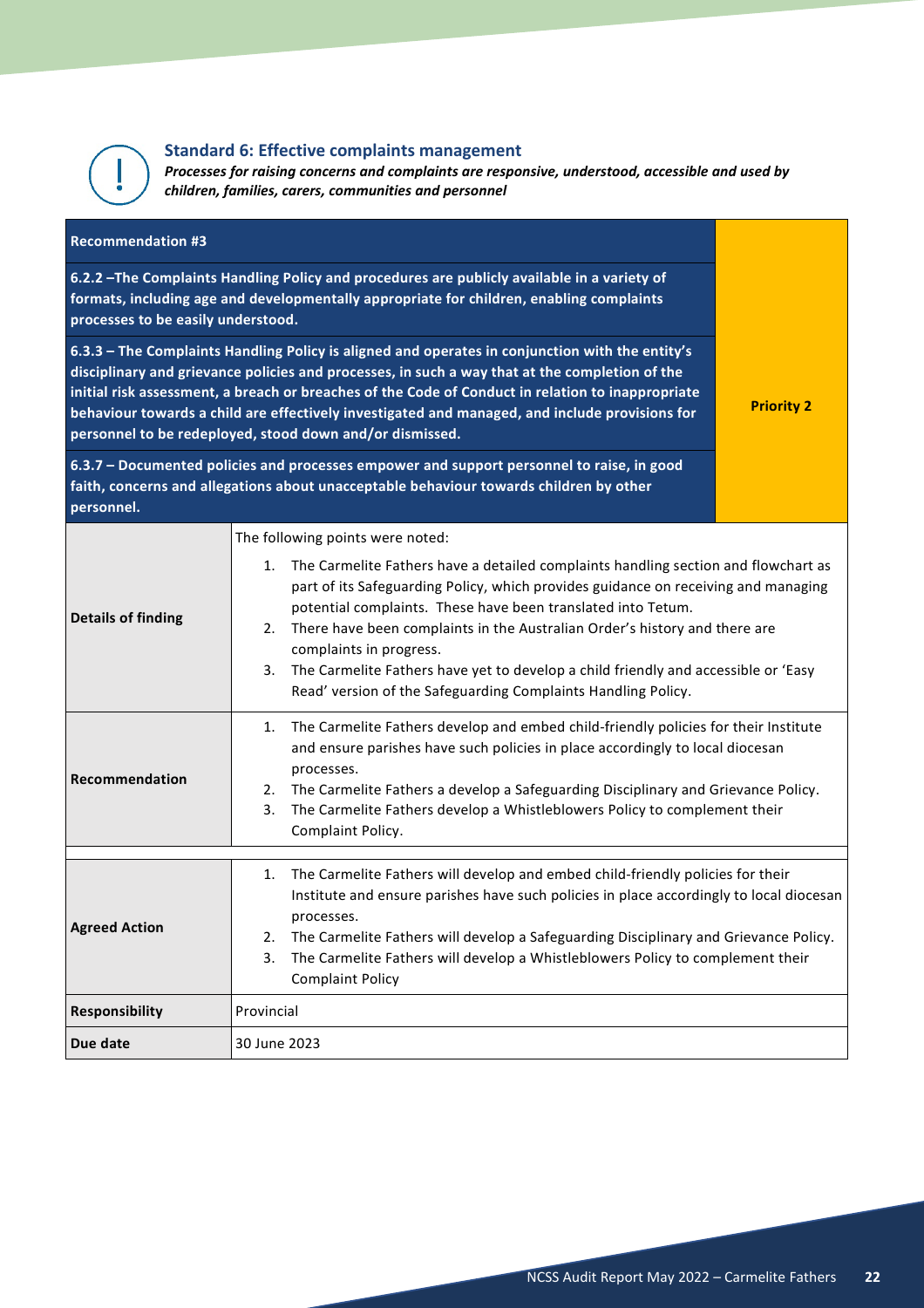

#### **Standard 7: Ongoing education and training**

*Personnel are equipped with the knowledge, skills and awareness to keep children safe through information, ongoing education and training*

| <b>Recommendation #4</b>                                                                                                                                                                                                                   |                                                                                                                                                                                                                                                                                                                                                                                          |  |  |
|--------------------------------------------------------------------------------------------------------------------------------------------------------------------------------------------------------------------------------------------|------------------------------------------------------------------------------------------------------------------------------------------------------------------------------------------------------------------------------------------------------------------------------------------------------------------------------------------------------------------------------------------|--|--|
| Criterion 7.1.1 - The entity provides regular opportunities to educate/train personnel on its<br>Child Safeguarding Policy and procedures including through induction and refresher safeguarding<br>training (at least every three years). | <b>Priority 2</b>                                                                                                                                                                                                                                                                                                                                                                        |  |  |
| Criterion 7.1.2 - The entity's induction and refresher safeguarding training must as a minimum<br>cover:                                                                                                                                   |                                                                                                                                                                                                                                                                                                                                                                                          |  |  |
| <b>Code of Conduct;</b><br>$\bullet$                                                                                                                                                                                                       |                                                                                                                                                                                                                                                                                                                                                                                          |  |  |
| <b>Safeguarding risk management;</b><br>$\bullet$                                                                                                                                                                                          |                                                                                                                                                                                                                                                                                                                                                                                          |  |  |
| $\bullet$                                                                                                                                                                                                                                  | <b>Child Safeguarding Policy and procedures;</b>                                                                                                                                                                                                                                                                                                                                         |  |  |
| $\bullet$                                                                                                                                                                                                                                  | <b>Complaints Handling Policy and procedures;</b>                                                                                                                                                                                                                                                                                                                                        |  |  |
| $\bullet$                                                                                                                                                                                                                                  | Reporting obligations; and e-safety training.                                                                                                                                                                                                                                                                                                                                            |  |  |
| <b>Details of finding</b>                                                                                                                                                                                                                  | The following points were noted:<br>The Carmelite Fathers have provided appropriate safeguarding training to all personnel,<br>1.<br>with formal records maintained. Relevant members of the leadership team attended the<br>NCSS Introductory Session for Leaders.<br>There have also been opportunities for personnel to participate in safeguarding training<br>2.<br>in Timor-Leste. |  |  |
|                                                                                                                                                                                                                                            | 1. Refer to Recommendation #2                                                                                                                                                                                                                                                                                                                                                            |  |  |
| Recommendation                                                                                                                                                                                                                             | 2. It was noted that some personnel will be leaving a diocese later this year. As well as relying<br>on diocesan safeguarding induction training for new personnel, the Carmelite Fathers should<br>provide their own safeguarding induction to new personnel.                                                                                                                           |  |  |
|                                                                                                                                                                                                                                            |                                                                                                                                                                                                                                                                                                                                                                                          |  |  |
| <b>Agreed Action</b>                                                                                                                                                                                                                       | 1. The Carmelite Fathers will provide induction training on their organisational safeguarding<br>polices to all new personnel.                                                                                                                                                                                                                                                           |  |  |
| <b>Responsibility</b>                                                                                                                                                                                                                      | Provincial                                                                                                                                                                                                                                                                                                                                                                               |  |  |
| Due date                                                                                                                                                                                                                                   | 30 June 2023                                                                                                                                                                                                                                                                                                                                                                             |  |  |

#### **Standard 8: Safe physical and online environments**



*Physical and online environments promote safety and contain appropriate safeguards to minimize the opportunity for children to be harmed*

<span id="page-22-0"></span>

| <b>Recommendation #5</b>                                                                                                                        |                                  |                   |
|-------------------------------------------------------------------------------------------------------------------------------------------------|----------------------------------|-------------------|
| 8.2.1 – Personnel access and use online environments in line with the entity's Code of Conduct<br>and relevant communication protocols.         |                                  | <b>Priority 2</b> |
| 8.2.2 – The entity routinely monitors the online environment in line with the entity's Code of<br>Conduct and relevant communication protocols. |                                  |                   |
| Details of finding                                                                                                                              | The following points were noted: |                   |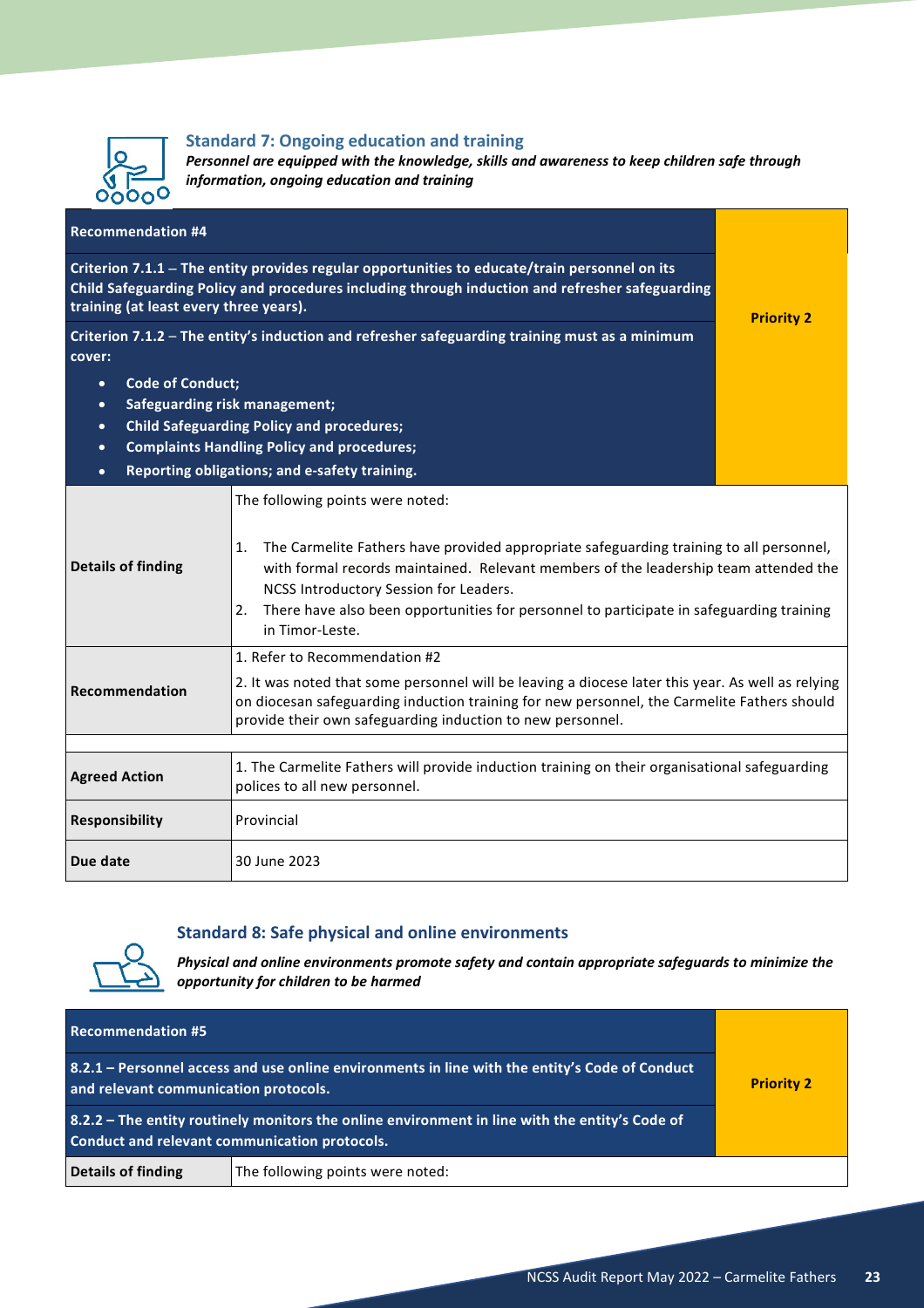|                       | The Carmelite Fathers Code of Conduct provides guidance on appropriate and<br>1.<br>expected standards of behaviour in relations to online environment.<br>The Carmelite Fathers should improve their Use of IT Policy as well as website<br>2.<br>protocols and procedures to address e-safety and provide guidance on the<br>expectations regarding use of technology and the internet.<br>Some clergy do not utilize the Carmelite domain name when sending and receiving<br>3. |
|-----------------------|------------------------------------------------------------------------------------------------------------------------------------------------------------------------------------------------------------------------------------------------------------------------------------------------------------------------------------------------------------------------------------------------------------------------------------------------------------------------------------|
|                       | emails.                                                                                                                                                                                                                                                                                                                                                                                                                                                                            |
| l Recommendation      | The Carmelite Fathers implement a Use of IT policy which will address website<br>1.<br>protocols and procedures.<br>2. All Carmelite Fathers and personnel should be provided with a Carmelite domain<br>based email address for use throughout their ministries.                                                                                                                                                                                                                  |
|                       |                                                                                                                                                                                                                                                                                                                                                                                                                                                                                    |
| <b>Agreed Action</b>  | The Carmelite Fathers will implement a Use of IT Policy.<br>1.<br>The Carmelite Fathers will use their domain name for the conduct of their ministries<br>2.<br>and operations.                                                                                                                                                                                                                                                                                                    |
| <b>Responsibility</b> | Provincial                                                                                                                                                                                                                                                                                                                                                                                                                                                                         |
| Due date              | June 30, 2023                                                                                                                                                                                                                                                                                                                                                                                                                                                                      |

#### **Standard 9: Continuous improvement**

*Entities regularly review and improve implementation of their systems for keeping children safe*

<span id="page-23-0"></span>

| <b>Recommendation #6</b>                                                                                                                           |                                                                                                                                                                                                                                              |  |
|----------------------------------------------------------------------------------------------------------------------------------------------------|----------------------------------------------------------------------------------------------------------------------------------------------------------------------------------------------------------------------------------------------|--|
| Criterion 9.2.1 -Processes are in place to analyse individual incidents or complaints relating to<br>child safeguarding practices and/or failures. | <b>Priority 2</b>                                                                                                                                                                                                                            |  |
| Criterion 9.2.2 - Processes are in place to identify systemic issues or patterns and drive<br>continuous improvement.                              |                                                                                                                                                                                                                                              |  |
| Details of finding                                                                                                                                 | The following points were noted:<br>The audit noted that the Registrar of Incidents does not include details of the<br>1.<br>investigation process applied.                                                                                  |  |
| <b>Recommendation</b>                                                                                                                              | A Safeguarding Implementation Plan, including monitoring and self-audit<br>1.<br>processes, should be developed and actioned, with target dates identified and<br>monitored.                                                                 |  |
|                                                                                                                                                    |                                                                                                                                                                                                                                              |  |
| <b>Agreed Action</b>                                                                                                                               | The Carmelite Fathers Registrar of Interests will be updated to include details of<br>1.<br>the process applied to investigate the incident.<br>A comprehensive Safeguarding Implementation Plan will be developed and<br>2.<br>implemented. |  |
| <b>Responsibility</b>                                                                                                                              | Provincial                                                                                                                                                                                                                                   |  |
| Due date                                                                                                                                           | June 30, 2023                                                                                                                                                                                                                                |  |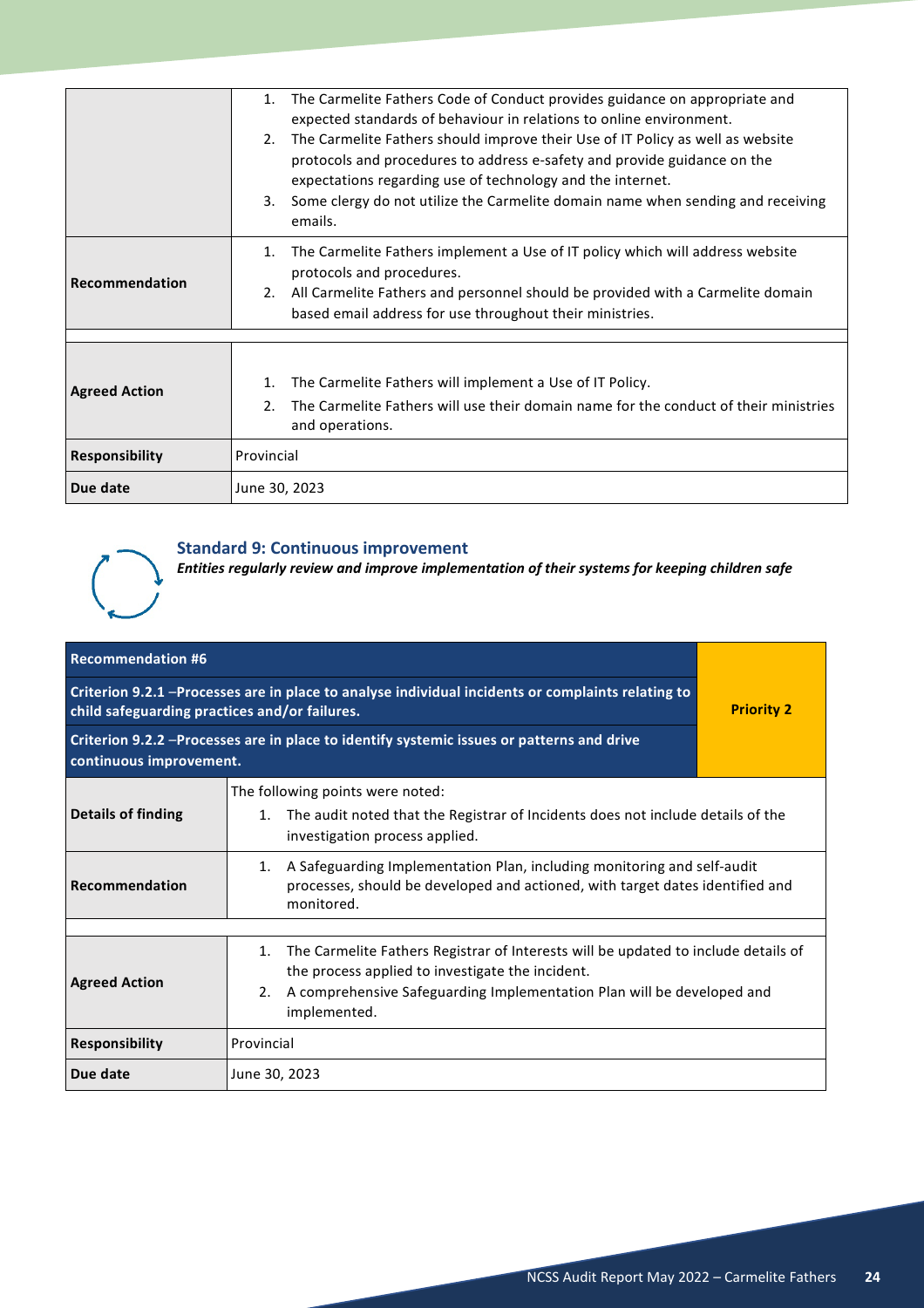### **Appendix A**

#### **COMPLIANCE ASSESSMENT SCALE**

The compliance assessment of the entity's performance against each indicator will be determined using a four-point scale, as follows:

<span id="page-24-0"></span>

|                                            | General                                                                                                                                                                                                         | <b>Processes</b>                                                                                                                                                                                                          | People/Resources                                                                                                                                                                                        |
|--------------------------------------------|-----------------------------------------------------------------------------------------------------------------------------------------------------------------------------------------------------------------|---------------------------------------------------------------------------------------------------------------------------------------------------------------------------------------------------------------------------|---------------------------------------------------------------------------------------------------------------------------------------------------------------------------------------------------------|
| <b>Not</b><br><b>Addressed</b>             | The entity has not addressed the required<br>$\bullet$<br>Indicator or is unable to demonstrate that<br>the requirements of the Indicator are in<br>place and/or are operating effectively and<br>continuously. | Processes are non-existent.<br>$\bullet$<br>Processes exist however the specific requirements<br>$\bullet$<br>of the Indicator have not been addressed.                                                                   | No resources have been assigned.<br>$\bullet$                                                                                                                                                           |
| Initial/Ad-<br><b>Hoc</b>                  | The entity has commenced to address the<br>$\bullet$<br>Indicator, however processes are ad-hoc<br>or are applied on a case-by-case basis.                                                                      | Some relevant processes have been implemented<br>which align with the requirements of the Indicator,<br>however they are:<br>siloed; and/or<br>undocumented; and/or<br>inconsistent; and/or<br>lack clarity.<br>$\bullet$ | Capabilities vary across the entity.<br>$\bullet$<br>Resources are not formally assigned.<br>$\bullet$                                                                                                  |
| <b>Defined</b><br>and<br><b>Developed</b>  | The entity has addressed the Indicator and<br>is in the process of implementing the<br>requirements across the entity.                                                                                          | Relevant processes have been defined and<br>$\bullet$<br>developed, however are yet to be rolled out across<br>the full operations of the entity.                                                                         | Resources have been assigned and<br>responsibilities defined, however there is no<br>formal training or communication of standard<br>procedures and it is unlikely that deviations will<br>be detected. |
| <b>Managed</b><br>and<br><b>Measurable</b> | The entity has demonstrated that<br>$\bullet$<br>Indicator requirements are formally<br>embedded and are operating effectively<br>and continuously.                                                             | Relevant processes are integrated and coordinated,<br>including remote operations and activities.                                                                                                                         | Personnel have been trained to detect and report<br>on deviations or break downs in processes.<br>Resources have been assigned to monitor and<br>address non-compliance.                                |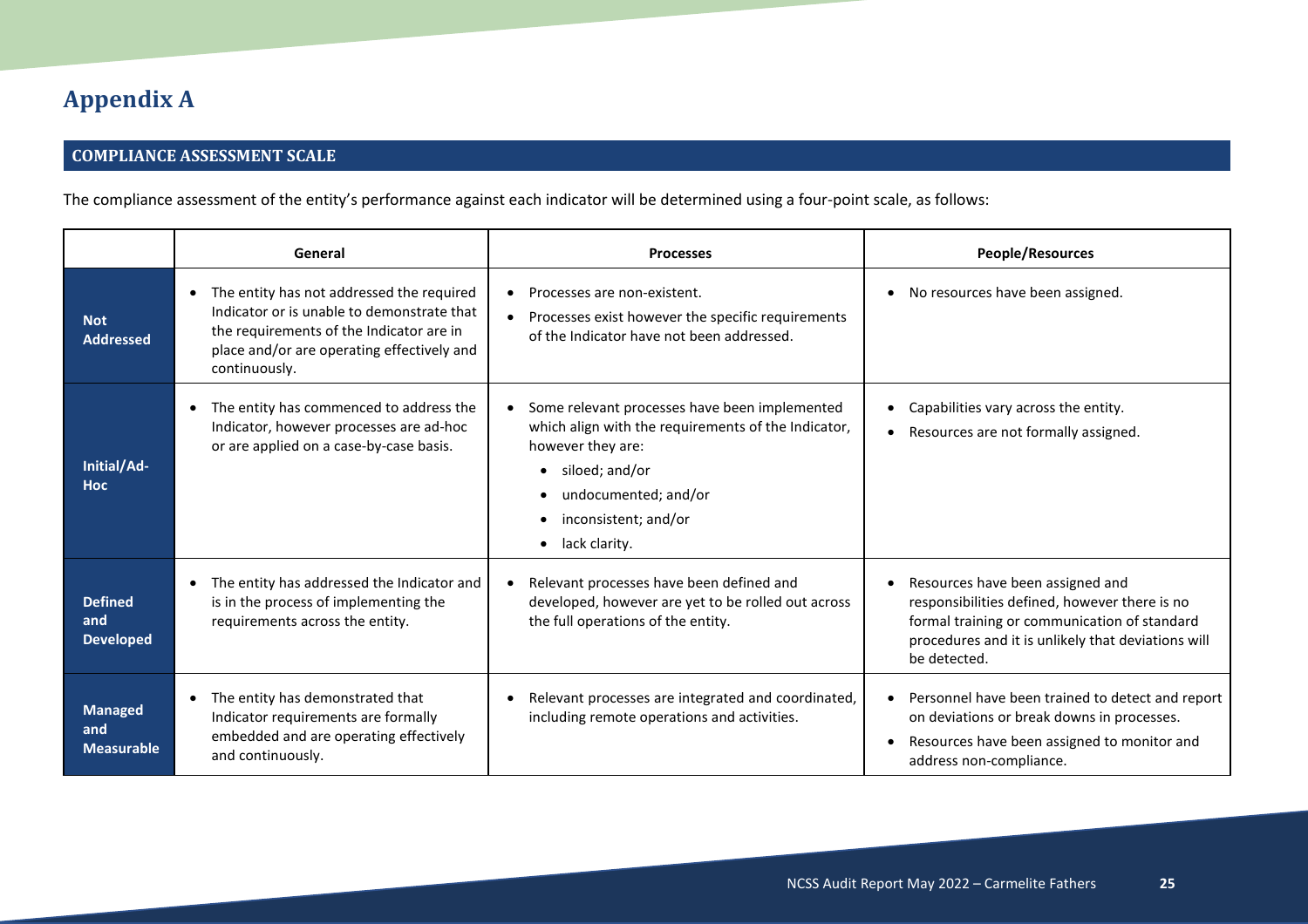## <span id="page-25-0"></span>**Appendix B**

#### **AUDIT FINDING PRIORITIES**

The following priority ratings have been used to assess findings arising from this audit:

| <b>Priority 1</b>                                                                                                                                                                                                                                                                                                            | <b>Priority 2</b>                                                                                                                                                                                                                                                                                                                    | <b>Priority 3</b>                                                                                                                                                                                                                                                 |
|------------------------------------------------------------------------------------------------------------------------------------------------------------------------------------------------------------------------------------------------------------------------------------------------------------------------------|--------------------------------------------------------------------------------------------------------------------------------------------------------------------------------------------------------------------------------------------------------------------------------------------------------------------------------------|-------------------------------------------------------------------------------------------------------------------------------------------------------------------------------------------------------------------------------------------------------------------|
| Gaps or control weaknesses<br>have been identified<br>resulting in non-compliance<br>with the indicator.<br>Mitigation actions are.<br>required to be developed<br>and initiated as soon as<br>practicable but no later<br>than 30 days from the<br>issuance of this report, with<br>expected resolution within<br>3 months. | Progress has been made with<br>respect to implementation of<br>the required indicator,<br>however full compliance is yet<br>to be achieved.<br>Mitigation actions are<br>required to be developed and<br>initiated within 3 months or<br>earlier from the issuance of<br>this report, with expected<br>resolution within 6-9 months. | Issues have been identified<br>which represent minor<br>procedural weaknesses or<br>improvement opportunities<br>with respect to the operation<br>of the indicator.<br>Expected resolution is within<br>12 months or earlier from the<br>issuance of this report. |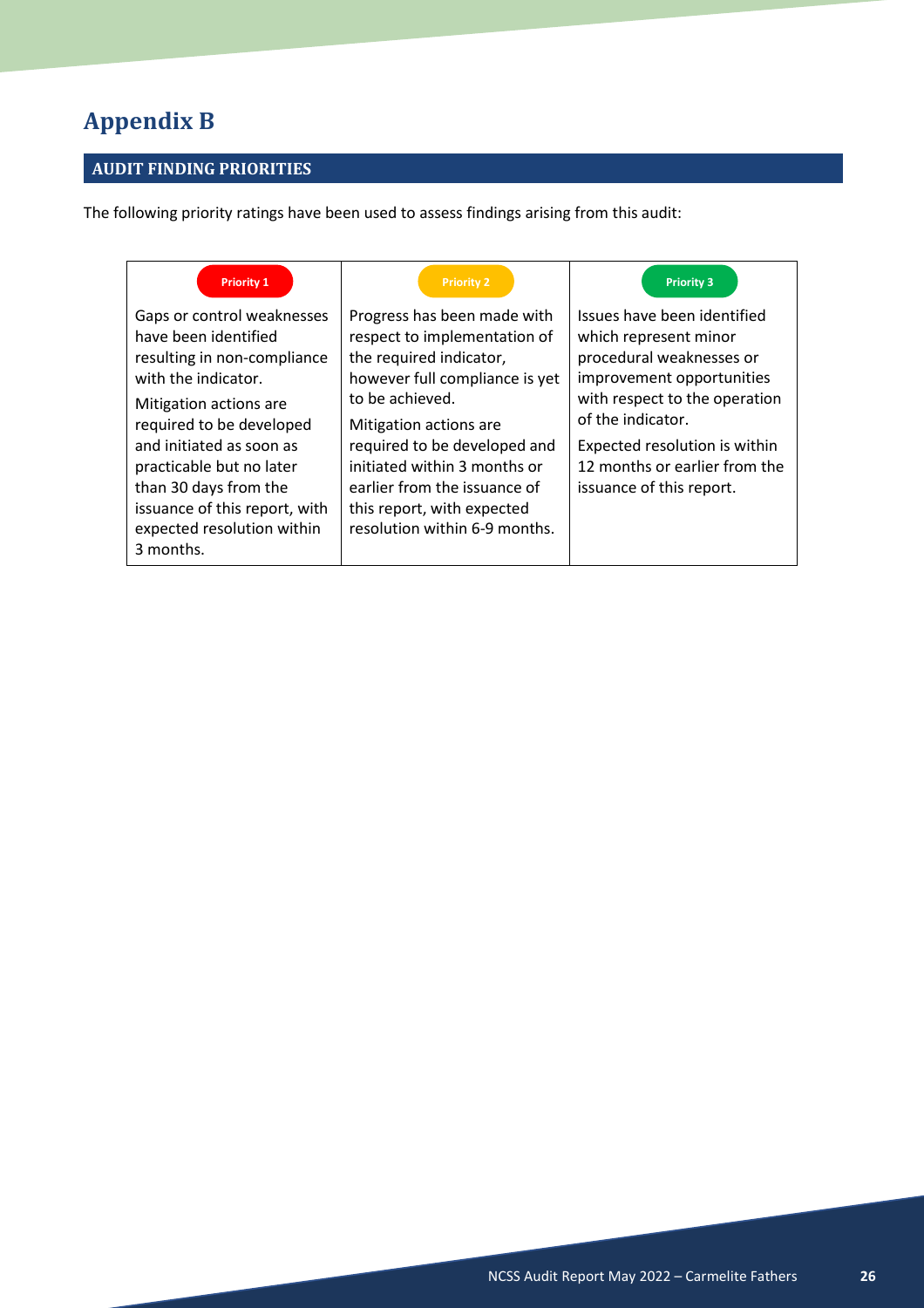## <span id="page-26-0"></span>**Appendix C**

#### **GLOSSARY**

The definitions of terms used in the National Catholic Safeguarding Standards take into account Australian State, Territory and federal laws and relevant regulations, canon law, information from the Holy See, the Royal Commission into Institutional Responses to Child Sexual Abuse, the National Principles for Child Safe Organisations and the Glossary on Sexual Exploitation and Abuse published by the United Nations in 2017.

The glossary does not have any legal force and is meant only to serve as a reference tool for the National Catholic Safeguarding Standards. All terms and definitions are to be read in the context of these Standards alone.

| <b>Accessible language</b>                       | means information is provided in multiple formats for individuals with<br>different levels of English literacy and proficiency, modes of<br>communication, languages and cognitive abilities.                                                                                                                                                                                                                                                                                  |
|--------------------------------------------------|--------------------------------------------------------------------------------------------------------------------------------------------------------------------------------------------------------------------------------------------------------------------------------------------------------------------------------------------------------------------------------------------------------------------------------------------------------------------------------|
| <b>Allegation</b>                                | means a complaint, still to be verified, claiming or asserting that someone<br>has committed an act of abuse against a child. The term is used<br>interchangeably and in combination with "complaint".                                                                                                                                                                                                                                                                         |
| <b>Australian Catholic Bishops</b><br>Conference | means the national episcopal conference of the Catholic bishops of<br>Australia. It is the instrumentality used by the Australian Catholic bishops to<br>act nationally and address issues of national significance.                                                                                                                                                                                                                                                           |
| <b>Bishop</b>                                    | means a diocesan bishop and archbishop and the ordinary of an ordinariate<br>in the Latin Church and an eparch in the Eastern Churches.                                                                                                                                                                                                                                                                                                                                        |
| <b>Canon law</b>                                 | means the revised Code of Canon Law promulgated by His Holiness Pope<br>John Paul II in 1983 and the Code of Canons of the Eastern Churches as<br>promulgated in 1990 and any other universal or particular legislation<br>promulgated by the competent ecclesiastical authority.                                                                                                                                                                                              |
| <b>Canonical Steward</b>                         | means the person(s) or other entity canonically responsible for the Catholic<br>Entity.                                                                                                                                                                                                                                                                                                                                                                                        |
| <b>Catholic Religious Australia</b>              | means the public name of the Australian Conference of Leaders of Religious<br>Institutes (ACLRI). It is the peak body for leaders of Religious Institutes and<br>Societies of Apostolic Life resident in Australia.                                                                                                                                                                                                                                                            |
| Child/ren                                        | means individuals under 18 years of age.                                                                                                                                                                                                                                                                                                                                                                                                                                       |
| <b>Child abuse</b>                               | there are different legal definitions of child abuse in Australia. Most<br>commonly, the categories of child abuse include sexual, physical,<br>psychological, neglect, ill-treatment, exploitation and exposure to family<br>violence. The following provides general definitions only. For specific legal<br>definitions related to your state or territory please go to:<br>https://aifs.gov.au/cfca/publications/cfca-resource-sheet/reporting-child-<br>abuse-and-neglect |
|                                                  | Child abuse, when referenced throughout the National Catholic<br>Safeguarding Standards, includes:                                                                                                                                                                                                                                                                                                                                                                             |
|                                                  | physical abuse refers to any non-accidental physically aggressive act<br>$\bullet$<br>towards a child. Physical abuse may be intentional or may be the<br>inadvertent result of physical punishment. Physically abusive<br>behaviours include shoving, hitting, slapping, shaking, throwing,<br>punching, biting, burning and kicking;                                                                                                                                         |
|                                                  | sexual abuse refers to a person who uses power, force or authority to<br>$\bullet$<br>involve a child or young person in any form of unwanted or illegal<br>sexual activity. This can involve touching or no contact at all. This may<br>take the form of taking sexually explicit photographs or videos of<br>children, forcing children to watch or take part in sexual acts and                                                                                             |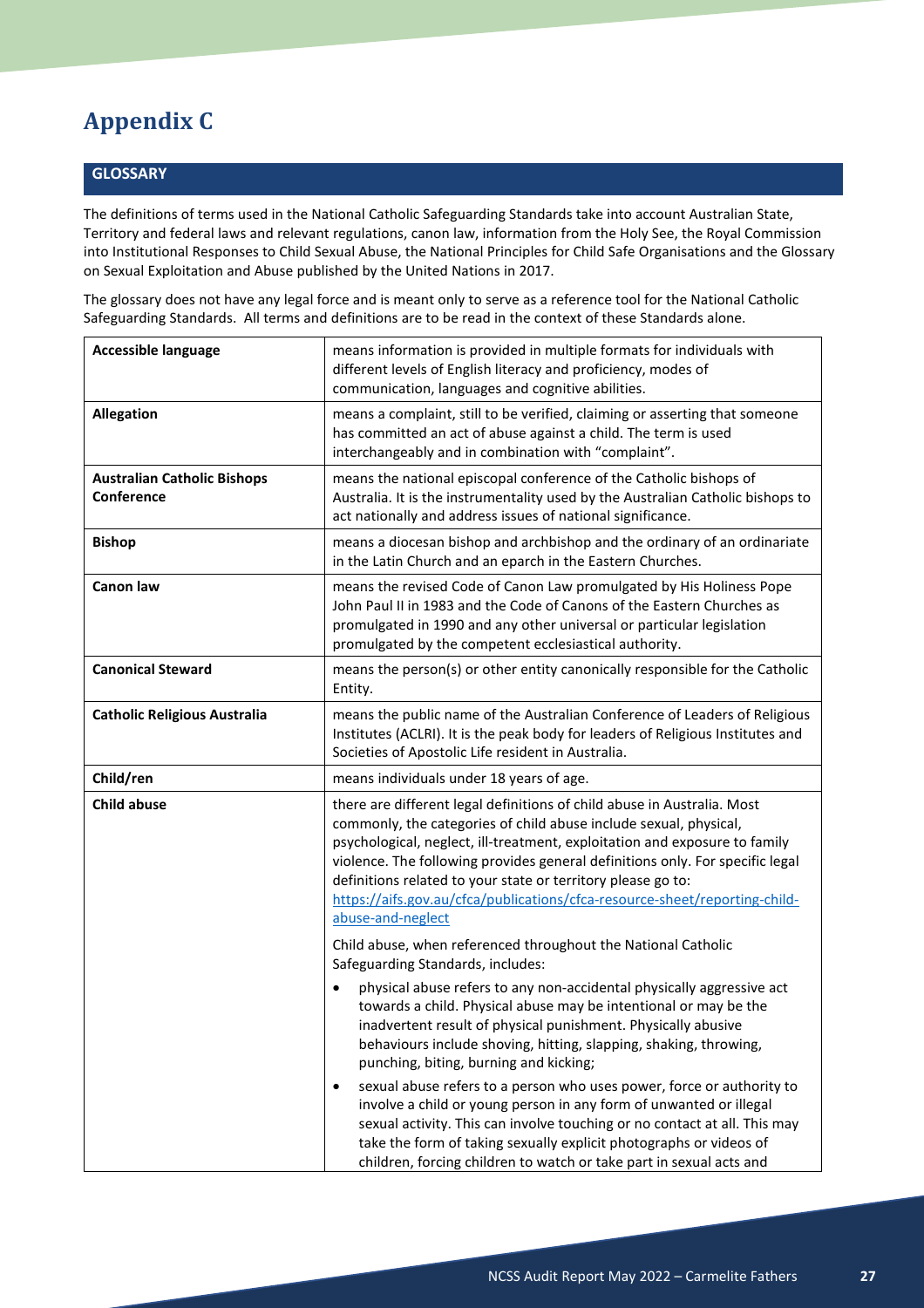|                                                          | forcing or coercing children to have sex or engage in sexual acts with<br>other children or adults;<br>neglect refers to a failure by a caregiver to provide the basic<br>$\bullet$<br>requirements for meeting the physical and emotional developmental<br>needs of a child. Physically neglectful behaviours include a failure to<br>provide adequate food, shelter, clothing, supervision, hygiene or<br>medical attention;<br>psychological abuse refers to inappropriate verbal or symbolic acts and<br>a failure to provide adequate non-physical nurture or emotional<br>availability. Psychologically abusive behaviours include rejecting,<br>ignoring, isolating, terrorising, corrupting, verbal abuse and<br>belittlement;<br>exposure to family violence is generally considered to be a form of<br>$\bullet$ |
|----------------------------------------------------------|----------------------------------------------------------------------------------------------------------------------------------------------------------------------------------------------------------------------------------------------------------------------------------------------------------------------------------------------------------------------------------------------------------------------------------------------------------------------------------------------------------------------------------------------------------------------------------------------------------------------------------------------------------------------------------------------------------------------------------------------------------------------------------------------------------------------------|
|                                                          | psychologically abusive behaviour, where a child is present (hearing or<br>seeing) while a parent or sibling is subjected to physical abuse, sexual<br>abuse or psychological maltreatment, or is visually exposed to the<br>damage caused to persons or property by a family member's violent<br>behaviour; and                                                                                                                                                                                                                                                                                                                                                                                                                                                                                                           |
|                                                          | grooming refers to a pattern of behaviour aimed at engaging a child as<br>$\bullet$<br>a precursor to sexual abuse. It includes establishing a 'special'<br>friendship/relationship with the child. Grooming can include the<br>conditioning of parents and other adults to think that the relationship<br>with the child is 'normal' and positive. The process can take as little as a<br>few days or as long as months or even years.                                                                                                                                                                                                                                                                                                                                                                                    |
| <b>Child Safeguarding Commitment</b><br><b>Statement</b> | means a commitment statement describing an entity's commitment to<br>keep children safe from harm. It informs the entity's culture with respect to<br>child safeguarding.                                                                                                                                                                                                                                                                                                                                                                                                                                                                                                                                                                                                                                                  |
| Child safeguarding policies and<br>procedures            | means any policies or procedures of the entity that address elements of<br>child safety. For example, but not limited to:<br>recruitment;<br>$\bullet$<br>risk management;<br>$\bullet$<br>complaints handling; and<br>$\bullet$<br>acceptable use (information and communication technology).                                                                                                                                                                                                                                                                                                                                                                                                                                                                                                                             |
| <b>Church Authority</b>                                  | means:<br>A. the diocesan bishop (or archbishop, as appropriate) of a diocese or his<br>administrator from time to time;<br>the Australian major superior in respect of religious institutes; or<br>В.<br>C. the canonical steward in relation to a particular Catholic entity in<br>respect of other Catholic entities not referred to in (a) or (b) above.                                                                                                                                                                                                                                                                                                                                                                                                                                                               |
| Civic engagement                                         | means individual and collective actions designed to identify and address<br>issues of public concern. Civic engagement includes citizens working<br>together to make a change or difference in the community. The goal of civic<br>engagement is to address public concerns and promote the quality of the<br>community.                                                                                                                                                                                                                                                                                                                                                                                                                                                                                                   |
| Clergy                                                   | means the body of those ordained in sacred ministry in the Church. They<br>are either deacons, priests or bishops.                                                                                                                                                                                                                                                                                                                                                                                                                                                                                                                                                                                                                                                                                                         |
| <b>Cleric</b>                                            | means a member of the clergy.                                                                                                                                                                                                                                                                                                                                                                                                                                                                                                                                                                                                                                                                                                                                                                                              |
| Clericalist/ism                                          | means an attitude toward clergy/religious characterised by an excessive<br>deference and an assumption of their moral superiority. Pope Francis has<br>said of clericalism that it occurs when "clerics feel they are superior, [and<br>when] they are far from the people." He goes on to say that clericalism can<br>be "fostered by priests themselves or by lay persons".                                                                                                                                                                                                                                                                                                                                                                                                                                              |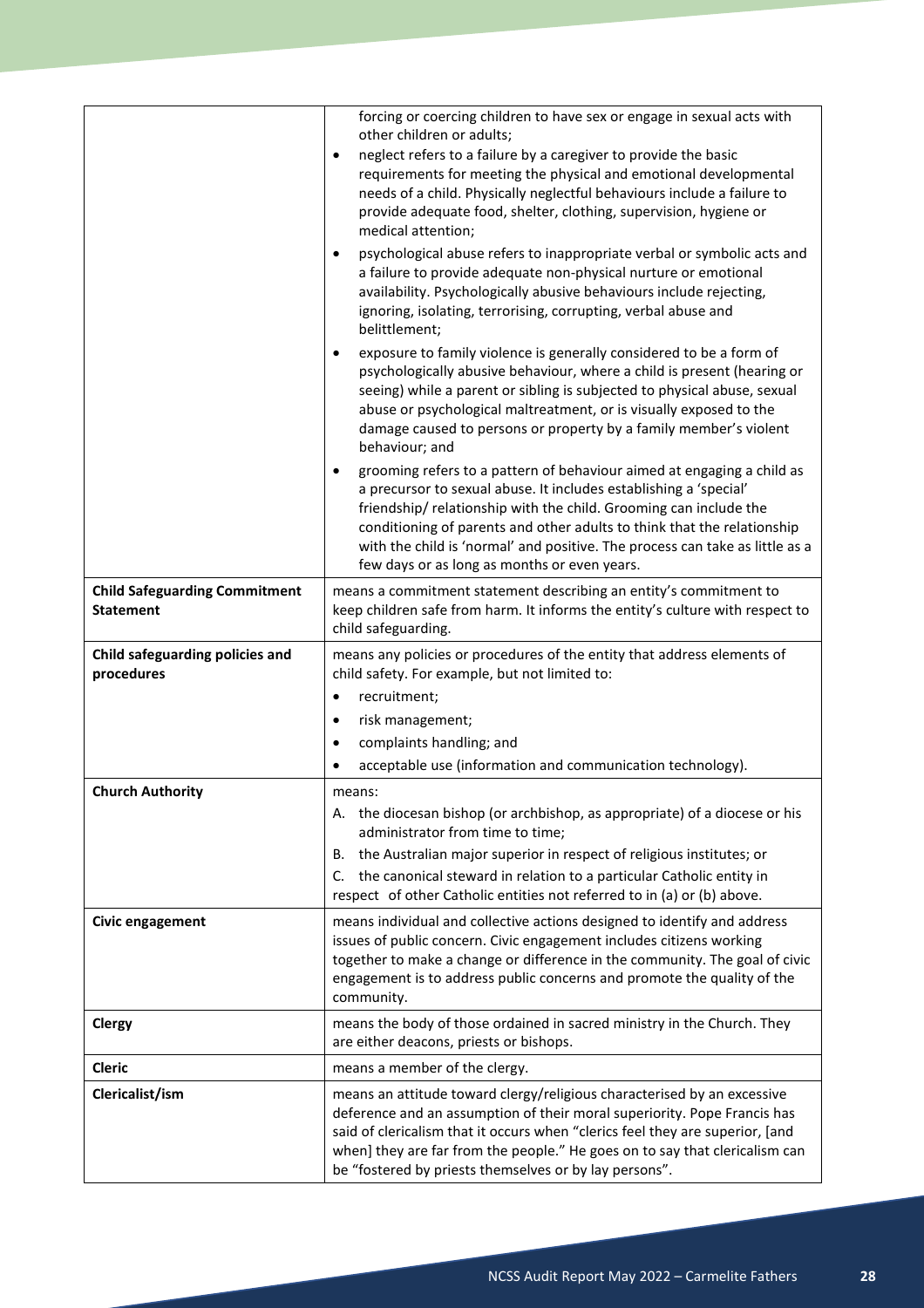|                                    | When fostered by priests it may be demonstrated in an attitude where<br>clerics see themselves as self-sufficient, superior to and separate from<br>accountabilities of the world beyond the Church. When fostered by lay<br>people it may be demonstrated by thinking that their contributions to the<br>life of the Church are second-rate, or that in all things, surely 'Father knows<br>best'.                                                                                                        |
|------------------------------------|------------------------------------------------------------------------------------------------------------------------------------------------------------------------------------------------------------------------------------------------------------------------------------------------------------------------------------------------------------------------------------------------------------------------------------------------------------------------------------------------------------|
|                                    | The features of clericalism are not restricted to the ordained (clergy and<br>religious) nor to the Church alone. Abuse of an individual's function, role or<br>power could be considered clericalist and could be exemplified through<br>other attitudes such as not allowing criticism, being didactic rather than<br>dialogical and being controlling rather than caring. It exists in hierarchical<br>institutions such as academia, legal and medical establishments, the police<br>and the military. |
| Complainant                        | means any person who makes a complaint that may include any allegation,<br>suspicion, concern, or report of a breach of the entity's code of conduct. It<br>also includes disclosures made to an institution that may be about, or relate<br>to, abuse in the entity's context.                                                                                                                                                                                                                            |
| <b>Conflicts of interest</b>       | means situations where a conflict arises between a person's official duties<br>and their private interests, which could influence the performance of those<br>official duties. Such conflict generally involves opposing principles or<br>incompatible wishes or needs.                                                                                                                                                                                                                                    |
| <b>Cultural safety</b>             | means an environment that is safe for people of all ethnicities and cultural<br>identities: where there is no assault, challenge or denial of their identity, of<br>who they are and what they need. It is about shared respect, shared<br>meaning, shared knowledge and experience, of learning, living and working<br>together with dignity and truly listening.                                                                                                                                         |
| <b>Dicastery</b>                   | means departments of the Roman Curia, including the Secretariat of State,<br>congregations, tribunals, councils and offices.                                                                                                                                                                                                                                                                                                                                                                               |
| <b>Diocese</b>                     | means ecclesiastical jurisdiction under the leadership of a bishop or an<br>archbishop. In this document it is used as an inclusive term, including<br>eparchies, ordinariates and personal prelatures.                                                                                                                                                                                                                                                                                                    |
| <b>Entity</b>                      | means an entity that has been identified as Catholic by a competent<br>authority within the Catholic Church.                                                                                                                                                                                                                                                                                                                                                                                               |
| Eparchy                            | means a term used by the Eastern Catholic Churches to denote<br>ecclesiastical jurisdictions under the leadership of a bishop or an archbishop<br>(also called an eparch or an archeparch).                                                                                                                                                                                                                                                                                                                |
| <b>Exposure to family violence</b> | refer to 'child abuse'.                                                                                                                                                                                                                                                                                                                                                                                                                                                                                    |
| Formation/formation program        | means a program preparing individuals for ordination or profession of vows<br>as well as a life-long journey to the invitation of Christ to proclaim and live<br>the Gospel message within the life of the Church.                                                                                                                                                                                                                                                                                         |
| Grooming/grooming behaviour        | refer to 'child abuse'.                                                                                                                                                                                                                                                                                                                                                                                                                                                                                    |
| <b>Institutional abuse</b>         | means, in the formal setting of an institution, child abuse caused by factors<br>such as:<br>• a "closed" culture within an organisation where transparency is<br>discouraged;                                                                                                                                                                                                                                                                                                                             |
|                                    | • failure to properly check the backgrounds and interview staff;                                                                                                                                                                                                                                                                                                                                                                                                                                           |
|                                    | inadequate training of staff;                                                                                                                                                                                                                                                                                                                                                                                                                                                                              |
|                                    | • lack of child protection policies;<br>• lack of support of staff by management;                                                                                                                                                                                                                                                                                                                                                                                                                          |
|                                    | poor communication skills; and/or<br>٠                                                                                                                                                                                                                                                                                                                                                                                                                                                                     |
|                                    | • poor supervision of staff and children.                                                                                                                                                                                                                                                                                                                                                                                                                                                                  |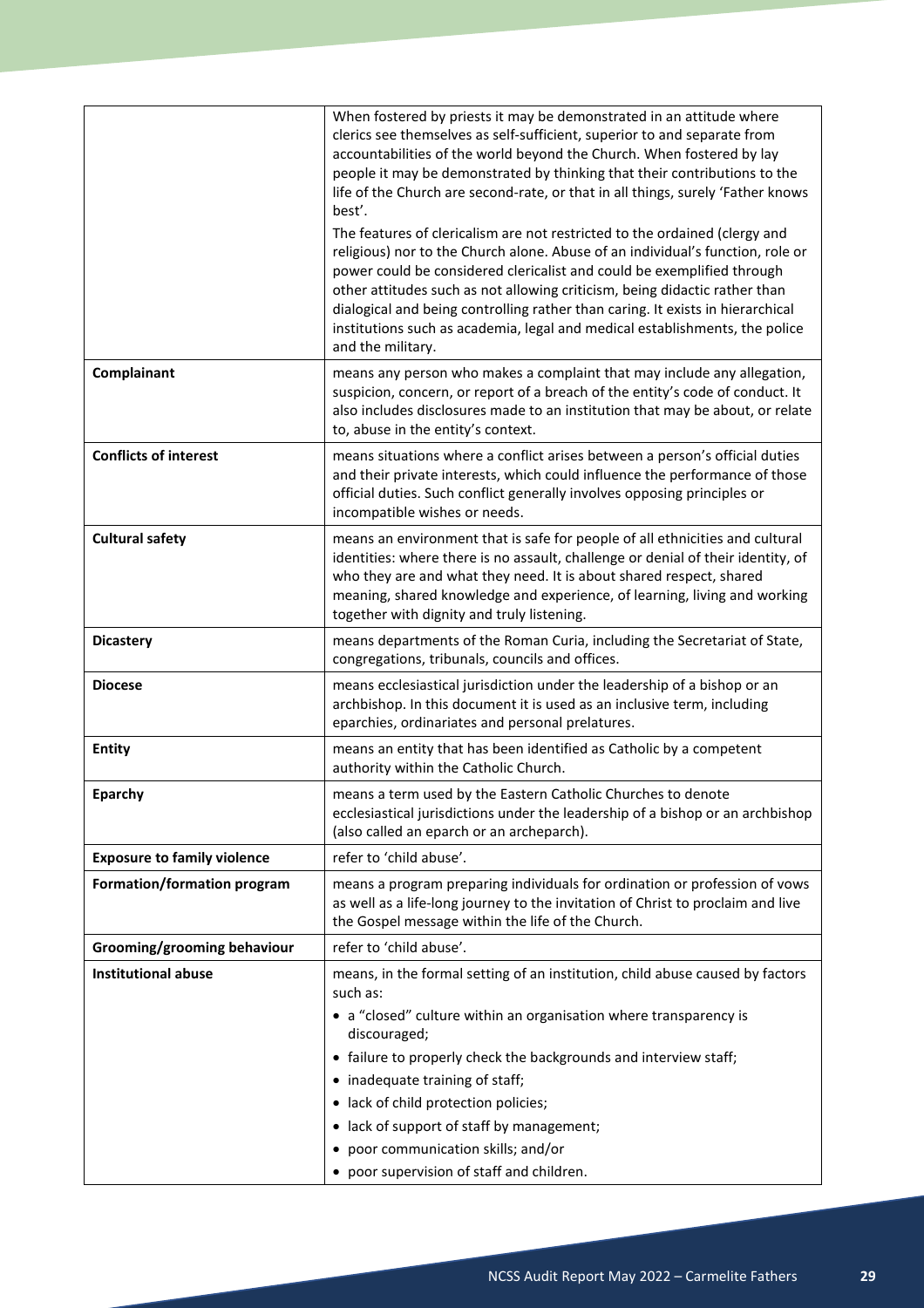| Lay/lay person                         | means members of the Catholic Church other than bishops, priests,<br>deacons and religious.                                                                                                                                                                                                                                                                                                                                                                                                                                                                                                                                                                                                                                                                                                                                                                 |
|----------------------------------------|-------------------------------------------------------------------------------------------------------------------------------------------------------------------------------------------------------------------------------------------------------------------------------------------------------------------------------------------------------------------------------------------------------------------------------------------------------------------------------------------------------------------------------------------------------------------------------------------------------------------------------------------------------------------------------------------------------------------------------------------------------------------------------------------------------------------------------------------------------------|
| <b>Leaders</b>                         | means personnel who are responsible for important governance decisions<br>within a Church entity and/or who lead and coordinate Church<br>improvement initiatives.                                                                                                                                                                                                                                                                                                                                                                                                                                                                                                                                                                                                                                                                                          |
| <b>Leaders of Religious Institutes</b> | means the person acting in that canonical role (by whatever name) from<br>time to time.                                                                                                                                                                                                                                                                                                                                                                                                                                                                                                                                                                                                                                                                                                                                                                     |
| <b>Mentor</b>                          | means an experienced and trusted advisor or a person who gives a younger<br>or less experienced person help and advice over a period of time.                                                                                                                                                                                                                                                                                                                                                                                                                                                                                                                                                                                                                                                                                                               |
| <b>Ministerial PJP</b>                 | means a public juridic person established by a religious institute which<br>provides sponsorship and lay leadership for ministries of the religious<br>institute, to ensure their continuation as works of the Catholic Church. The<br>establishing authority for these entities is varied - some ministerial PJPs<br>have been established by the Holy See through the Congregation for<br>Institutes of Consecrated Life and Societies of Apostolic Life and are known<br>as PJPs of pontifical right, others have been authorised by diocesan or<br>provincial bishops. Canon law defines a public juridic person (PJP) as 'an<br>aggregate of persons or things constituted by the competent ecclesial<br>authority to fulfil a proper function given them in view of the common<br>good' [Can. 114 §1].                                                |
| Ministry                               | means any activity within, or delivered by, an entity that is designed to<br>carry out the good works of the Catholic Church.                                                                                                                                                                                                                                                                                                                                                                                                                                                                                                                                                                                                                                                                                                                               |
| <b>Neglect</b>                         | refer to 'child abuse'.                                                                                                                                                                                                                                                                                                                                                                                                                                                                                                                                                                                                                                                                                                                                                                                                                                     |
| <b>Offender</b>                        | means a person who has admitted abuse or whose responsibility for abuse<br>has been determined by a court of law (criminal or civil), statutory or<br>Church procedure.                                                                                                                                                                                                                                                                                                                                                                                                                                                                                                                                                                                                                                                                                     |
| Ordinariate                            | means a non-geographical diocese, an example of which is the Catholic<br>Military Ordinariate of Australia which is administered by a bishop with the<br>faculties of an Ordinary and thus this organisation is known by the term<br>ordinariate.                                                                                                                                                                                                                                                                                                                                                                                                                                                                                                                                                                                                           |
| <b>Overseas clergy and religious</b>   | means any cleric or member of a religious institute who is specifically<br>recruited from overseas by a Church Authority or entity.                                                                                                                                                                                                                                                                                                                                                                                                                                                                                                                                                                                                                                                                                                                         |
| <b>Personal prelature</b>              | means a canonical structure of the Catholic Church which comprises a<br>prelate, clergy and laity who undertake specific pastoral activities. The first<br>personal prelature is Opus Dei.                                                                                                                                                                                                                                                                                                                                                                                                                                                                                                                                                                                                                                                                  |
| Personnel                              | means a cleric, member of a religious institute or other person who is<br>employed by the entity or engaged on a contract, subcontract, voluntary or<br>unpaid basis.                                                                                                                                                                                                                                                                                                                                                                                                                                                                                                                                                                                                                                                                                       |
| <b>Physical abuse</b>                  | refer to 'child abuse'.                                                                                                                                                                                                                                                                                                                                                                                                                                                                                                                                                                                                                                                                                                                                                                                                                                     |
| <b>Position description</b>            | means a document which details the role, responsibilities and expectations<br>of a role within an entity and outlines reporting lines.                                                                                                                                                                                                                                                                                                                                                                                                                                                                                                                                                                                                                                                                                                                      |
| Professional/pastoral supervision      | means a forum for reflection and learning, an interactive dialogue between<br>at least two people, one of whom is professionally trained as a supervisor.<br>The dialogue shapes a process of review, reflection, critique and<br>replenishment for personnel. Supervision is a professional activity in which<br>personnel are engaged regardless of experience or qualification.<br>Supervision assists personnel in their accountabilities for professional<br>standards (including in relation to maintenance of professional boundaries),<br>defined competencies for their role and understanding and implementation<br>of organisational policy and procedures. For clerics and religious,<br>professional/pastoral supervision assists in the maintenance of boundaries<br>of the pastoral relationship and enhances the quality of their ministry. |